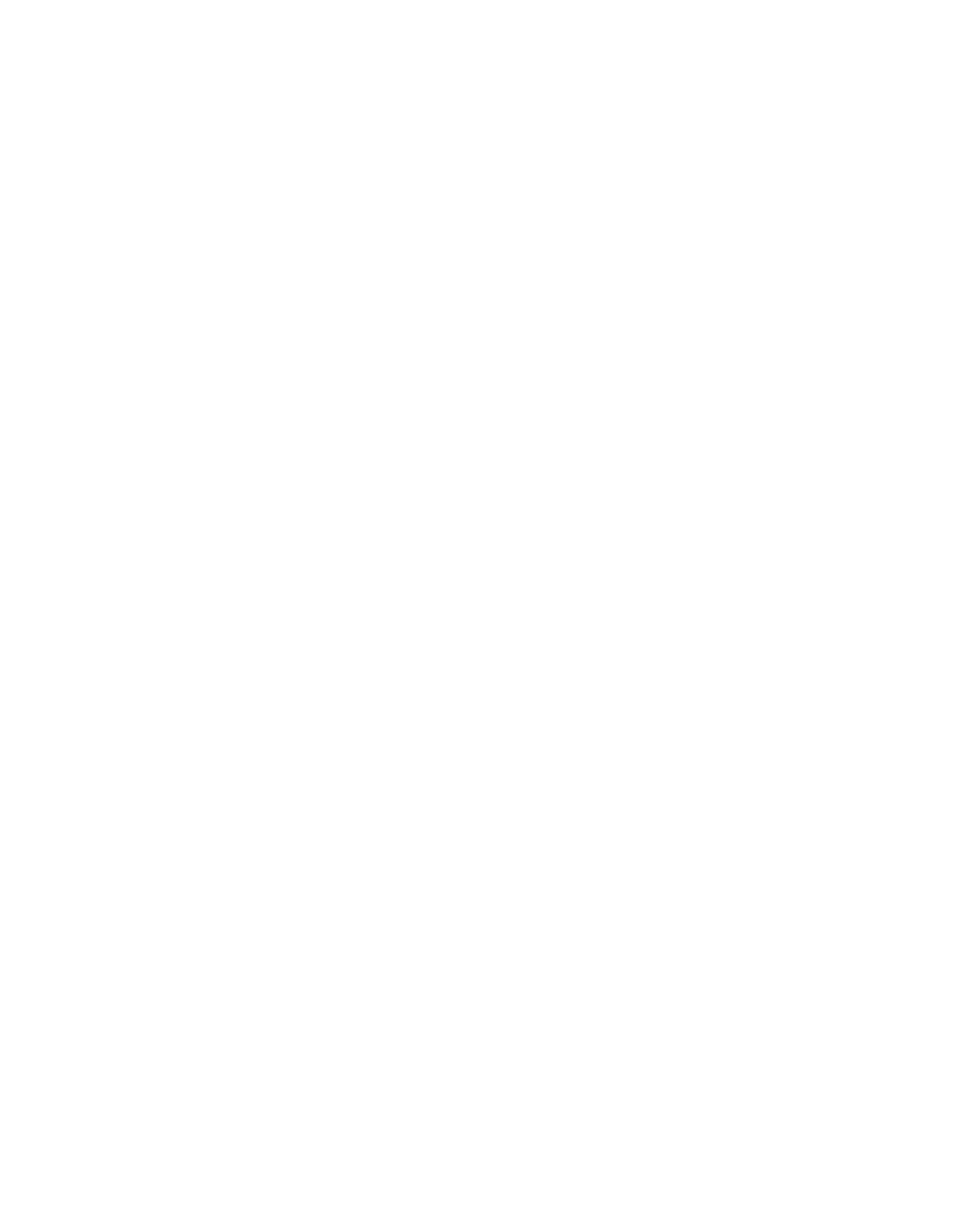## A Generic Algorithmic Framework to Solve Special Versions of the Set Partitioning Problem

Preprint<sup>\*</sup> of the Max-Planck-Institute for Mathematics in the Sciences October 6th, 2014

#### Robin Lamarche-Perrin

MPI for Mathematics in the Sciences, Leipzig, Germany Robin.Lamarche-Perrin@mis.mpg.de

Yves Demazeau CNRS, Laboratoire d'Informatique de Grenoble, France Yves.Demazeau@imag.fr

#### Jean-Marc Vincent

Univ. Grenoble Alpes, Laboratoire d'Informatique de Grenoble, France Jean-Marc.Vincent@imag.fr

#### Abstract

Given a set of individuals, a collection of admissible subsets, and a cost associated to each of these subsets, the *Set Partitioning Problem* (SPP) consists in selecting admissible subsets to build a partition of the individuals that minimizes the total cost. This combinatorial optimization problem has been used to model dozens of problems arising in specific domains of Artificial Intelligence and Operational Research, such as coalition structures generation, community detection, multilevel data analysis, workload balancing, image processing, and database optimization. All these applications are actually interested in *special versions* of the SPP: the admissible subsets are assumed to satisfy global algebraic constraints derived from topological or semantic properties of the individuals. For example, admissible subsets might form a hierarchy when modeling nested structures, they might be intervals in the case of ordered individuals, or rectangular tiles in the case of bidimensional arrays. Such constraints structure the search space and – if strong enough – they allow to design tractable algorithms for the corresponding optimization problems. However, there is a major lack of unity regarding the identification, the formalization, and the resolution of these strongly-related combinatorial problems. To fill the gap, this article proposes a generic framework to design specialized dynamic-programming algorithms that fit with the algebraic structures of any special versions of the SPP. We show how to apply this

<span id="page-2-0"></span>An early and shorter version of this paper has been published in the *Proceedings of the 2014 IEEE International Conference on Tools with Artificial Intelligence* (ICTAI'14) [\[27\]](#page-39-0) and the full document has been submitted in October 2014 to the *Artificial Intelligence* journal.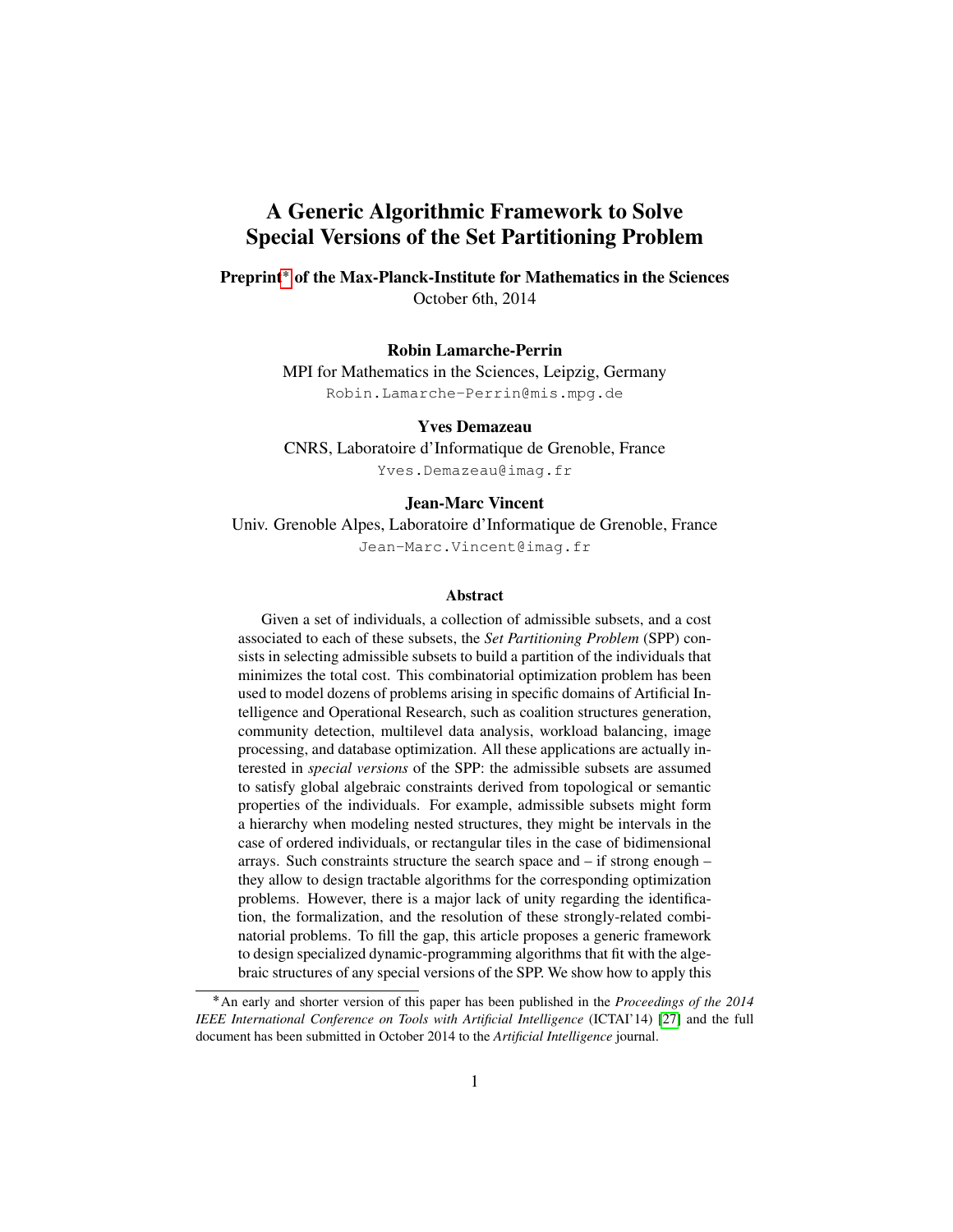framework to two well-known cases, namely the *Hierarchical SPP* and the *Ordered SPP*, thus opening a unified approach to solve versions that might arise in the future.

Keywords: Combinatorial Optimization, Set Partitioning Problem, Structural and Semantical Constraints, Algebraic Structure of Partition Lattices, Dynamic Programming, Specialized Optimization Algorithms, Artificial Intelligence, Operational Research.

## 1 Introduction

The *Set Partitioning Problem* (SPP) is a deeply-studied combinatorial optimization problem that naturally arises as soon as one wants to organize a set of objets into covering and pairwise disjoint subsets such that an additive objective is optimized. Within this setting, the *population* designates the finite set of individuals that needs to be partitioned. The *set of admissible parts* is the collection of nonempty subsets of the population that can be used to do so. It fully determines the *set of admissible partitions*, that is the set of all partitions of the population that can be built from these admissible parts, thus constituting the search space of the SPP. Finally, the *cost function*, associating a real value to each admissible part, is the objective that one wants to minimize. It is additively extended to the search space by associating to each partition the sum of the costs of its parts. For further details, the SPP will be fully formalized in Subsection [3.1.](#page-10-0)

This optimization problem has been used to model a colossal amount of problems in the neighboring fields of Artificial Intelligence and Operational Research. In each of these applications, the admissibility constraints are used to express the structural or semantic properties of the population that needs to be partitioned. This is for example the case in algorithmic game theory for *coalition structure generation* [\[4,](#page-37-0) [5,](#page-37-1) [44,](#page-41-0) [45,](#page-41-1) [49\]](#page-41-2). A population of self-motivated agents must be partitioned into coalitions that optimally exploit the interagent synergies to achieve a given task. Because of compatibility constraints and the agent spatiotemporal locations, all coalitions are not necessarily feasible in practice. The set of admissible parts allows to express which coalitions can be actually considered to organize the agents depending on the system's structures and functions. Moreover, because of communication costs and (dys)synergies, some coalitions might be more effective than the others to perform the task. The cost function then expresses the social welfare of admissible coalitions. For another example, in data analysis, *multilevel aggregation* consists in partitioning a set of data points into homogeneous classes. In order to be meaningfully interpreted by the analyst, the classes often need to preserve the system's semantic or topological structure, expressed by the set of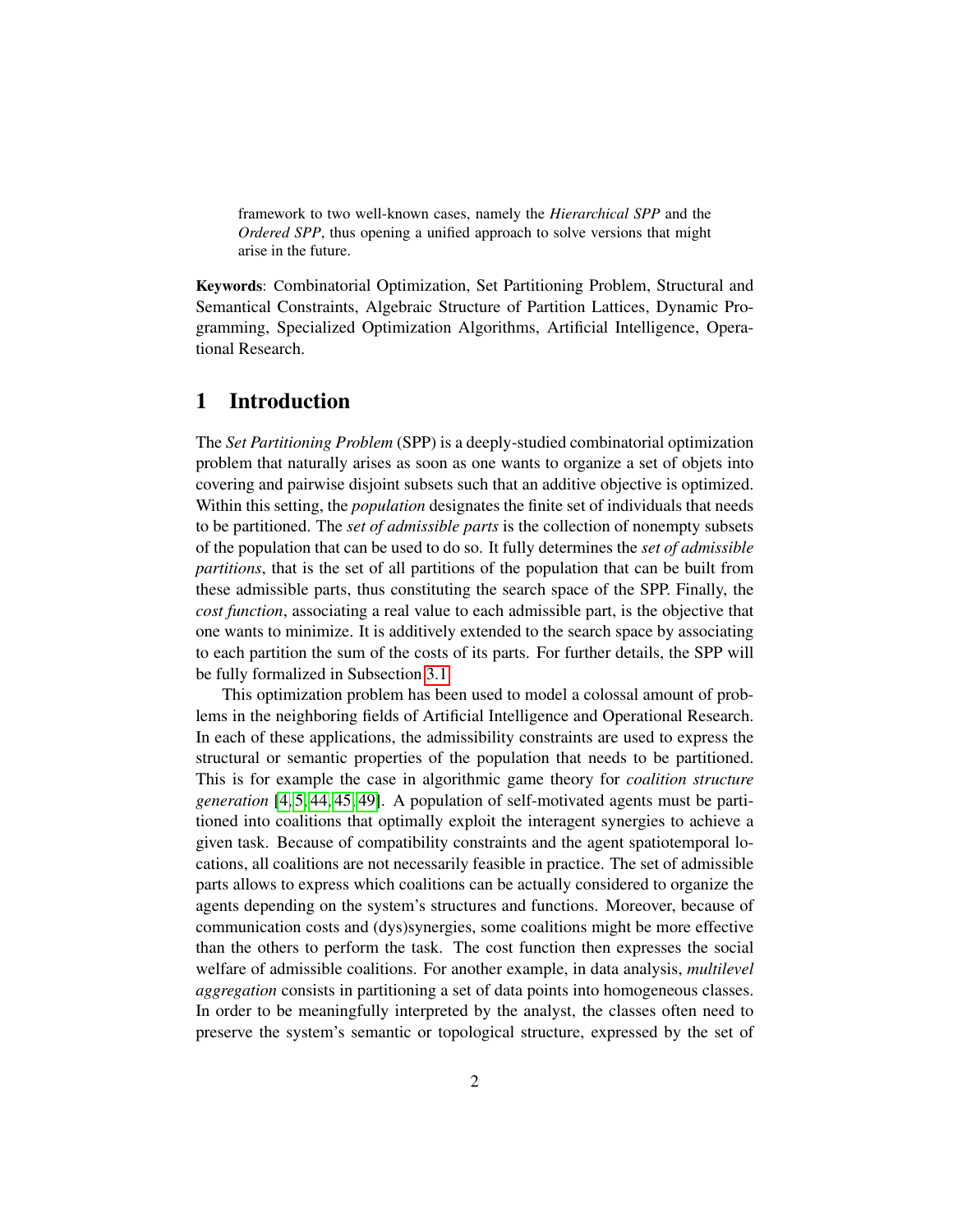admissible parts [\[28,](#page-39-1) [30,](#page-40-0) [38\]](#page-40-1). In this context, the cost function is usually defined according to a compression rate that should be maximized, leading to numerous applications such as *time series analysis* [\[26,](#page-39-2) [28,](#page-39-1) [40\]](#page-41-3), *database optimization* and *image processing* [\[35,](#page-40-2)[38\]](#page-40-1), *multilevel community detection* [\[43\]](#page-41-4), *performance analysis* of distributed systems [\[20,](#page-39-3) [30\]](#page-40-0), *resource and task allocations* for multiagent systems [\[50\]](#page-41-5). Subsection [2.1](#page-6-0) will present in further details the whole range of application of the SPP.

The SPP is NP-complete in the *general* case [\[12\]](#page-38-0). This still holds when all admissible parts have the same cost [\[46\]](#page-41-6), when they do not contain more than three individuals [\[46\]](#page-41-6), when every individual is contained in exactly two admissible parts [\[31\]](#page-40-3), or when admissible partitions consist in exactly two admissible parts [\[2\]](#page-37-2). Hence, even with these very restrictive additional constraints, one cannot hope for a general-purpose algorithm that can efficiently solve every instance of the SPP. Among the strategies that have been proposed to tackle this computational challenge (see Subsection [2.2\)](#page-8-0), this paper is interested in approaches that consider global constraints regarding the set of admissible parts in order to reduce and structure the search space. Such constraints, arising from global (semantic, structural, functional, or topological) properties of the modeled population, thus define tractable *special versions* of the SPP. For example, in data aggregation, the dataset's topological properties may allow to define a class of search spaces that are meaningful for the domain expert: *e.g.*, assuming that admissible parts are *intervals* in the case of time series analysis [\[26,](#page-39-2) [28,](#page-39-1) [40\]](#page-41-3), that they form a *hierarchy* in the case of spatial analysis of nested structures [\[28,](#page-39-1) [30,](#page-40-0) [43\]](#page-41-4), or that they are *rectangular tiles* in the case of image processing, where the two-dimensional structure of the dataset implies very strong constraints for compression [\[38\]](#page-40-1). In this paper, we thus assume that the expert provides such global constraints to reduce the SPP computational complexity and provide tractable optimization algorithms.

Although many such special versions of the SPP have been addressed in the past (see Section [3\)](#page-10-1), there is a major lack of unity regarding the identification, the formalization, and the resolution of these however strongly-related problems. Many of the articles herein referenced deal with special versions of the SPP with domain specific objectives and do not benefit from the research that have been extensively done by the combinatorial optimization community. Consequently, some results have been proven several times by independent work, such as the *Ordered Set Partitioning Problem* (see Subsection [3.4\)](#page-14-0) that has been solved in quadratic time at least five times in 30 years [\[2,](#page-37-2)[12,](#page-38-0)[26,](#page-39-2)[46,](#page-41-6)[53\]](#page-42-0). Rothkopf *et al.* have addressed several versions of the SPP in an integrating work [\[46\]](#page-41-6), leading to deep results regarding their tractability in a unified *applicative* context, but without proposing any unified *algorithmic* framework to solve them. Some other work characterized the tractability of special versions of the SPP by identifying general algebraic prop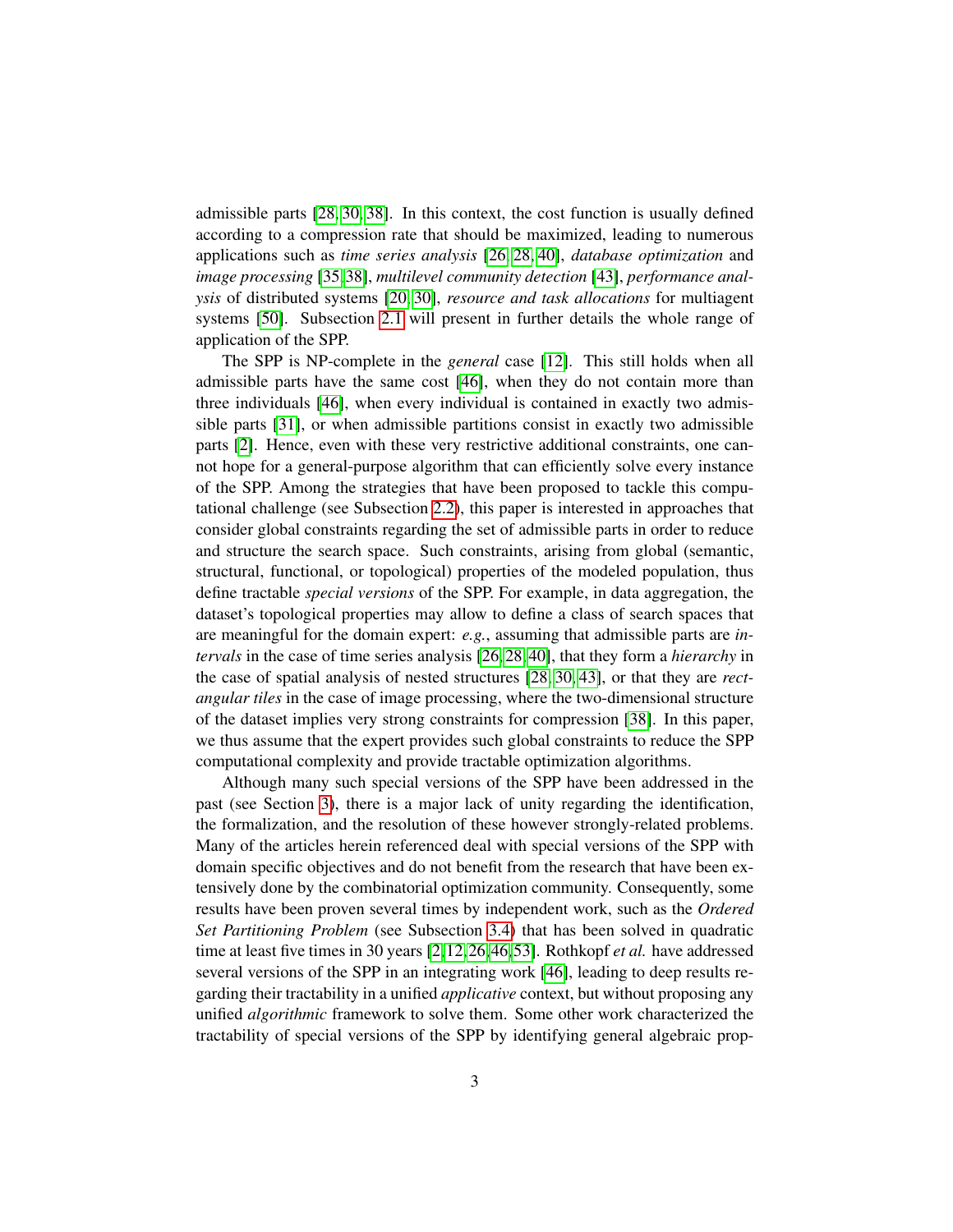erties of the corresponding sets of admissible parts [\[36,](#page-40-4) [37,](#page-40-5) [39\]](#page-40-6). However, such models are often too general, and thus too weak in practice (meaning that more specific combinatorial algorithms might perform better on a special version than these general models) or, in some cases, they do not provide any practical algorithm [\[37\]](#page-40-5). In order to fill the gap, this paper proposes to look more carefully at some particular classes of admissibility constraints and at the combinatorial algorithms that optimally exploit their algebraic structure. Then, we propose a generic algorithmic framework that can be applied to any special version of the SPP in order to design a specialized optimization algorithm.

This paper is organized as follows. Section [2](#page-5-0) presents in further details the broad range of applications and methods of the SPP. Section [3](#page-10-1) identifies several special versions that have been addressed in the past, along with the specialized algorithm that have been proposed. Section [4](#page-19-0) presents our generic algorithmic framework that can be used to design such specialized algorithms. It relies on a proper understanding of the search space's algebraic properties and on dynamic programming to efficiently exploit them. Section [5](#page-26-0) applies this framework to two special versions of the SPP, namely the *Hierarchical Set Partitioning Problem* (HSPP) and the *Ordered Set Partitioning Problem* (OSPP). We show that the computational complexity of the resulting optimization algorithms meets the one of past algorithms dedicated to the same problems [\[2,](#page-37-2) [12,](#page-38-0) [28,](#page-39-1) [43,](#page-41-4) [46,](#page-41-6) [53\]](#page-42-0), thus opening a unified approach to solve new versions of the SPP that might arise in the future. Section [6](#page-31-0) discusses the limitation and possible generalizations of our framework when the admissibility constraints and the cost function are defined "at the partition level". Lastly, Section [7](#page-34-0) summarizes the results and gives some research perspectives.

## <span id="page-5-0"></span>2 Related Work

This section introduces to related work regarding the SPP in two steps. Subsection [2.1](#page-6-0) presents some major applications in Operational Research and in Artificial Intelligence. Subsection [2.2](#page-8-0) then identifies three main categories of approaches that aim at solving the SPP. It also justifies the positioning of this paper regarding the third approach, detailed in Section [3.](#page-10-1) Table [2](#page-18-0) provides a double entry summary of the articles making the connexion between the presented applications and approaches.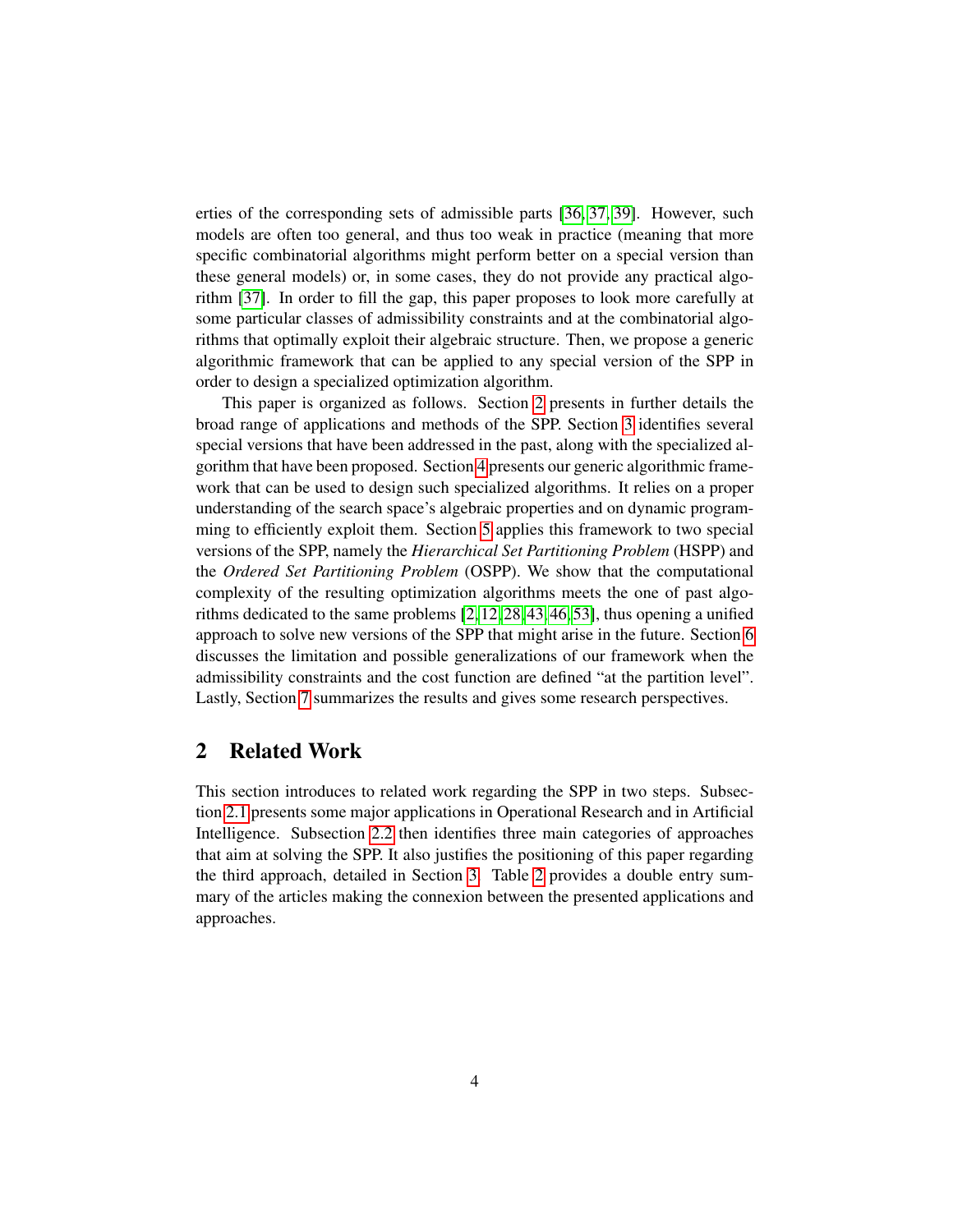#### <span id="page-6-2"></span><span id="page-6-1"></span><span id="page-6-0"></span>2.1 Applying the SPP

#### 2.1.1 Relation to Other Combinatorial Optimization Problems

The prolific applicability of the SPP is partly explained by its closeness to the extensively-studied *Set Packing* (SP) and *Set Covering* (SC) *problems* [\[6\]](#page-37-3), respectively corresponding to the relaxation of the "covering" and the "pairwise disjoint" constraints regarding the concept of admissible partitioning. The SPP also generalizes numerous combinatorial optimization problems, in particular in *computational graph theory* where individuals are vertices of a graph and admissible parts are defined according to a specific subgraph structure: *e.g.*, *graph coloring*, *graph partitioning*, *domatic partitioning*, *weighted multiway cut*, *minimum set cover*, *partition into Hamiltonian subgraphs, forests, or perfect matching* [\[9,](#page-38-1) [13,](#page-38-2) [36\]](#page-40-4), thus leading to a tremendous amount of other possible applications. However, since this paper focuses on applications where cost functions and sets of admissible parts are provided by expert knowledge regarding the analyzed population and its semantical or structural properties, this subsection only presents in further details applications in specialized fields of Artificial Intelligence and Operational Research.

#### 2.1.2 The *airline crew scheduling problem* and other operational problems

Historically, the best-known application of the SPP in Operational Research is the *airline crew scheduling problem* [\[3,](#page-37-4) [6\]](#page-37-3): given a set of flight legs (individuals), a set of sequences of legs that are feasible by airline crews according to work policies (admissible parts), and a cost associated to each feasible sequence, the airline company would like to find a collection of feasible sequences minimizing the total cost such that each flight leg is covered by exactly one crew. This setting is easily generalizable to a broader class of *transportation, delivery, routing, and location problems* [\[6,](#page-37-3) [10,](#page-38-3) [24,](#page-39-4) [25\]](#page-39-5), and to other well-known operational problems such as the *circuit partitioning problem*, where a set of electronic components should be divided into clusters such that the number of intercluster connections is minimized [\[1,](#page-37-5) [13\]](#page-38-2), or the *political districting problem*, where regions must be divided into voting districts such that every citizen is assigned to exactly one district [\[6,](#page-37-3)[24\]](#page-39-4). Many other examples of such applications can be found in more exhaustive surveys: *e.g.*, *stock cutting*, *line and capacity balancing*, *facility location*, *capital investment*, *switching current design*, *marketing* [\[2,](#page-37-2) [6\]](#page-37-3).

#### 2.1.3 The *winner determination problem* in combinatorial auctions

Given a set of assets (individuals) and a set of bids associating a price to groups of asset (admissible parts), the auctioneer wants to find an allocation of the assets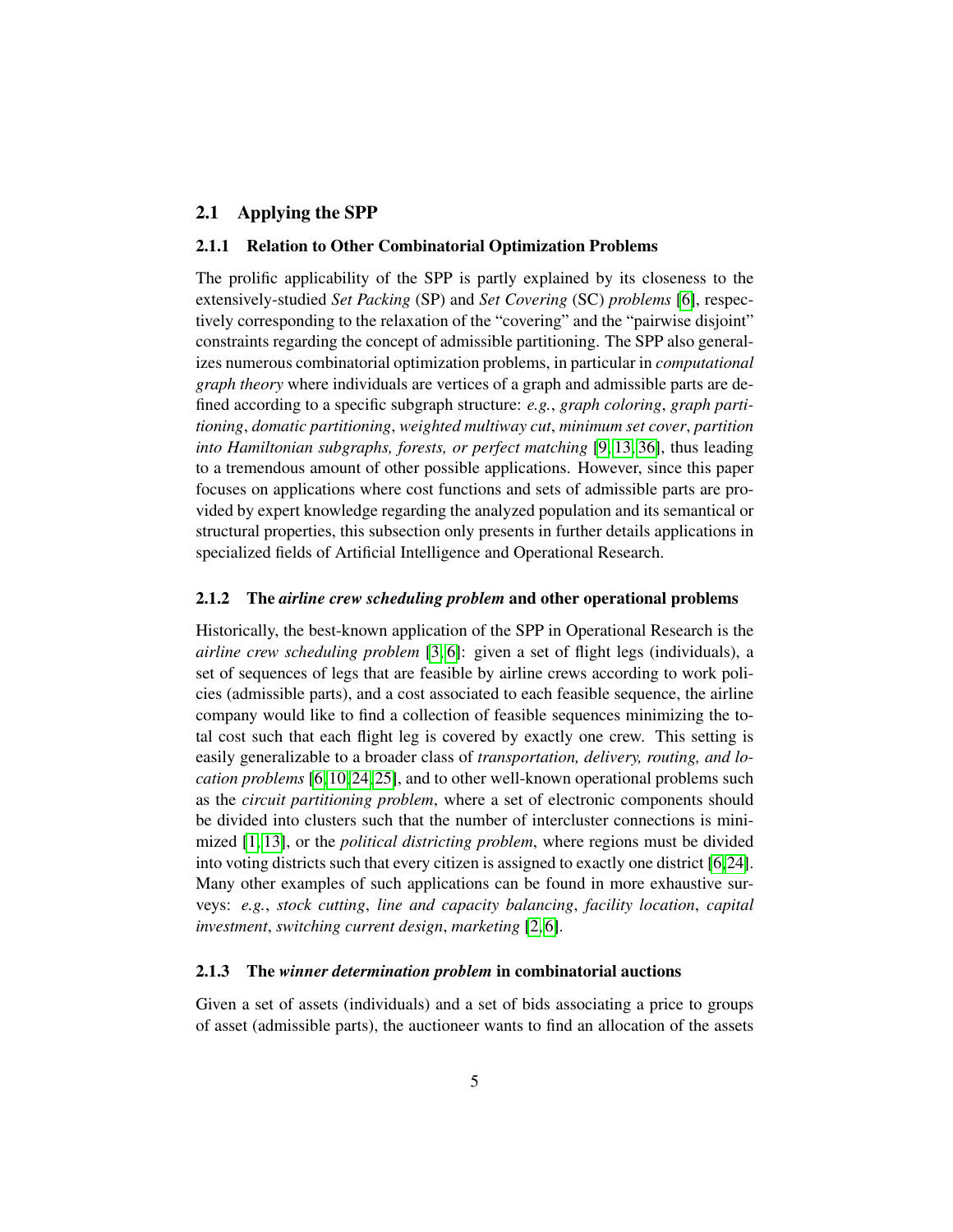<span id="page-7-2"></span><span id="page-7-1"></span>to the bidders that maximizes her revenue [\[31,](#page-40-3) [37,](#page-40-5) [39,](#page-40-6) [46,](#page-41-6) [48,](#page-41-7) [50\]](#page-41-5). Due to the fact that several bidders may give a price to the same collection of assets, the *winner determination problem* is strictly-speaking more general than the SPP. However, Rothkopf *et al.* [\[46\]](#page-41-6) have shown that, when considering the classical *OR bidding* language<sup>[1](#page-7-0)</sup> to express the bidder objectives, the *winner determination problem* is equivalent to the *Set Packing problem* [\[46\]](#page-41-6). Moreover, since the bids are always positive, and by interpreting the absence of bid on single assets as null prices [\[48\]](#page-41-7), there is always an optimal packing that is also an optimal partition. Hence, in this context, the *winner determination problem* is equivalent to the SPP.

#### 2.1.4 The *coalition structure generation problem* in algorithmic game theory

A population of self-motivated agents (individuals) must collaborate with one another to perform a given task. Coalition structure generation consists in partitioning the agents into feasible teams (admissible parts) so as to achieve better result by maximizing the social welfare (expressed by the cost function) [\[4,](#page-37-0) [5,](#page-37-1) [44,](#page-41-0) [45,](#page-41-1) [49\]](#page-41-2). This field itself leads to many applications in *e-commerce* (buyers form coalitions to purchase a product in bulk and take advantage of price discounts), *e-business* (groups form to satisfy particular market niches), *distributed sensor network* (sensors work together to track targets), *distributed vehicle routing* (coalition of delivery companies to reduce transportation costs), and *information gathering* (servers form coalitions to answer queries) [\[45\]](#page-41-1).

#### 2.1.5 The *clustering problem* for multilevel data analysis

The SPP can also be seen as a general formulation of the classical *clustering problem*: data points have to be partitioned into classes such that the intra-class similarity and/or the inter-class dissimilarity are maximized [\[9,](#page-38-1) [11,](#page-38-4) [42\]](#page-41-8). Finding the optimal partition thus arises as soon as one wants to organize, to classify, or to abstract data. In this context, the SPP also relates to *data aggregation problems*, where data points are partitioned into homogeneous classes preserving the system's structure and optimizing a given compression rate, leading to applications in *time series analysis* [\[26,](#page-39-2)[28,](#page-39-1)[40\]](#page-41-3), *spacial analysis* [\[20,](#page-39-3)[28,](#page-39-1)[30\]](#page-40-0), *multilevel community detection* [\[43\]](#page-41-4), *database optimization*, and *image processing* [\[35,](#page-40-2) [38\]](#page-40-1).

<span id="page-7-0"></span><sup>&</sup>lt;sup>1</sup>In this context, the bidders are willing to pay for any combination of pairwise disjoint collections a price equal to the sum of the bid prices they expressed for these collections [\[31\]](#page-40-3).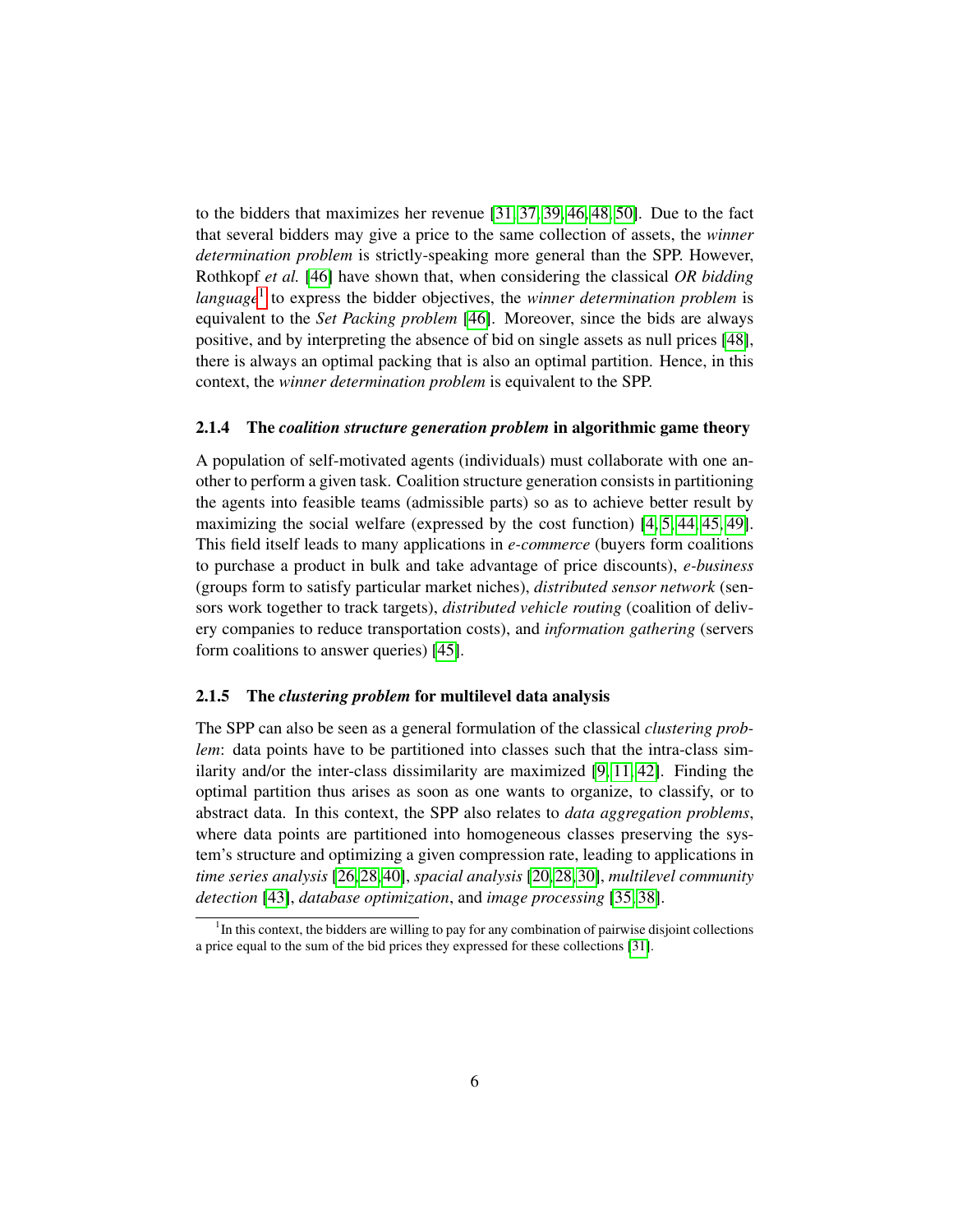#### <span id="page-8-4"></span><span id="page-8-3"></span><span id="page-8-0"></span>2.2 Solving the SPP

The SPP is usually tackled by one of the following strategies or by mixing several of them in a portfolio approach (for more detailed surveys regarding optimization algorithms for the SPP over the last forty years, see [\[6,](#page-37-3) [8,](#page-38-5) [10,](#page-38-3) [14,](#page-38-6) [24,](#page-39-4) [25\]](#page-39-5)).

#### <span id="page-8-1"></span>2.2.1 Exploiting the Algebraic Structure of the General SPP

The set of parts and the set of partitions have several useful algebraic properties when one tries to directly tackle the general problem by going through the whole search space of admissible partitions. Strategies formalizing and exploiting such properties to efficiently run through the search space are usually based on *integer programming* [\[6,](#page-37-3)[21,](#page-39-6)[24,](#page-39-4)[25\]](#page-39-5), *dynamic programming* [\[2,](#page-37-2)[26,](#page-39-2)[44,](#page-41-0)[46,](#page-41-6)[48,](#page-41-7)[54\]](#page-42-1), *exhaustive enumeration* [\[48\]](#page-41-7), *implicit enumeration* [\[6,](#page-37-3) [18,](#page-38-7) [25,](#page-39-5) [34\]](#page-40-7), and/or *automatic reformulation* of the linear description [\[25,](#page-39-5) [47,](#page-41-9) [52\]](#page-42-2). Again, since the SPP is NP-complete, one should not expect any worst-case polynomial algorithm to emerge from such strategies, unless  $P = NP$ .

Heuristics limiting the search space in some way have also been proposed to find suboptimal solutions in reasonable time, including *genetic algorithms* [\[14\]](#page-38-6), *dual ascent* [\[10\]](#page-38-3), *simulated annealing*, and *neural networks* [\[24\]](#page-39-4), and other *metaheuristic algorithms* [\[8\]](#page-38-5). However, such approaches do not provide any worstcase guarantee regarding the closeness to optimality [\[45\]](#page-41-1). On the contrary, *approximation algorithms* provide provable solution quality and run-time bounds [\[4,](#page-37-0) [5,](#page-37-1) [9,](#page-38-1) [13,](#page-38-2) [31,](#page-40-3) [38\]](#page-40-1), but are still limited by severe inapproximability results [\[48\]](#page-41-7) and the absence of any *polynomial-time approximation scheme* [\[31\]](#page-40-3).

#### <span id="page-8-2"></span>2.2.2 Exploiting Properties of the Cost Function

Much work has focused on special versions of the SPP by making additional assumptions regarding the cost function. For example, the SPP has been proved to be polynomially solvable when costs are defined by some aggregative measures (*e.g.*, max-sum, min-sum, sum-max, sum-avg) applied to the attributes of the individuals [\[2,](#page-37-2) [35,](#page-40-2) [38\]](#page-40-1). More constrained settings have been studied, such as aggregative measures applied to the edges of a weighted graph expressing the synergies, dissimilarities, communication costs, or interests in grouping couples of individuals [\[4,](#page-37-0) [5,](#page-37-1) [11,](#page-38-4) [36,](#page-40-4) [42\]](#page-41-8). However, in each of these cases, the considered cost function requires a dedicated treatment that can hardly be generalized to a broader context.

Other work has hence focused on more general properties of the cost function such as *concavity* [\[2,](#page-37-2) [12\]](#page-38-0), *symmetry* [\[13\]](#page-38-2), *submodularity* [\[2,](#page-37-2) [13,](#page-38-2) [31,](#page-40-3) [36,](#page-40-4) [37\]](#page-40-5), *superadditivity* [\[38,](#page-40-1) [49\]](#page-41-2), *subadditivity* [\[49\]](#page-41-2), and *additivity with convex discounts* [\[37\]](#page-40-5). These approaches all assume that the costs are somehow monotonously defined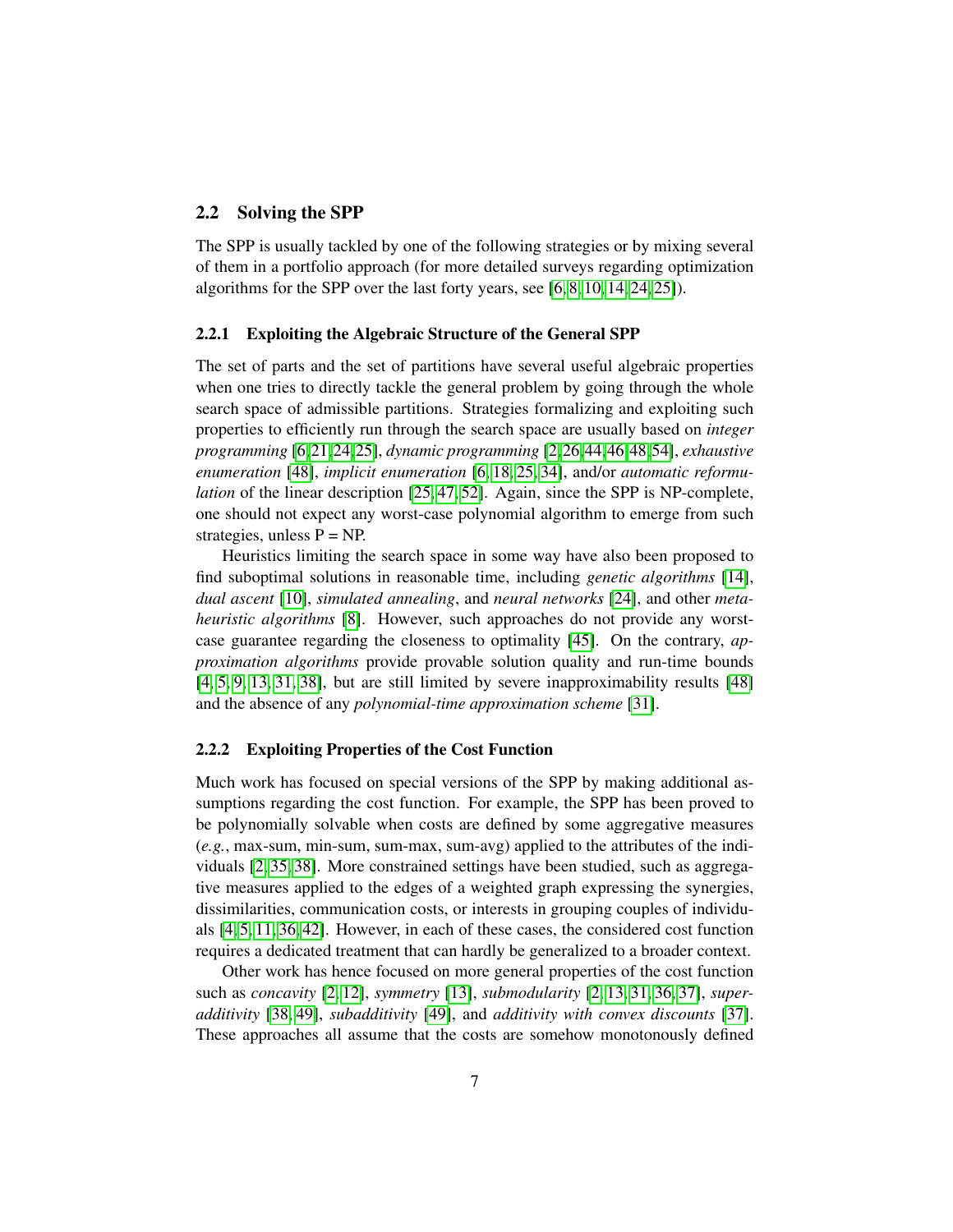<span id="page-9-0"></span>with respect to the set inclusion. For example, *superadditivity* in coalition games implies that the synergies between agents cannot decrease when new agents join a coalition. Hence, applying additional cuts will never degrade the quality of a partitioning, and one usually search for a partition of a given fixed size that optimizes the superadditive cost function [\[38\]](#page-40-1). *Subadditivity* implies, on the contrary, that the agents are usually best of by operating alone. Although considerable results have been achieved for such settings, Sandholm *et al.* [\[49\]](#page-41-2) argue that, when some cost penalizes the coalition formation process itself (because of communication or anti-trust penalties), many applications of the *coalition generation problem* are neither superadditive nor subadditive. This is also the case in multilevel data analysis, where the information-theoretic measures are usually non-monotonous regarding the set inclusion, meaning that data points might be relatively homogeneous at some level, but heterogeneous at lower or higher levels [\[20,](#page-39-3) [28,](#page-39-1) [30,](#page-40-0) [40,](#page-41-3) [43\]](#page-41-4).

#### 2.2.3 Exploiting Structures of the Admissible Parts

This paper focuses on a third category of strategies exploiting global constraints on the set of admissible parts to define easier versions of the SPP. Indeed, by assuming that admissible parts belong to a restraint and structured portion of the population power set, one can reduce the search space and thus provide tractable optimization algorithms. In this case, one should guarantee that the constraints do not exclude solutions that would be optimal otherwise. For example, in the *winner determination problem*, if the assets are known to be more valuable in given combinations, the auctioneer may anticipate the bids of greatest economic significance and only allow such valuable combinations. For example, in the presence of a topological structure, groups of neighboring assets may be more valuable than random groups [\[31,](#page-40-3) [46\]](#page-41-6). The auctioneer thus assumes that no bidder will prefer forbidden combinations during the auction process. Reducing the search space thus consists in "introducing patterns that have a meaningful auction interpretation" [\[37\]](#page-40-5). However, constraints might also arise from semantics considerations when some subsets are not meaningful for the partition purposes. In data aggregation, for example, the partitioning should be consistent with the dataset's structural and topological properties so that the compressed data is usable by the domain expert [\[20,](#page-39-3) [28,](#page-39-1) [30,](#page-40-0) [40\]](#page-41-3). In particularly, in image processing, the two-dimensional structure implies very strong constraints for compression [\[38\]](#page-40-1).

Some work has also been dedicated to the characterization of tractability by studying general algebraic properties of the sets of admissible parts. For example, it has been shown that, if the coefficient matrix of the corresponding integer programming problem is *totally unimodular*, then the linear relaxation of the SPP has an integral optimal solution [\[36,](#page-40-4) [37,](#page-40-5) [39\]](#page-40-6). In this case, a linear programming solver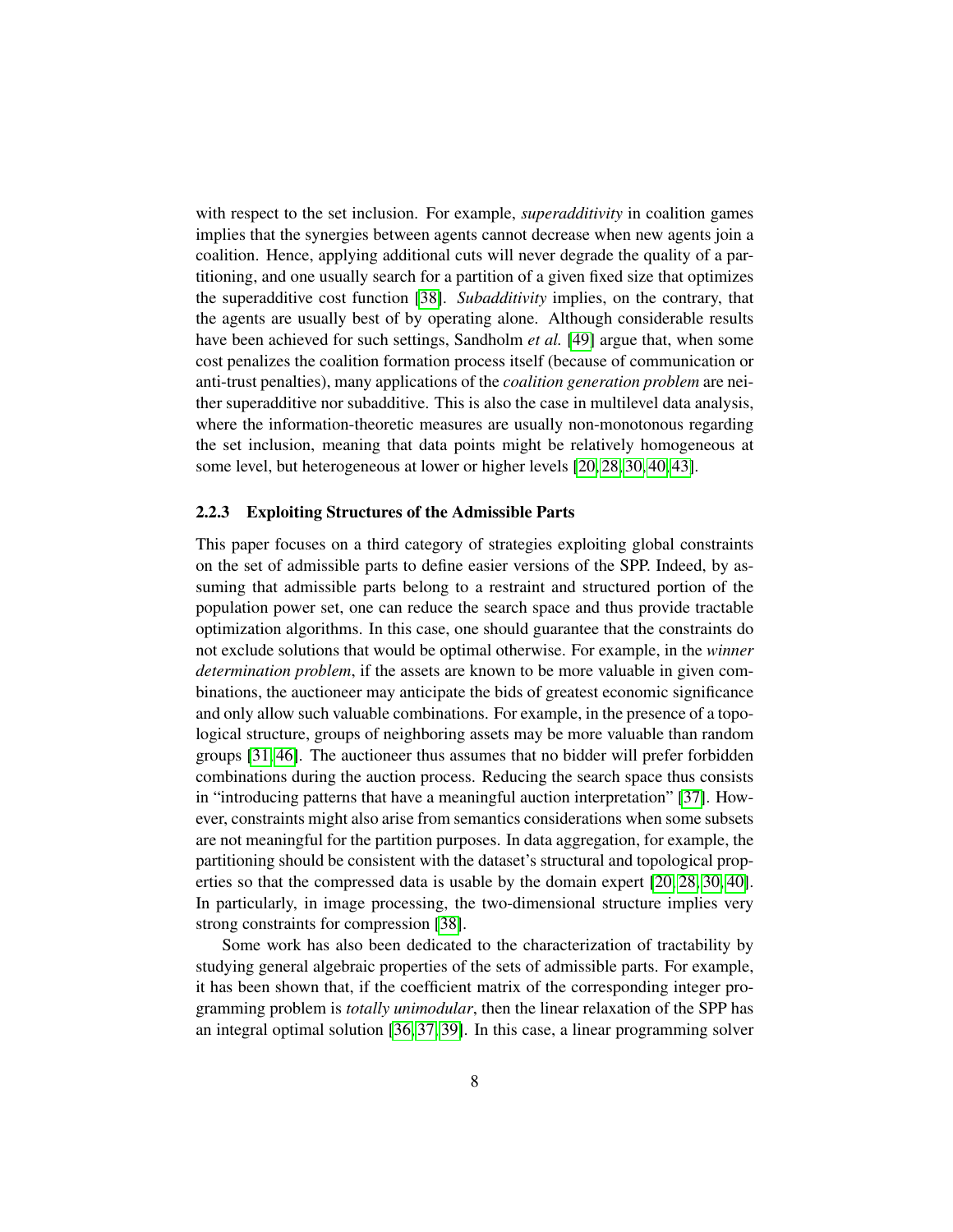provides an optimal solution in polynomial time (see for example the column generator algorithm proposed in [\[36\]](#page-40-4)). Another characterization of tractability is based on the concept of *maximal cliques of perfect graphs*: if the intersection graph of admissible parts is perfect and if all maximal cliques in this graph are induced by the population individuals, then a maximum weighted stable set can be computed in polynomial time [\[37\]](#page-40-5). However, such models of tractability might be too *general*, and thus too weak in practice. Even if they allow to show that some special versions of the SPP can be solved in polynomial type, they do not imply that linear programming solvers will provide the best possible algorithm. Indeed, in the presence of *more specific* combinatorial structures, dedicated algorithms might perform better by exploiting the structure more precisely than the general models [\[37\]](#page-40-5). Moreover, it has been argued that in some cases such models do not provide any practical algorithm [\[37\]](#page-40-5).

In order to overcome these limitations, this paper proposes to look more carefully at some particular classes of admissibility constraints to derive specialized combinatorial algorithms that optimally exploit such structures. In Section [4,](#page-19-0) we thus propose a generic framework based on dynamic programming to provide such *optimal* algorithms. Note that other mixed strategies have been proposed, such as assuming global admissibility constraints to design specialized *approximation* algorithms [\(2.2.1\)](#page-8-1) [\[48\]](#page-41-7), or by making assumptions regarding the set of admissible parts *and* the cost function [\(2.2.2\)](#page-8-2) to design optimal algorithms [\[36\]](#page-40-4). On the contrary, the framework proposed in this paper both allows to design optimal algorithms and to stay fully general regarding the optimized cost function.

## <span id="page-10-1"></span>3 The General SPP and Some Special Versions

This section formalizes the general SPP [\(3.1\)](#page-10-0) and presents some special versions that have been addressed in previous work [\(3.2,](#page-12-0) [3.3,](#page-13-0) [3.4,](#page-14-0) [3.5,](#page-15-0) and [3.6\)](#page-16-0). For each version, we identify applications in Artificial Intelligence and Operational Research by indicating possible semantical and structural interpretations of global admissibility constraints. The third part of Table [2](#page-18-0) summarizes the links between the applications and these special versions. We also identify algorithms that have been proposed in previous work to optimally solve these versions (see Table [1\)](#page-17-0).

#### <span id="page-10-0"></span>3.1 The General Set Partitioning Problem (SPP)

**Preliminary Notations.** This paper uses a consistent system of letter cases to properly formalize the SPP and its search space:

• *individuals* are designated by lowercase letters:  $x, y, z$ ;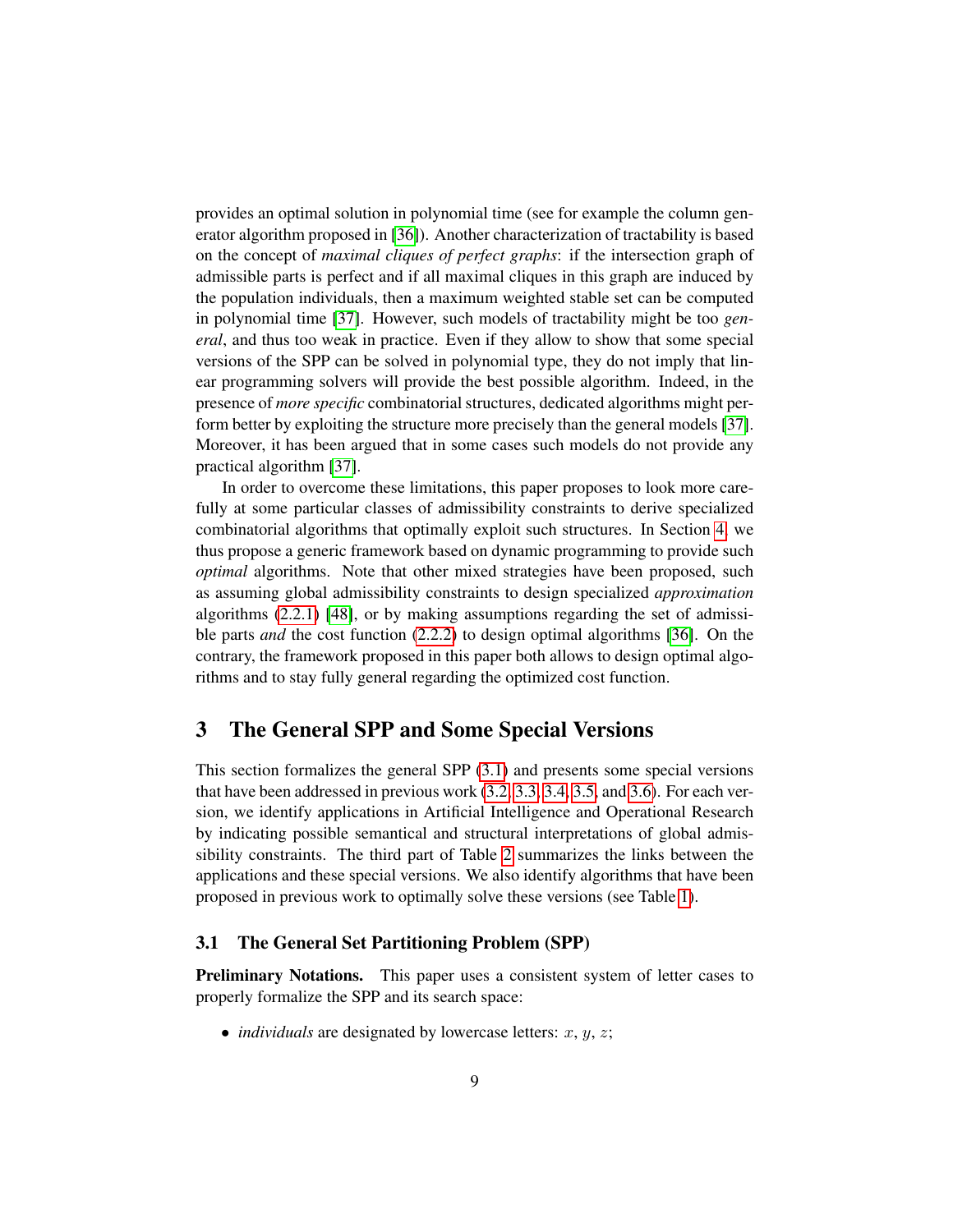- sets of individuals and *parts* by uppercase letters:  $\Omega$ ,  $X$ ,  $Y$ ,  $Z$ ;
- sets of parts and *partitions* by calligraphic letters:  $P$ ,  $X$ ,  $Y$ ,  $Z$ ;
- sets of partitions by Gothic letters. For example:  $\mathfrak{B}, \mathfrak{R},$  and  $\mathfrak{C}$ .

A *population*  $\Omega = \{x_1, \ldots, x_n\}$  is a finite set of individuals and a *part* is a nonempty subset  $X \subset \Omega$ . A *set of admissible parts*  $\mathcal{P} = \{X_1, \ldots, X_m\}$  is a subset of the power set  $2^{\Omega}$ . The *size* of a population or a part, resp. marked |Ω| and |X|, is the number of individuals it contains. An *admissible partition*  $\mathcal{X} = \{X_1, \ldots, X_k\} \subset \mathcal{P}$  is a set of covering and pairwise disjoint admissible parts:  $X_i \in \mathcal{P}$ ,  $\bigcup_i X_i = \Omega$  and  $X_i \cap X_j = \emptyset$ . The *set of admissible partitions*  $\mathfrak P$  is the set of all partitions that can be generated from the set of admissible parts:  $\mathfrak{P} = \{ \mathcal{X} \subset \mathcal{P} \setminus \mathcal{X} \text{ is a partition of } \Omega \}.$  We assume that  $\mathcal{P}$  is such that  $\mathfrak{P} \neq \emptyset$ , so that the SPP is indeed an *optimization* problem, and not an *existence* problem. This is for example the case when the population is admissible, so that the *maximal partition* is admissible:  $\Omega \in \mathcal{P} \Rightarrow \{ \Omega \} \in \mathfrak{P}$ , or when all singletons are admissibles, so that the *minimal partition* is admissible:  $\forall x \in \Omega, \{x\} \in \mathcal{P} \Rightarrow \{\{x\}\}_{x \in \Omega} \in \mathfrak{P}.$ The *size* of a partition, marked  $|\mathcal{X}|$ , is the number of parts it contains. A *cost function* c is an application that associates to each admissible part  $X \in \mathcal{P}$  a real value  $c(X) \in \mathbb{R}$ . We also define the additive extension of the cost function c on the set of admissible partitions:  $\forall \mathcal{X} \in \mathfrak{P}, c(\mathcal{X}) = \sum_{X \in \mathcal{X}} c(X)$ . Lastly, we mark  $\mathfrak{P}^* \subset \mathfrak{P}$  the set of admissible partitions that minimizes c.

*The Set Partitioning Problem.* Given a population  $\Omega$ , a set of admissible parts P, and a cost function c, the *weighted Set Partition Problem* (SPP) *with an additive objective* consists in finding a subset  $\mathcal{X}^* \subset \mathcal{P}$  that partitions  $\Omega$  and minimizes  $c$ :

$$
\mathcal{X}^* \in \underset{\mathcal{X} \in \mathfrak{P}}{\arg \min} c(\mathcal{X}). \tag{1}
$$

Tractability of the SPP and its Special Versions. With no further assumption regarding the cost function and the set of admissible parts, the SPP is NPcomplet [\[12\]](#page-38-0). However, the rest of this section presents special versions of the problem where global admissibility constraints allow to define tractable algorithms. In the following, we thus indicate the worst-case time complexity of optimization algorithms proposed by previous work according to the size  $|\Omega| = n$  of the population. The algorithmic complexity is thus given relatively to the *problem size* and we consider a special version *tractable* if there exists an algorithm that optimally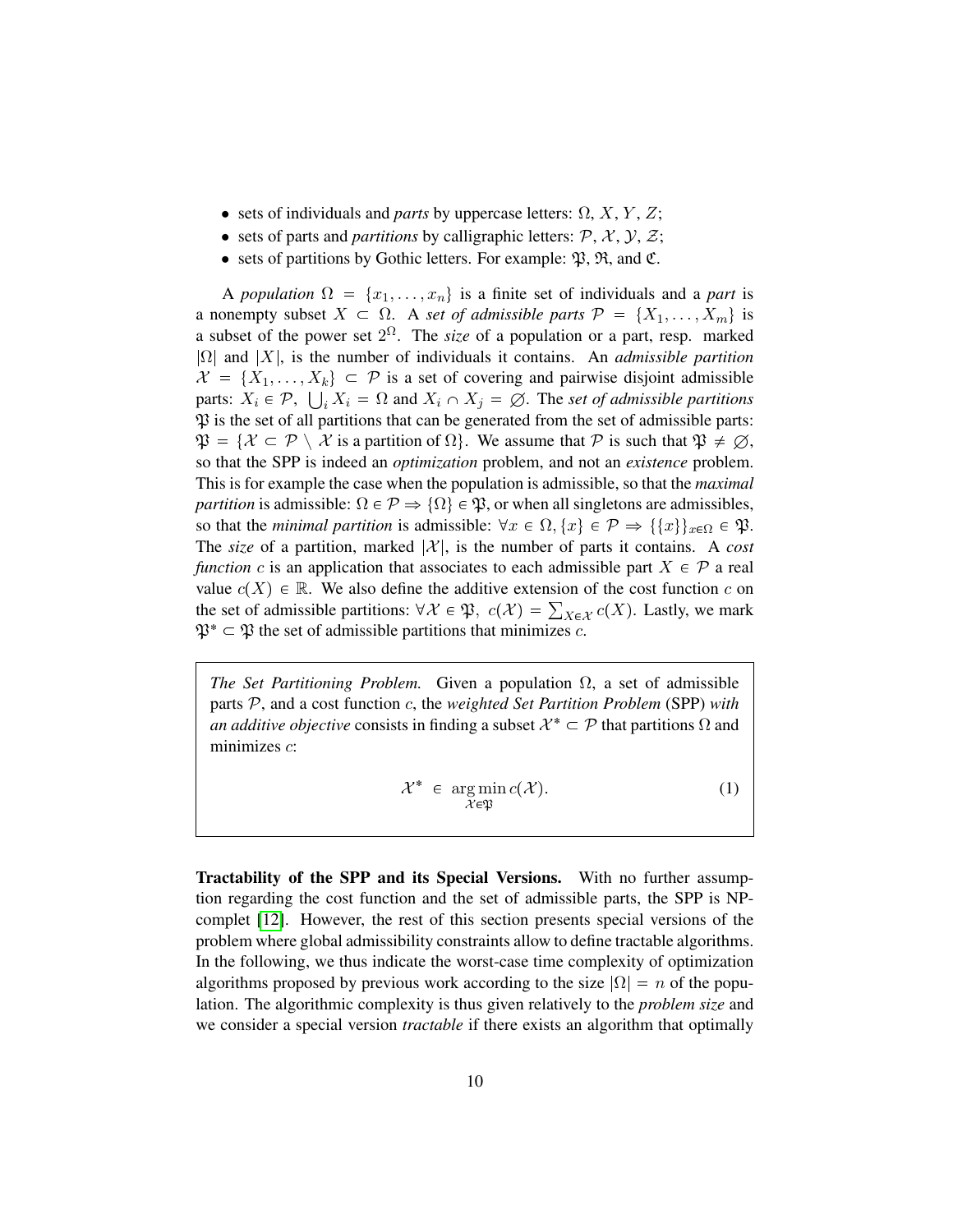<span id="page-12-1"></span>solves any instance of this special version by requiring a number operations that is polynomially bounded in the size of the population.

Note however that the *input size* of the problem is actually the number of admissible parts  $|\mathcal{P}| = m$ . Indeed, the encoding length of any instance of the SPP is in general the number of cost values that have to be specified. In that case, the SPP can easily become intractable because the feeding of the input is itself intractable [\[46\]](#page-41-6). However, in many work, the costs of admissible parts are actually derived from attributes of the individuals  $[3, 7, 20, 26, 28, 30, 35, 38, 40, 43]$  $[3, 7, 20, 26, 28, 30, 35, 38, 40, 43]$  $[3, 7, 20, 26, 28, 30, 35, 38, 40, 43]$  $[3, 7, 20, 26, 28, 30, 35, 38, 40, 43]$  $[3, 7, 20, 26, 28, 30, 35, 38, 40, 43]$  $[3, 7, 20, 26, 28, 30, 35, 38, 40, 43]$  $[3, 7, 20, 26, 28, 30, 35, 38, 40, 43]$  $[3, 7, 20, 26, 28, 30, 35, 38, 40, 43]$  $[3, 7, 20, 26, 28, 30, 35, 38, 40, 43]$  $[3, 7, 20, 26, 28, 30, 35, 38, 40, 43]$ or from relations between individuals  $[4, 5, 7, 11, 42]$  $[4, 5, 7, 11, 42]$  $[4, 5, 7, 11, 42]$  $[4, 5, 7, 11, 42]$  $[4, 5, 7, 11, 42]$ . This is the case for example in multilevel data analysis when the cost of admissible parts are computed in linear time from the individual attributes according to some information-theoretic measure [\[20,](#page-39-3) [28,](#page-39-1) [30\]](#page-40-0). In such cases, the size of the input thus linearly depends on the number of individual, and not on the number of admissible parts. Hence, most of the special versions presented hereafter are *linearly* solvable with respect to the *input size*  $|\mathcal{P}| = m$ , but *polynomially* solvable with respect to the *problem size*  $|\Omega| = n$  (see Table [1](#page-17-0) for a detailed list of the input sizes of the following problems).

#### <span id="page-12-0"></span>3.2 The Complete Set Partitioning Problem (CSPP)

The *Complete Set Partitioning Problem* arises when all subsets of the population are admissible, *i.e.*, when the set of admissible parts is the population's power set:  $P = 2^{\Omega}$ .

Applications. The CSPP has been extensively used to model *coalition structure generation problems* assuming that every possible group of agents is an adequate candidate to constitute a coalition [\[44,](#page-41-0)[45,](#page-41-1)[49\]](#page-41-2). It has also been applied to *corporate tax structuring* to find an optimal aggregation of corporate subsidiaries to pay state unemployment compensation tax [\[54\]](#page-42-1).

Combinatorics. Sandholm *et al.* [\[48\]](#page-41-7) have shown that the number of admissible partitions grows considerably faster than the number of admissible parts:  $|\mathcal{P}| = \Theta(2^n)$  and  $|\mathfrak{P}| = \omega(n^{n/2})$ .

Algorithmic Results. The CSPP is NP-complete [\[48,](#page-41-7) [49\]](#page-41-2). However, exponential algorithms have been provided to solve small instances of the CSPP: a  $O(2^{n^{n/2}})$ enumeration approach [\[32\]](#page-40-8), a  $O(3^n)$  dynamic programming algorithm [\[31,](#page-40-3) [54\]](#page-42-1), and a  $O(n^n)$  anytime algorithm that quickly generates a suboptimal solution with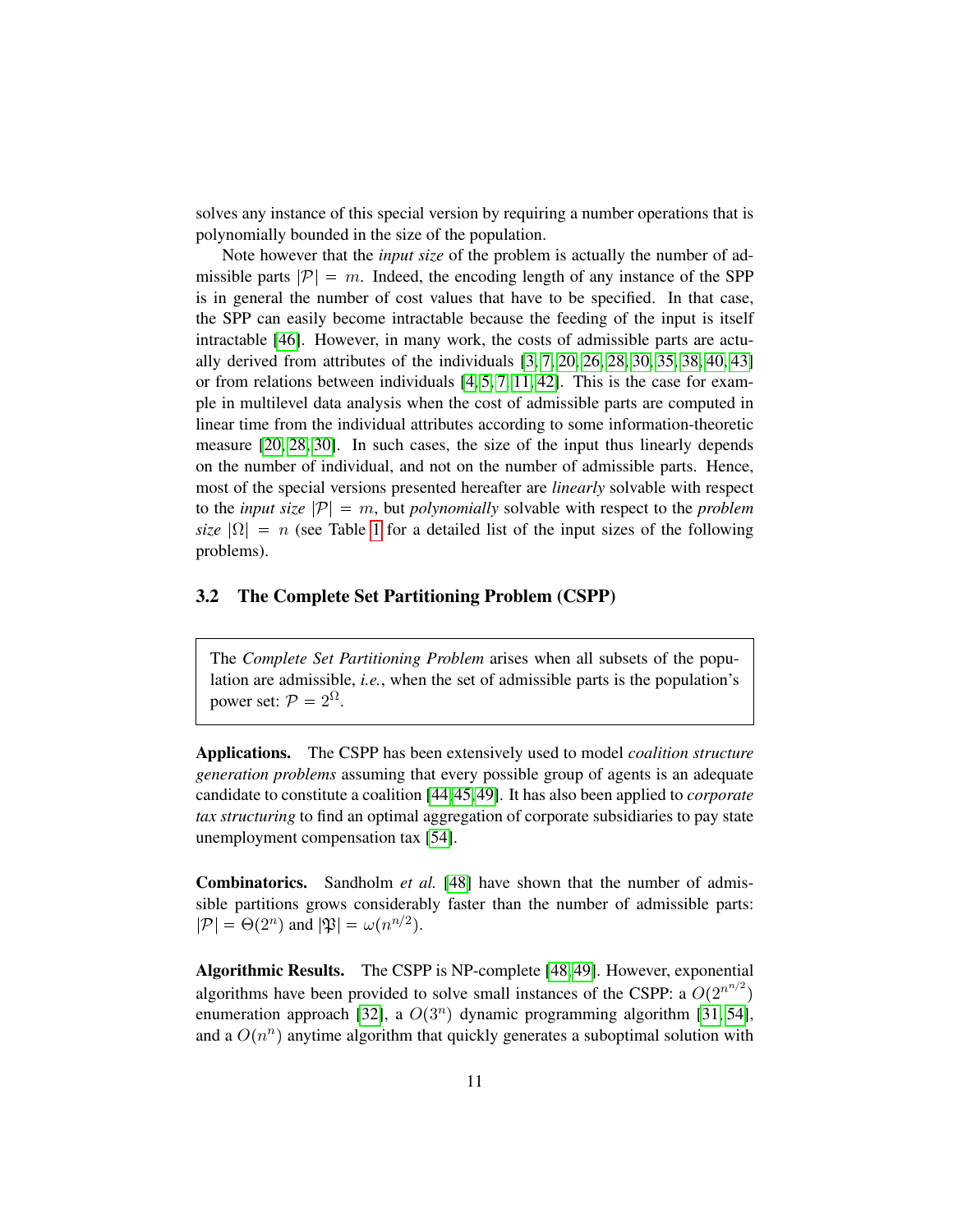<span id="page-13-2"></span>bound guarantees, then slowly improves this solution by establishing better bounds [\[44,](#page-41-0)[45,](#page-41-1)[49\]](#page-41-2). Note that, since any instance of the SPP can be modeled as an instance of the CSPP with infinite cost on non-admissible parts, these algorithms can also be exploited to solve instances of the general problem. However, as it is shown in what follows, when assuming stronger admissibility constraints, more efficient algorithms can be designed.

#### <span id="page-13-0"></span>3.3 The Hierarchical Set Partitioning Problem (HSPP)

The *Hierarchical Set Partitioning Problem* arises when the set of admissible parts is a *hierarchy*, *i.e.*, when every two admissible parts are either disjoint or one is included in the other:  $\forall (X_1, X_2) \in \mathcal{P}^2$ ,  $X_1 \cap X_2 = \emptyset$  or  $X_1 \subset X_2$ or  $X_1 \supset X_2$ . If one also assumes that the population and the singletons are admissible:  $\Omega \in \mathcal{P}$  and  $\forall x \in \Omega$ ,  $\{x\} \in \mathcal{P}$ , then the hierarchy can be described as a *rooted tree*[2](#page-13-1) where the *leaves* represent the singletons, the *nodes* represent the admissible parts the *root* represents the whole population, and the *treeorder* is the subset relation (see Fig. [1\)](#page-14-1).

Applications. The HSPP has been mainly applied in data aggregation to model systems with multilevel nested structures. This include *community representation of networks* (individuals are nodes of a graph representing a social structure and admissible parts are highly-connected groups of nodes resulting from a hierarchical community detection algorithm) [\[43\]](#page-41-4), *aggregation of geographical data* for geographical analysis (individuals are territorial units and admissible parts are defined according to nested geographical partitions of the world into regions, countries, subcontinents, continents, *etc.*) [\[28\]](#page-39-1), and *analysis of distributed systems* for performance analysis (individuals are the computational resources of a distributed system and admissible parts are defined according to the system's hierarchical communication network: processes, machines, clusters, sites, *etc.*) [\[20,](#page-39-3) [30\]](#page-40-0).

**Combinatorics.** For a population of size n, the minimal number of admissible parts is  $n+1$  (singletons and population) and the maximum number is reached for a hierarchy corresponding to a complete binary tree. Thus,  $|\mathcal{P}| = O(n)$ . The number of admissible partitions however depends on the number of levels and branches

<span id="page-13-1"></span> $2^{\circ}$ Note that, if the population or the singletons are not admissible, but if the union of all admissible parts is:  $\bigcup_{X \in \mathcal{P}} X \in \mathcal{P}$ , then the hierarchy can still be represented as a rooted tree. In any case, the hierarchy can be represented as a *forest of rooted trees* and the algorithms solving the HSPP can easily be generalized by a sequential execution to each tree of the forest.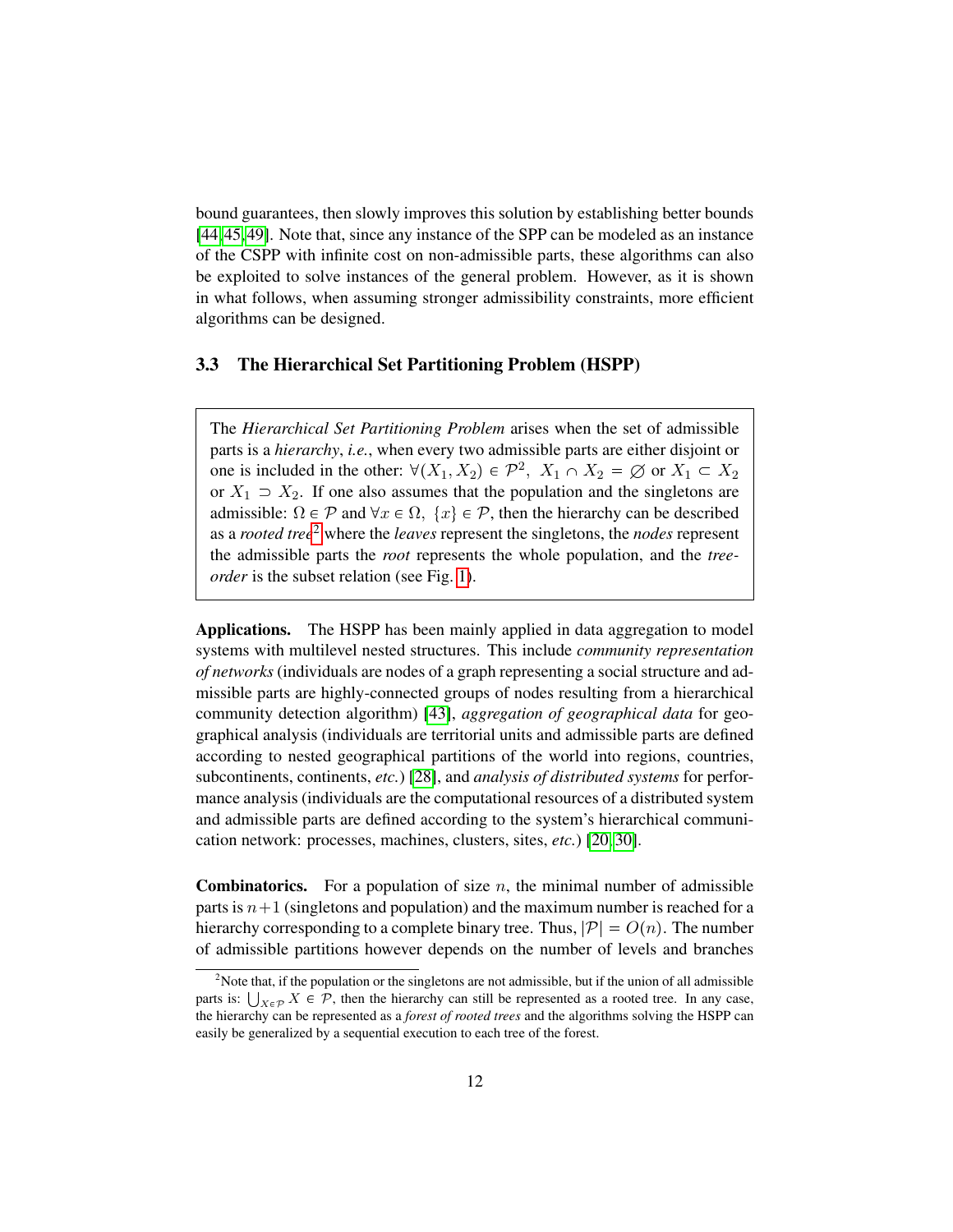<span id="page-14-3"></span>in the hierarchy. Since an admissible partition of  $X \in \mathcal{P}$  is either the maximal partition  $\{X\}$  or the union of admissible partitions of subparts of X, this number can be recursively defined as  $|\mathfrak{P}(X)| = 1 + \prod_{Y \subset X} |\mathfrak{P}(Y)|$ , where  $\subset (X)$  is the set of children of  $X$  in the tree representing the hierarchy. For a complete binary tree, at each level, the number of admissible partitions is squared. Assuming that  $n = 2<sup>k</sup>$ , where k is the depth of the tree, we thus have  $|\mathfrak{P}| = U_k = 1 + (U_{k-1})^2$ with  $U_0 = 1$ . The sequence  $(U_k)_{k \in \mathbb{N}}$  is asymptotically bounded by an exponential function  $\alpha^n$ , with  $\alpha \approx 1.226$  [\[15\]](#page-38-9). Similar results are found for complete ternary trees (with  $\alpha \approx 1.084$  [\[33\]](#page-40-9)), complete quaternary trees, and so on. Henceforth, for any bounded number of children per node, the number of admissible partitions exponentially grows with the population size.

Results. All algorithms that have been proposed to solve the HSPP consist in a  $O(n)$  depth-first search of the tree representing the hierarchy [\[28,](#page-39-1) [30,](#page-40-0) [43\]](#page-41-4). A  $O(n|\mathcal{P}|)$  dynamic algorithm has also been proposed [\[46\]](#page-41-6).





<span id="page-14-1"></span>Figure 1: A 3-levels hierarchy defined on a population of size 9

<span id="page-14-2"></span>Figure 2: The "pyramid of intervals" of an ordered population of size 5

#### <span id="page-14-0"></span>3.4 The Ordered Set Partitioning Problem (OSPP)

The *Ordered Set Partitioning Problem* arises when a total order is defined on  $\Omega$  and when the admissible parts are the intervals induced by this order:  $\mathcal{P} = \{ \{x_i \leq \ldots \leq x_j\} \subset \Omega \setminus i \leq j \}.$  This set can be represented as a "pyramid of intervals" (see Fig. [2\)](#page-14-2) and the resulting admissible partitions are sometimes called *consecutive partitions* [\[2\]](#page-37-2).

Applications. The OSPP very naturally applies to model any population that has a temporal component (*e.g.*, sets of dates, events, or time periods are naturally or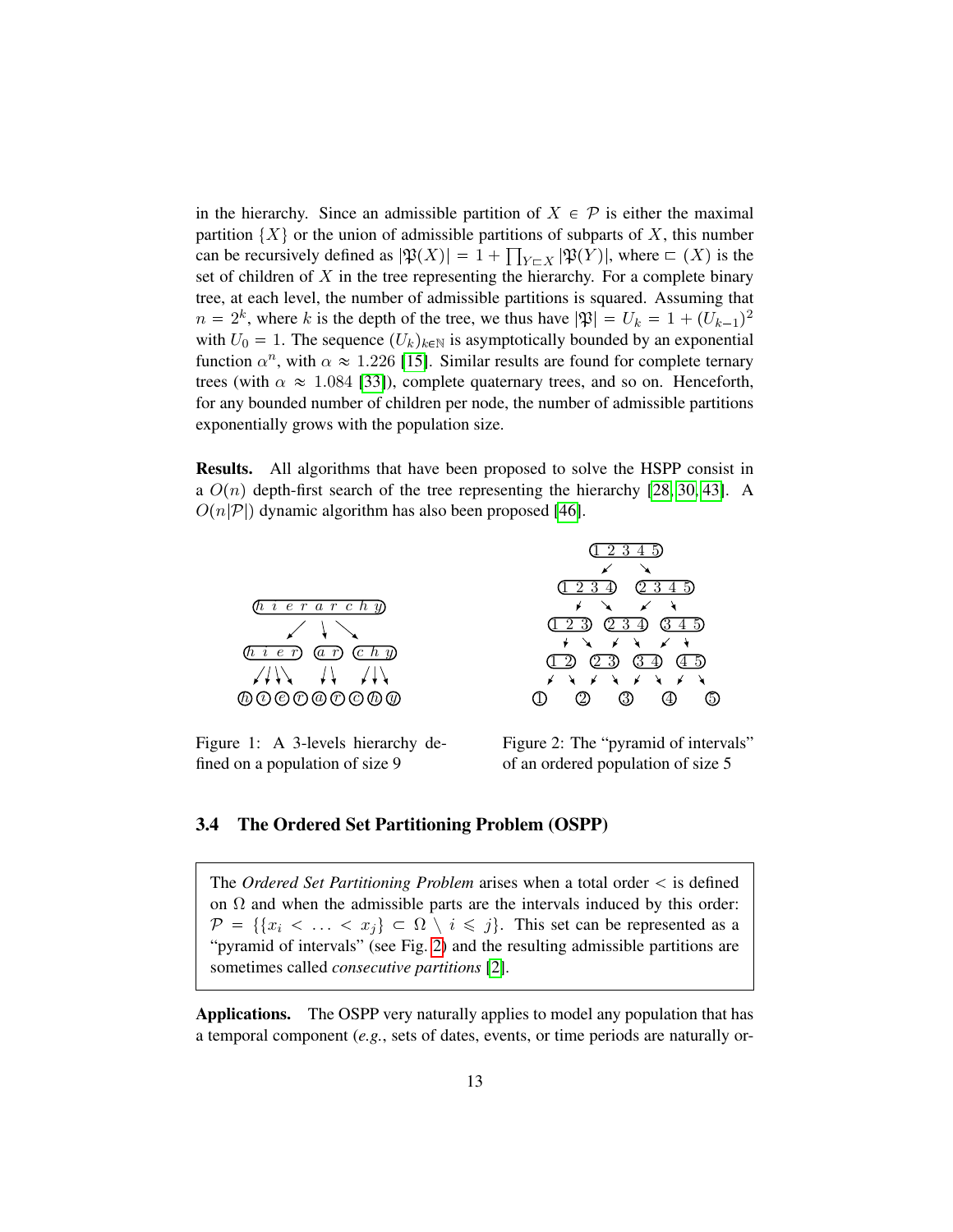<span id="page-15-1"></span>dered by the "arrow of time"). For example, the OSPP has been addressed for the aggregation of time series [\[26,](#page-39-2) [28,](#page-39-1) [40\]](#page-41-3) (individuals are time periods and admissible parts are consecutive sequences of such periods) and for the allocation of consecutive processing time to different tasks [\[37\]](#page-40-5). This setting might also receive a unidimensional-space interpretation, such as the North-South geographical ordering of the cities on the East Coast or the mineral rights on tracks forming a single swath of offshore state waters [\[46\]](#page-41-6). It has also been applied to *inventory control* and *production planing* [\[2,](#page-37-2) [12,](#page-38-0) [53\]](#page-42-0).

**Combinatorics.** The number of intervals of an ordered population of size  $n$  is  $n(n+1)$  $\frac{2^{k+1}}{2}$ . An admissible partition of size k consists in cutting the population in  $k-1$ places. Hence, the number of partitions of size k is  $\binom{n-1}{k-1}$  $\binom{n-1}{k-1}$  and the total number of partitions is:  $|\mathfrak{P}| = \sum_{k=0}^{n-1} \binom{n-1}{k}$  $\binom{-1}{k} = 2^{n-1}.$ 

Results. Chakravarty *et al.* [\[12\]](#page-38-0) have shown that, when the optimal partition is a sequence of intervals, solving the SPP is equivalent to solving the *shortest path problem*, resulting in a  $O(n^2)$  optimization algorithm. A  $O(n^2)$  dynamic program-ming algorithm has also been proposed in independent work [\[2,](#page-37-2) [26,](#page-39-2) [46,](#page-41-6) [53\]](#page-42-0).

Extensions. Some other order-related structures have been addressed, such as *monotone partitions* (when the size of intervals increases with the order) [\[2\]](#page-37-2), *extremal partitions* (the last individual of each interval can be associated to the next interval without losing optimality) [\[2\]](#page-37-2), and *cyclic orders* defining intervals on a circle and leading to a  $O(n^3)$  dynamic algorithm [\[46\]](#page-41-6).

#### <span id="page-15-0"></span>3.5 The Array Partitioning Problem (APP)

The *Array Partitioning Problem* consists in partitioning a two-dimensional array into rectangular tiles. It naturally arises when one considers the Cartesian product  $\Omega_1 \times \Omega_2$  of two ordered populations. In that sense, we write APP = OSPP  $\times$  OSPP. The set of admissible parts is then  $\mathcal{P}=\{X\subset \Omega_1\times \Omega_2\setminus \exists X_1\in$  $\mathcal{P}_1, \exists X_2 \in \mathcal{P}_2, X = X_1 \times X_2$ , where  $\mathcal{P}_1$  and  $\mathcal{P}_2$  are respectively the sets of intervals of  $\Omega_1$  and  $\Omega_2$  (see the OSPP above).

Applications. As for the OSPP, the APP may be used to model spatial structures such as the rectangular partitioning of geographic locations on a two-dimensional grid [\[7,](#page-38-8) [46\]](#page-41-6). This includes the distribution of individual units of a manufacturing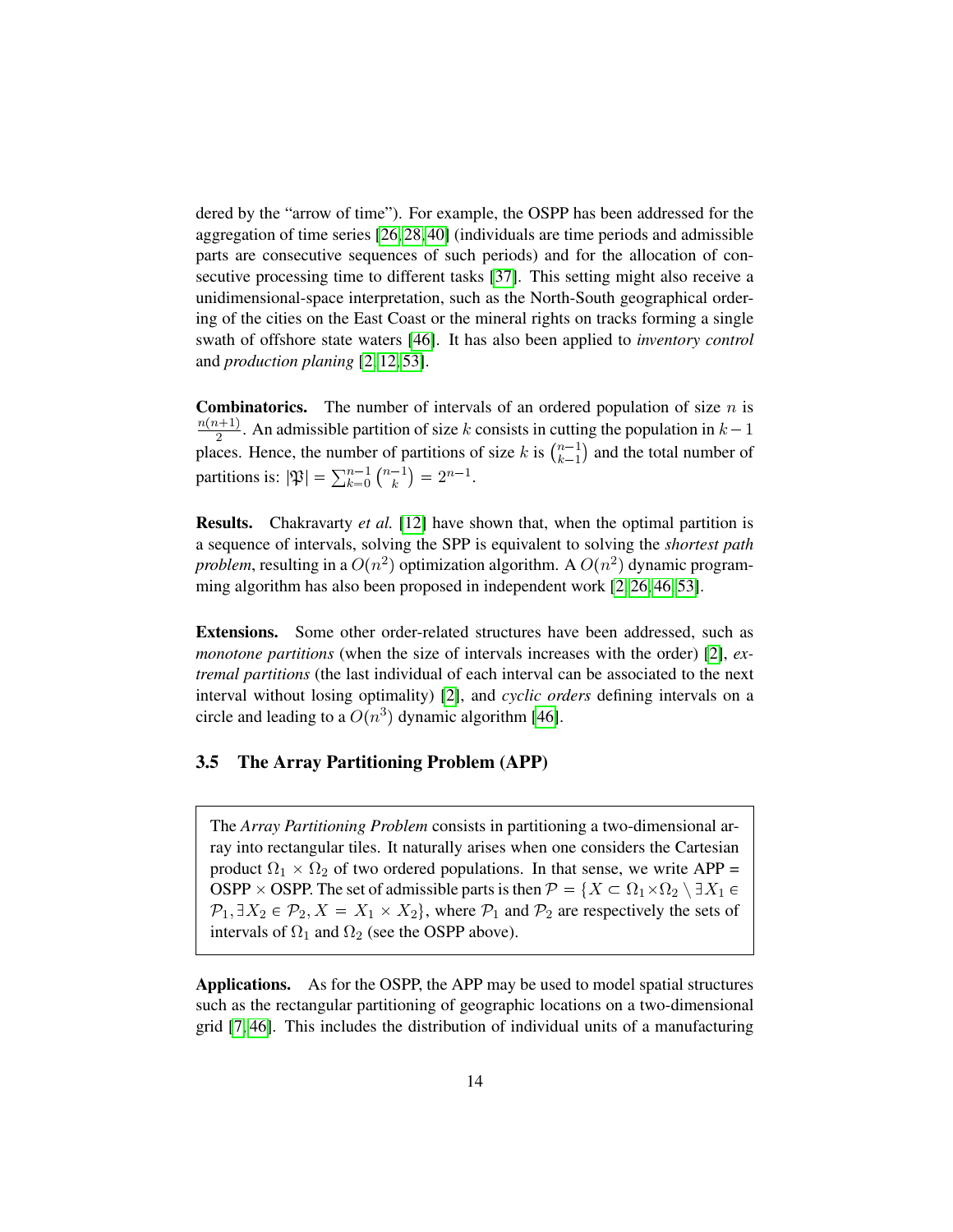<span id="page-16-1"></span>plant among supervisors, the balanced subdivision of a rectangular mining area among mining companies [\[7\]](#page-38-8), the clustering of points with fairly uniform color or similar frequencies in image processing, computer graphics, and video compression [\[35,](#page-40-2) [38\]](#page-40-1), the building of histograms based on rectangular regions to approximate multi-dimensional data distributions in database systems [\[38\]](#page-40-1). Moreover, the APP has been used to model *load balancing problems* in parallel computation when the computational space corresponds to a matrix. In this case, the tiles are rectangular in order to respect the computation space topology [\[38\]](#page-40-1) and to reduce the communication costs between subproblems that is proportional to the number of adjacent pairs in the grid [\[35\]](#page-40-2).

**Combinatorics.** Given the Cartesian product  $\Omega_1 \times \Omega_2$  of a population of size  $n_1$ and a population of size  $n_2$ , the number of rectangular tiles is  $|\mathcal{P}| = |\mathcal{P}_1| \times |\mathcal{P}_2| =$  $\Theta(n_1^2n_2^2)$ . To get a lower bound estimate of  $|\mathfrak{P}|$ , we recall that the number of interval partitions of  $\Omega_1$  is  $2^{n_1-1}$  (see combinatorics of OSPP above). Thus, by only considering "stacks" of  $n_2$  partitions of  $\Omega_1$ , the total number of admissible partitions of the APP is necessarily greater than  $2^{(n_1-1)n_2}$ .

Results. Rothkopf *et al.* [\[46\]](#page-41-6) have shown that the APP is NP-complet even if one only considers singletons and  $2 \times 2$  rectangles as admissible parts. To the best of our knowledge, no optimal algorithm has yet been proposed.

Extensions. The APP is manageable if one only considers rows, columns, and singletons, for example to represent assets that have two different properties of interest for a collector, as the year and denomination of a coin [\[46\]](#page-41-6). Other multidimensional versions of the SPP has been addressed, such as the partition of ddimensional hypercubes [\[46\]](#page-41-6) or the Cartesian product of a hierarchy and a total order (HSPP  $\times$  OSPP), leading to a  $O(n_1(n_2)^3)$  dynamic algorithm [\[20\]](#page-39-3), where  $n_1$  and  $n_2$  are respectively the sizes of the hierarchical and the ordered populations.

### <span id="page-16-0"></span>3.6 Bounds on the Size of Admissible Parts

Some versions of the SPP assume that the size of admissible parts is bounded:  $\mathcal{P} = \{X \subset \Omega \setminus |X| \leq k\}$  or  $\mathcal{P} = \{X \subset \Omega \setminus |X| = 1$  or  $|X| > n/k\}$  for a given  $k \in \mathbb{N}$ .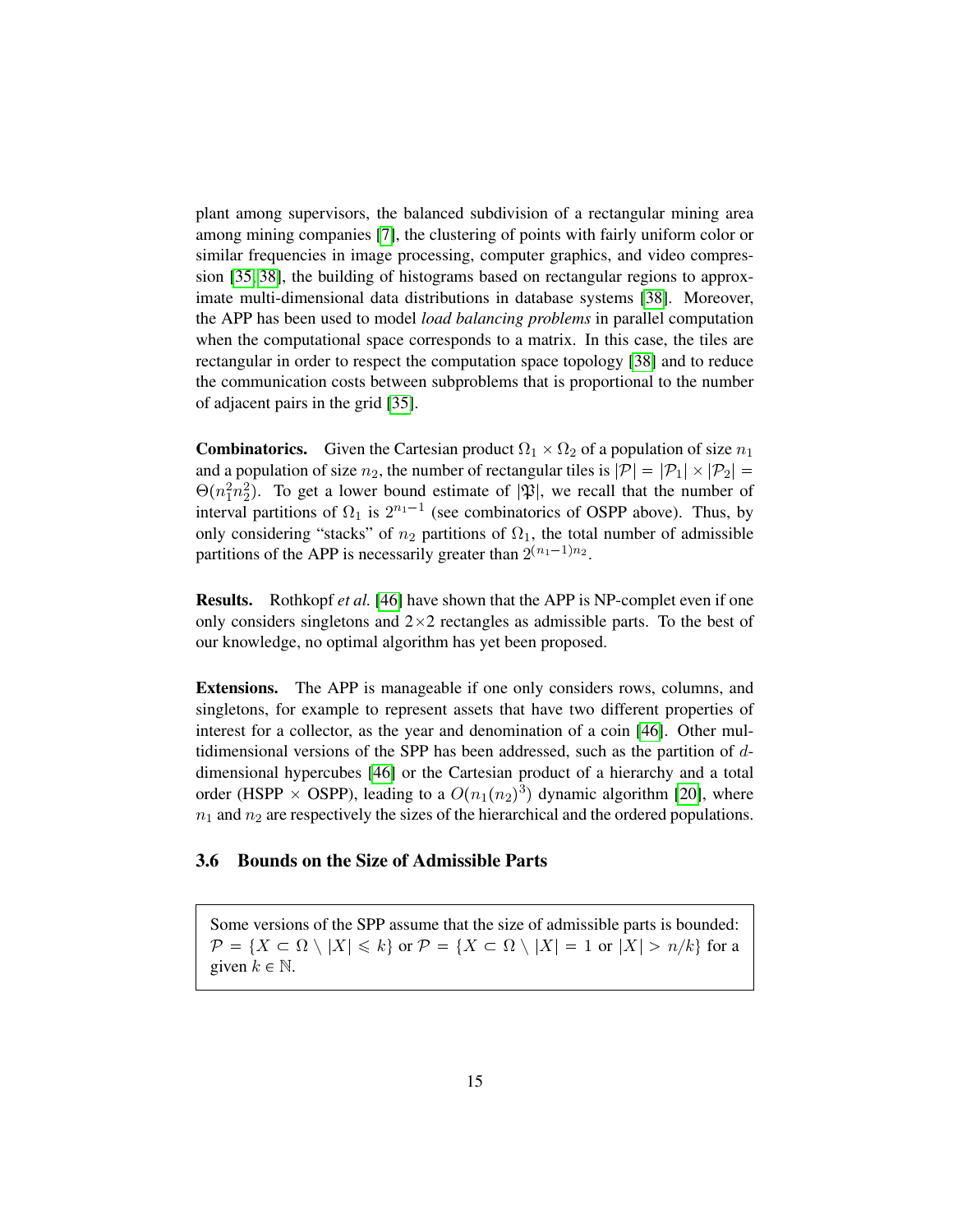Applications. Such assumptions are very generic and might apply to any problem bringing in only small groups (or only large groups) of individuals. It has been proposed for example to model slot auctions of airline take-off and landing [\[37\]](#page-40-5).

Results. Rothkopf *et al.* [\[46\]](#page-41-6) have shown that, when admissible parts are limited to size  $k = 3$ , the SPP is still NP-complete, when limited to size  $k = 2$ , solving the SPP is equivalent to solving the *maximum-weight matching problem*, leading to a  $O(n^3)$  optimization algorithm, and when only large parts and singletons are admissible, the SPP can be solved in  $O(n|\mathcal{P}|^k)$  time.

|                      |                                                                 | $\cal P$                                                       | $ \mathfrak{P} $                                                          | <b>Best Known</b><br>Algorithm                       |
|----------------------|-----------------------------------------------------------------|----------------------------------------------------------------|---------------------------------------------------------------------------|------------------------------------------------------|
| <b>CSPP</b><br>(3.2) |                                                                 | $\Theta(2^n)$                                                  | $\omega(n^{n/2})$                                                         | NP-complet                                           |
| <b>HSPP</b><br>(3.3) | <b>Binary Tree</b>                                              | $\Theta(n)$                                                    | $\Theta(\alpha^n)$                                                        | $O(n)$ [28,43]                                       |
| <b>OSPP</b><br>(3.4) | <b>Total Order</b>                                              | $\Theta(n^2)$                                                  | $\Theta(2^n)$                                                             | $O(n^2)$ [26,46]                                     |
|                      | Cyclic Order                                                    | $\Theta(n^2)$                                                  | $\Theta(2^n)$                                                             | $O(n^3)$ [46]                                        |
| APP(3.5)             | $OSPP \times OSP$<br>$HSPP \times OSPP$<br>&<br>Rows<br>Columns | $\Theta(n_1^2n_2^2)$<br>$\Theta(n_1n_2^2)$<br>$\Theta(n_1n_2)$ | $\Omega(2^{n_1n_2})$<br>$\Omega(2^{n_1n_2})$<br>$\Theta(2^{n_1}+2^{n_2})$ | NP-complet<br>$O(n_1n_2^3)$ [20]<br>$O(n_1n_2)$ [46] |

<span id="page-17-0"></span>Table 1: Combinatorics and optimal algorithms of special versions of the SPP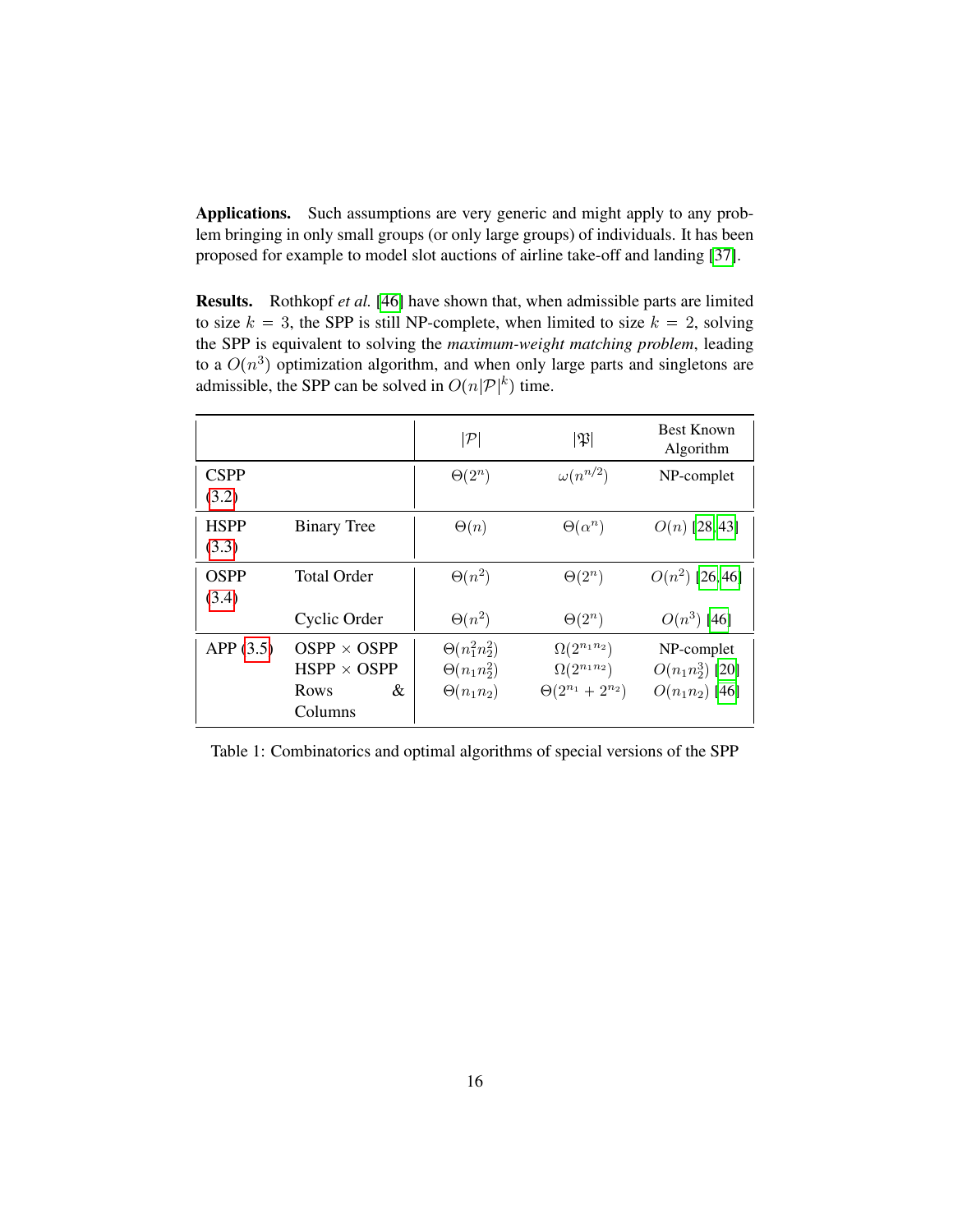<span id="page-18-0"></span>

| <b>Operational Research</b>   |                      | <b>Artificial Intelligence</b> |                      |  |
|-------------------------------|----------------------|--------------------------------|----------------------|--|
| Scheduling, Delivery,         | Winner Determination | <b>Coalition Structure</b>     | Multilevel Data      |  |
| <i>Transportation</i> (2.1.2) | Problem $(2.1.3)$    | Generation (2.1.4)             | Clustering $(2.1.5)$ |  |

## **Solving the General Problem** [\(2.2.1\)](#page-8-3)

| . Algorithms<br><b>Optimal</b> | [2] [6] [24] [25] | [46] [48] |                         |        |
|--------------------------------|-------------------|-----------|-------------------------|--------|
| Heuristics/Approximation       | [24] [10]         | [31] [48] | 1431.<br>I4 I<br>$\cup$ | $[38]$ |

## Exploiting Algebraic Properties of the Cost Function [\(2.2.2\)](#page-8-4)

| $\sim$<br>Measures<br>Specific | <b>COL</b><br>-                |                                     | $\mathbf{r}$<br>ا∆،<br>. . | רס כי<br>1901<br>∸<br>$\sim$<br>--<br>. |
|--------------------------------|--------------------------------|-------------------------------------|----------------------------|-----------------------------------------|
| General<br><b>Properties</b>   | EQ <sub>1</sub><br>101<br>1412 | $\sqrt{2}$<br>$\overline{ }$<br>. . | [49]<br>.                  | гоот<br>20                              |

## Exploiting Algebraic Properties of the Admissible Parts [\(2.2.3\)](#page-9-0)

| CSPP $(3.2)$          | $[54]$        | [31] [48]   | [49] [44] [45] |                |
|-----------------------|---------------|-------------|----------------|----------------|
| HSPP(3.3)             |               | $[46]$      |                | [30] [28] [43] |
| OSPP $(3.4)$          | [12] [2] [53] | $[46]$ [37] |                | [28] [26] [40] |
| APP(3.5)              |               | [46]        |                | [38] [35] [20] |
| SPP with Bounds (3.6) |               | $[46]$ [37] |                |                |

Table 2: Summary of previous work regarding application and resolution of the *Set Partitioning Problem*

17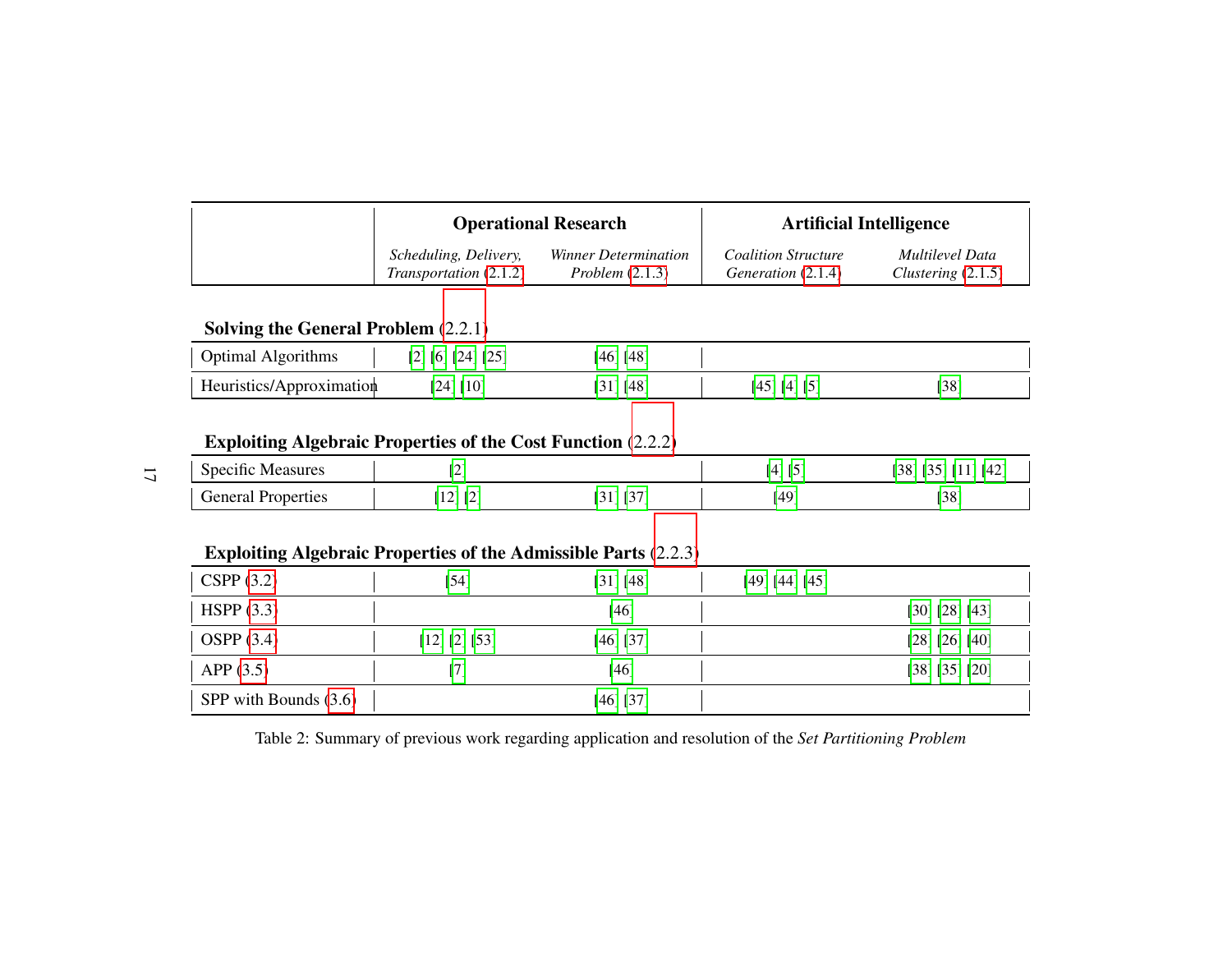## <span id="page-19-0"></span>4 A Generic Algorithmic Framework to Solve Special Versions of the SPP

If dynamic programming has been used to solve the general SPP, leading to a  $\Omega(2^n)$ and  $O(3^n)$  optimization algorithm [\[46,](#page-41-6)[48\]](#page-41-7), we have shown in previous section that more efficient algorithms are possible when dealing with special versions of the problem. Dynamic programming has thus been used on many occasions to solve such tractable versions (see for example  $[2, 26, 44, 46, 54]$  $[2, 26, 44, 46, 54]$  $[2, 26, 44, 46, 54]$  $[2, 26, 44, 46, 54]$  $[2, 26, 44, 46, 54]$ ). However, these results are very independent from each other and no unified framework have been proposed for their generalization. To fill the gap, the framework proposed in this paper aims at being *generic* – in the sense that it can be applied to any special version of the SPP to derive a specialized algorithm – but not at being *general* – in the sense that it would not be efficient to deal with the general unstructured problem. Hence, this framework should be considered as an abstract tool to build optimization algorithms for tractable versions of the SPP. Section [5](#page-26-0) gives two examples of such *specialized implementations* (for the HSPP and the OSPP).

The key principle regarding the application of dynamic programming to the SPP is the following: one needs to compute the optimal partition of an admissible part only once to evaluate all the partitions that are coarser than this part. This principle has been used to straightforwardly solve the general SPP [\[46,](#page-41-6) [48\]](#page-41-7). In this section, in order to also exploit the particular structure of special versions, we provide a better understanding of the search space that allows to identify and suppress numerous redundant computations when applying this key principle. The search space is first broken down into smaller covering subspaces. Then, thanks to a *principle of optimality* that fits with the algebraic structure of the partition set, these subproblems are recursively solved. Locally-optimal solutions are then compared to globally solve the initial problem.

The rest of this section is organized as follows. We first formalize the algebraic structure of the search space and we provide a corresponding *principle of optimality* [\(4.1\)](#page-19-1). Then, we propose a decomposition of the search space based on this principle [\(4.2\)](#page-21-0) and we derive a recursive algorithm [\(4.3\)](#page-22-0). Finally, we propose two improvements based on *memoization* and *non-redundant decomposition* to fully exploit the algebraic structures of special versions [\(4.4\)](#page-23-0). The final algorithm is given at the end of this section.

#### <span id="page-19-1"></span>4.1 Algebraic Structure and Principle of Optimality

Rothkopf *et al.* have argued that the computational complexity of the SPP does not actually depend on the size of the search space, but rather on its structure [\[46\]](#page-41-6). Indeed, as shown in Table [1,](#page-17-0) restricting the number of admissible parts  $|\mathcal{P}|$  is not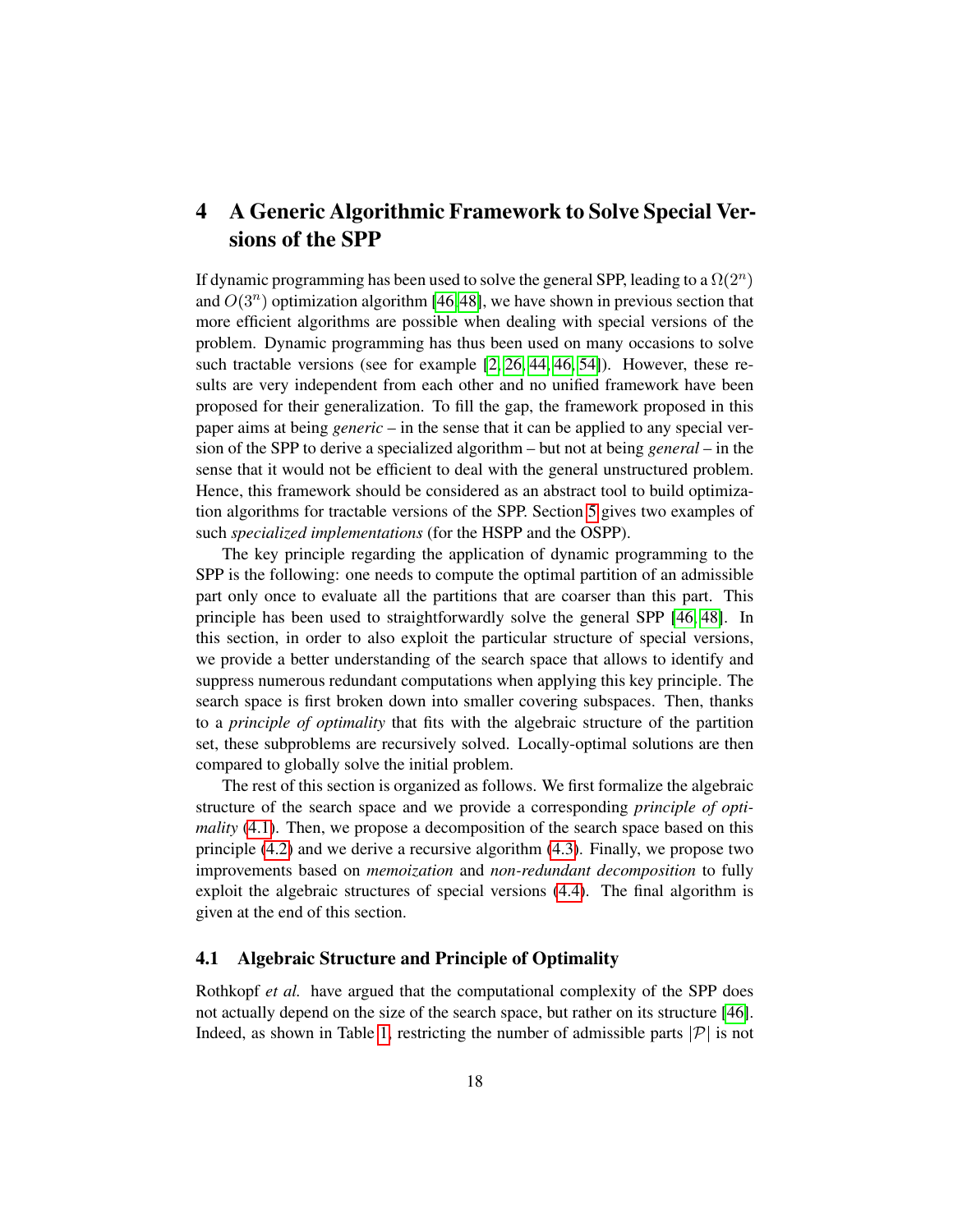sufficient to restrict the size of the search space  $|\mathfrak{P}|$ . For example, in the case of the OSPP, we have  $|\mathcal{P}| = \Theta(n^2)$  and  $|\mathfrak{P}| = \Theta(2^n)$ . Since the number of admissible partitions grows exponentially with the population size in most of the special versions reported in Section [3,](#page-10-1) the introduction of strong constraints is often not sufficient to make a brute-force search algorithm tractable. Hence, in this subsection, we carefully examine the algebraic structure of the search space and we propose a *principle of optimality* that exploits this structure to evaluate partitions in a computationally-efficient fashion.

#### 4.1.1 The Algebraic Structure of the Search Space

The set of admissible partitions  $\mathfrak P$  is structured by an essential algebraic relation, usually referred to as the *refinement relation*  $\subset$  [\[17\]](#page-38-14). A partition X *refines* a partition  $\mathcal{Y}(\mathcal{X} \subset \mathcal{Y})$ , if and only if each part in X is a subset of a part in  $\mathcal{Y}$ :

$$
\mathcal{X} \subset \mathcal{Y} \quad \Leftrightarrow \quad \forall X \in \mathcal{X}, \quad \exists Y \in \mathcal{Y}, \quad X \subset Y
$$

As this binary relation is reflexive, antisymmetric, and transitive, it defines a partial order on the partition set  $\mathfrak P$  that consequently forms a poset and can be represented as a Hasse diagram [\[17\]](#page-38-14).

The *covering relation*  $\subset$  is the transitive reduction of the refinement relation, that is the binary relation which holds between immediate "neighbors" regarding  $\subset$ . Hence, a partition X is *covered* by a partition  $\mathcal{Y}(\mathcal{X} \subset \mathcal{Y})$ , if and only if  $\mathcal{X} \neq \mathcal{Y}, \mathcal{X}$  refines  $\mathcal{Y}$ , and there is no other partition "between" them:

$$
\mathcal{X} \sqsubset \mathcal{Y} \quad \Leftrightarrow \quad \mathcal{X} \subsetneq \mathcal{Y} \quad \text{and} \quad \nexists \mathcal{Z} \in \mathfrak{P}, \ \mathcal{X} \subsetneq \mathcal{Z} \subsetneq \mathcal{Y}
$$

As it is shown in the rest of this section, these two relations give essential algebraic tools to search for optimal partitions. For a given admissible partition  $\mathcal{X} \in \mathfrak{P}$ , we define  $\mathfrak{R}(\mathcal{X})$  as the *set of admissible partitions refining* X,  $\mathfrak{C}(\mathcal{X})$ as the *set of admissible partitions covered by*  $\mathcal X$  and, respectively,  $\mathfrak{R}^*(\mathcal X)$  and  $\mathfrak{C}^*(\mathcal{X})$  as the sets of optimal partitions among  $\mathfrak{R}(\mathcal{X})$  and  $\mathfrak{C}(\mathcal{X})$ . Note that if the *minimal partition*  $\{\{x\}\}_{x \in \Omega}$  is admissible, it refines all admissible partitions:  $X \in \mathfrak{P}, \ \{\{x\}\}_{x \in \Omega} \in \mathfrak{R}(\mathcal{X})$ , and if the *maximal partition*  $\{\Omega\}$  is admissible, it is refined by all admissible partitions:  $\mathfrak{R}(\{\Omega\}) = \mathfrak{P}.$ 

#### 4.1.2 A Principle of Optimality for the SPP

In dynamic programming, finding a principle of optimality consists in showing that the search space has an optimal substructure: the solution to the optimization problem can be obtained by recursively combining locally-optimal solutions to several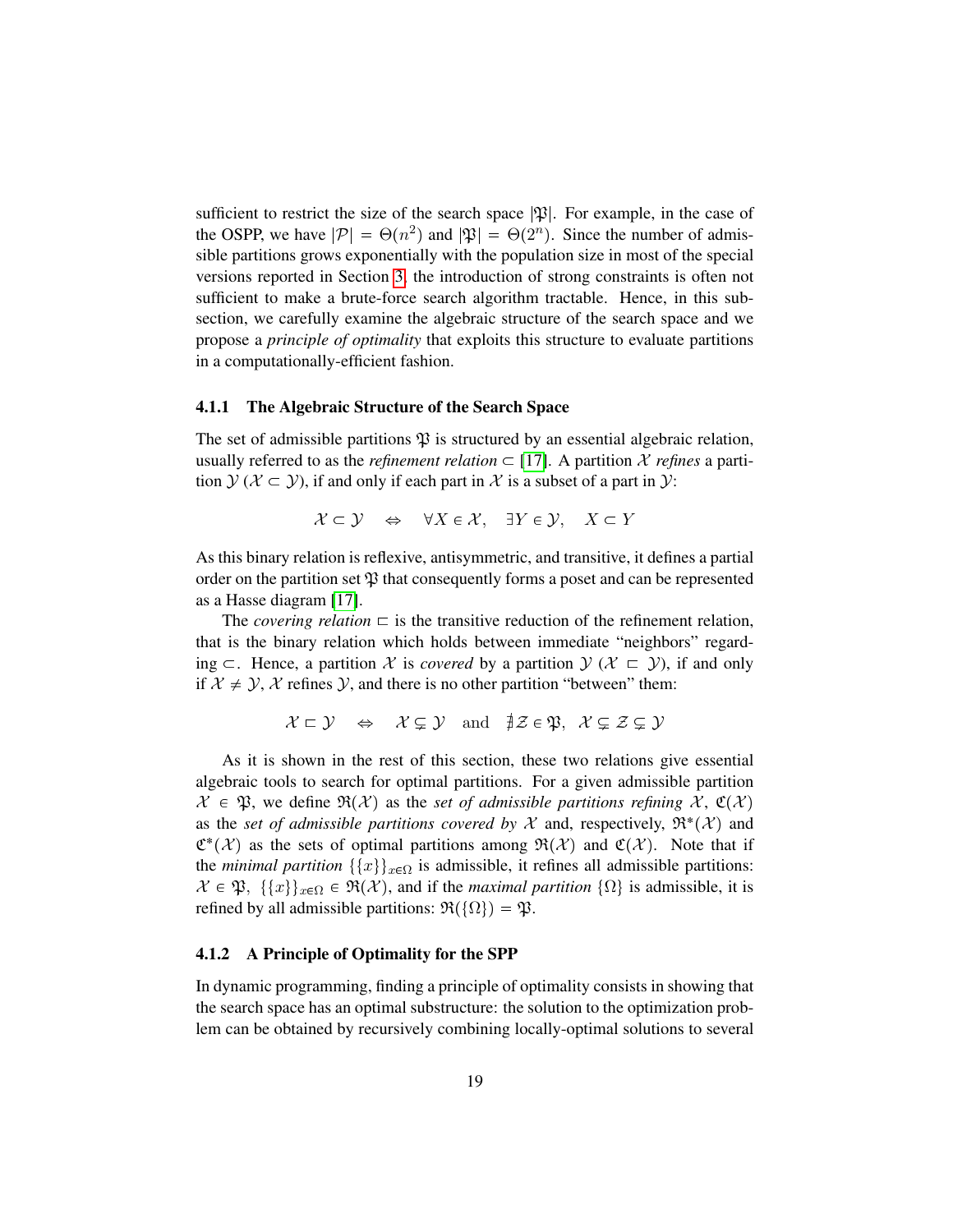subproblems. Intuitively, in the case of the SPP, one can rely on the fact that *the union of optimal partitions on subsets of the population is an interesting candidate to form an optimal partition of the whole population*. Hence, by appropriately decomposing the population, one might provide a computationally efficient procedure to build such an optimal solution.

<span id="page-21-5"></span>Theorem 1. *Let* Ω *be a population and* c *be an additive cost function defining partition optimality. For any partition* Y *of* Ω*, the union of locally-optimal partitions of the parts of* Y *is optimal among the refinements of* Y*:*

<span id="page-21-2"></span>
$$
\forall Y \in \mathcal{Y}, \ \mathcal{Y}_Y^* \in \mathfrak{P}^*(Y) \quad \Rightarrow \quad \left(\bigcup_{Y \in \mathcal{Y}} \mathcal{Y}_Y^*\right) \in \mathfrak{R}^*(\mathcal{Y}) \tag{2}
$$

Proof. *The proof of this theorem is given in annexe.*

## <span id="page-21-0"></span>4.2 Branching the Search Space

Given a admissible part  $X \in \mathcal{P}$  for which one wants to compute a locally-optimal admissible partition  $\mathcal{X}^* \in \mathfrak{P}^*(X)$ , a *branching* consists in building subspaces  $\mathfrak{P}_1,\ldots,\mathfrak{P}_k$  that cover the search space:  $\mathfrak{P}_1\cup\ldots\cup\mathfrak{P}_k=\mathfrak{P}(X)$ . Then, if one finds locally-optimal partitions  $\mathcal{X}_1^* \in \mathfrak{P}_1^*, \ldots, \mathcal{X}_k^* \in \mathfrak{P}_k^*$  for each of these subspaces, one can easily solve the optimization problem the following way:

<span id="page-21-3"></span>
$$
\underset{\mathcal{X}\in\{\mathcal{X}_1^*,\ldots,\mathcal{X}_k^*\}}{\arg\min} c(\mathcal{X}) \quad \subset \quad \mathfrak{P}^*(X) \tag{3}
$$

For that purpose, the covering relation indicates "atomic disaggregations" of a given part. For example, in the case of the OSPP, it consists in dividing the part into *two* intervals (see Fig. [3\)](#page-22-1). The covering relation can thus be used to branch the search space. First, assuming that the maximal partition  $\{X\}$  is admissible<sup>[3](#page-21-1)</sup>, we know that all admissible partitions of X refine the maximal partition  $\{X\}$ :  $\mathfrak{P}(X) = \mathfrak{R}(\{X\})$ . Second, for any partition  $\mathcal{X} \in \mathfrak{P}(X)$ , a refining partition of X is either *the partition*  $X$  *itself, or a partition that refines a partition covered by*  $X$ . Hence, the search space can be branched the following way:

<span id="page-21-4"></span>
$$
\mathfrak{P}(X) = \{\{X\}\} \cup \left(\bigcup_{\mathcal{Y} \in \mathfrak{C}(\{X\})} \mathfrak{R}(\mathcal{Y})\right) \tag{4}
$$

<span id="page-21-1"></span> $3$ If not, the following approach can easily be generalized by sequentially applying the algorithm to all maximal partitions, *i.e.* maximal elements in the poset of partitions induced by the refinement relation.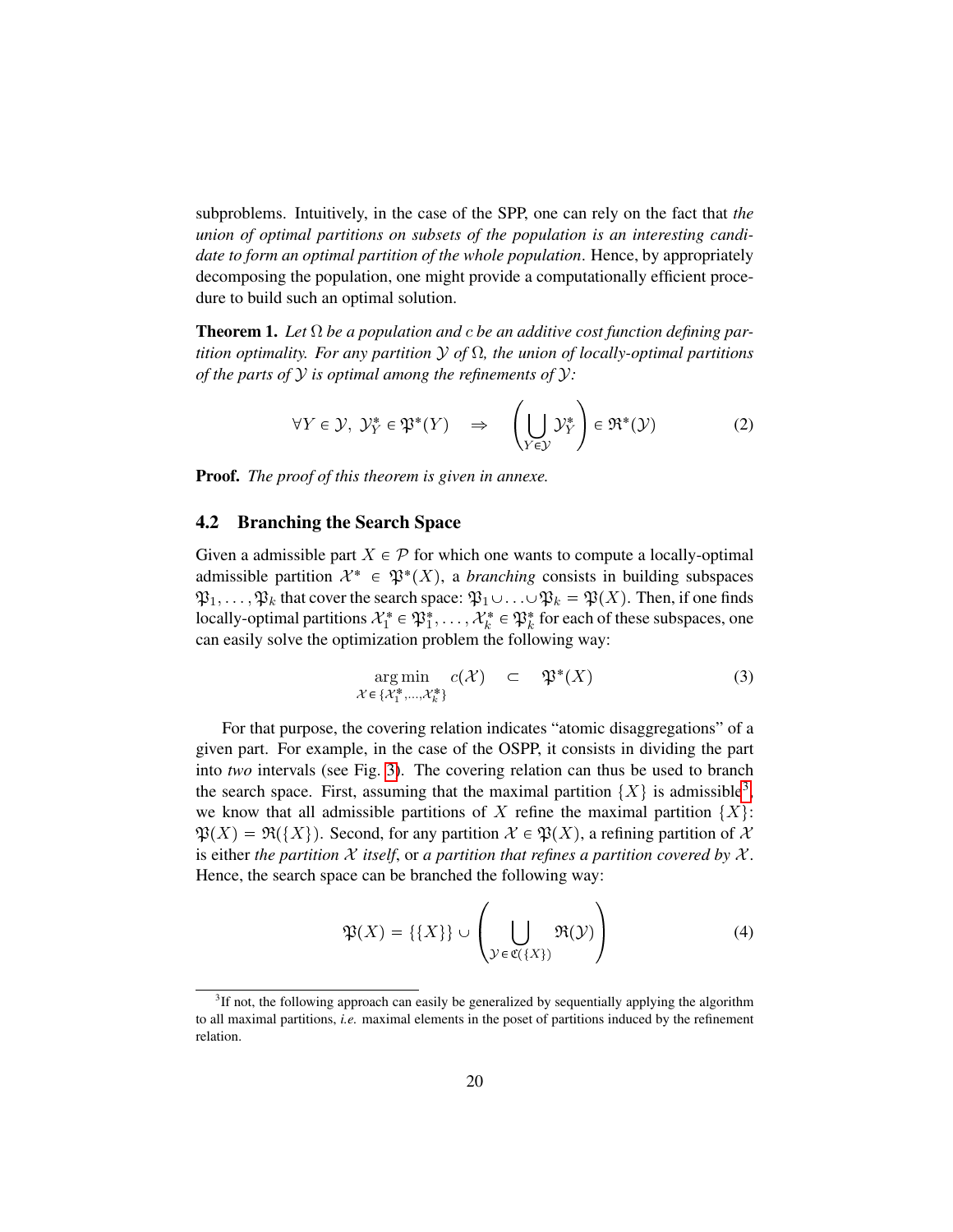

<span id="page-22-1"></span>Figure 3: Decomposition of the search space according to the covering relation in the case of an ordered population of 5 individuals

#### <span id="page-22-0"></span>4.3 A Recursive Algorithm

The computation of an optimal partition thus consists in computing *locally-optimal partitions refining the partitions covered by the maximal partition.* Thanks to the principle of optimality, such a computation can be recursively performed by recursively applying the algorithm on admissible parts (see Eq. [2](#page-21-2) and Fig. [4\)](#page-23-1). Hence, the three branching and recursion equations [2,](#page-21-2) [3,](#page-21-3) and [4](#page-21-4) allow to define a divide and conquer algorithm that computes a locally-optimal partition  $\mathcal{X}^* \in \mathfrak{P}^*(X)$  for any  $X \in \mathcal{P}$  according to the following recursive formula:

<span id="page-22-2"></span>
$$
\mathcal{X} \in \{\{X\}\} \cup \left(\bigcup_{\mathcal{Y} \in \mathfrak{C}(\{X\})} \left\{\bigcup_{Y \in \mathcal{Y}} \mathcal{Y}^*_{Y}\right\}\right) \quad c(\mathcal{X}) \subset \mathfrak{P}^*(X) \tag{5}
$$

where  $\mathcal{Y}_Y^*$  designates a partition in  $\mathfrak{P}^*(Y)$ . Here are the steps of the resulting algorithm:

- (step 1) Compute the set  $\mathfrak{C}(\{X\})$  of admissible partitions covered by the maximal partition  $\{X\}$ .
- (step 2) For each partition  $\mathcal{Y} \in \mathfrak{C}(\{X\})$ , do the following:
	- (step 2.a) for each part  $Y \in \mathcal{Y}$ , recursively compute a locally-optimal admissible partition  $\mathcal{Y}_Y^* \in \mathfrak{P}^*(Y)$ ;
	- (step 2.b) compute the union  $\mathcal{Y}^* = \bigcup_{Y \in \mathcal{Y}} \mathcal{Y}^*_{Y}$  of these partitions. The principle of optimality ensures that  $\mathcal{Y}^* \in \mathfrak{R}^*(\mathcal{Y})$ .
- (step 3) Return a partition that minimizes c among  $\{X\}$  and the  $\mathcal{Y}^* \in \mathfrak{R}^*(\mathcal{Y})$ computed for each  $\mathcal{Y} \in \mathfrak{C}(\{X\})$ .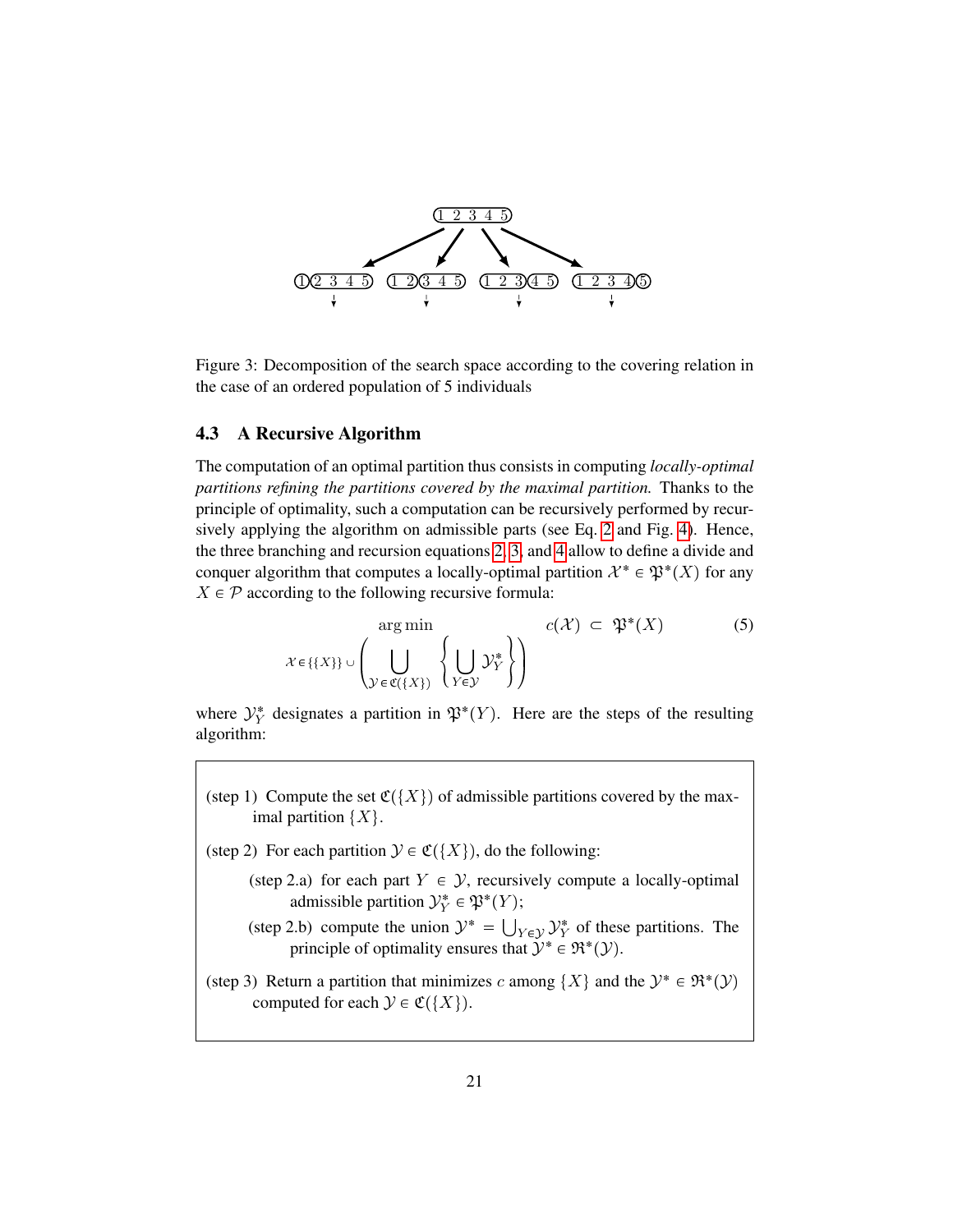Fig. [5](#page-24-0) gives an example of execution of this algorithm in the case of the OSPP with an ordered population of size 4. The starting point is the maximal partition at the top  $(1 2 3 4)$ . The plain numbered arrows represent the sequence of branchings executed by the algorithm (step 2): for example branching  $\prod$  evaluates the covering partition  $(1 \t2 \t3)$ . The dashed arrows represent the recursive calls on an admissible part (step 2.a): for example  $(1\ 2\ 3)$ 4 corresponds to the execution of the algorithm on the first part of the partition  $(1 \ 2 \ 3)$  4. Crosses and stars are explained in the next subsection.

#### <span id="page-23-0"></span>4.4 Dynamic Programming Improvements

This first algorithm is not computationally-optimal in terms of execution steps. In the rest of this subsection, we thus propose two improvements to reduce its time complexity. The fist one, simply consisting in the *recording of intermediary results* (see stars), is actually a key principle of dynamic programming [\[46,](#page-41-6) [48\]](#page-41-7). The second one, consisting in *avoiding redundant evaluations* in the execution tree (see crosses), is an entirely new feature derived from the algebraic analysis of the search space.

#### 4.4.1 Recording Intermediary Results

According to the dynamic programming paradigm, recursive algorithms can be easily improved by recording the results of time-consuming recursive calls. For each part on which the algorithm is once applied, by keeping trace of the resulting locally-optimal partition, one can immediately return this result when posterior calls occur on the same part. This way, the algorithm is applied only once to each admissible part  $X \in \mathcal{P}$ . For example, in Fig. [5,](#page-24-0) the algorithm is initially applied *twice* on parts  $(1, 2)$ ,  $(2, 3)$ , and  $(3, 4)$ . Thanks to this *memoization* procedure, one can avoid the second calls (see stars on dashed lines).



<span id="page-23-1"></span>Figure 4: Recursive application of the algorithm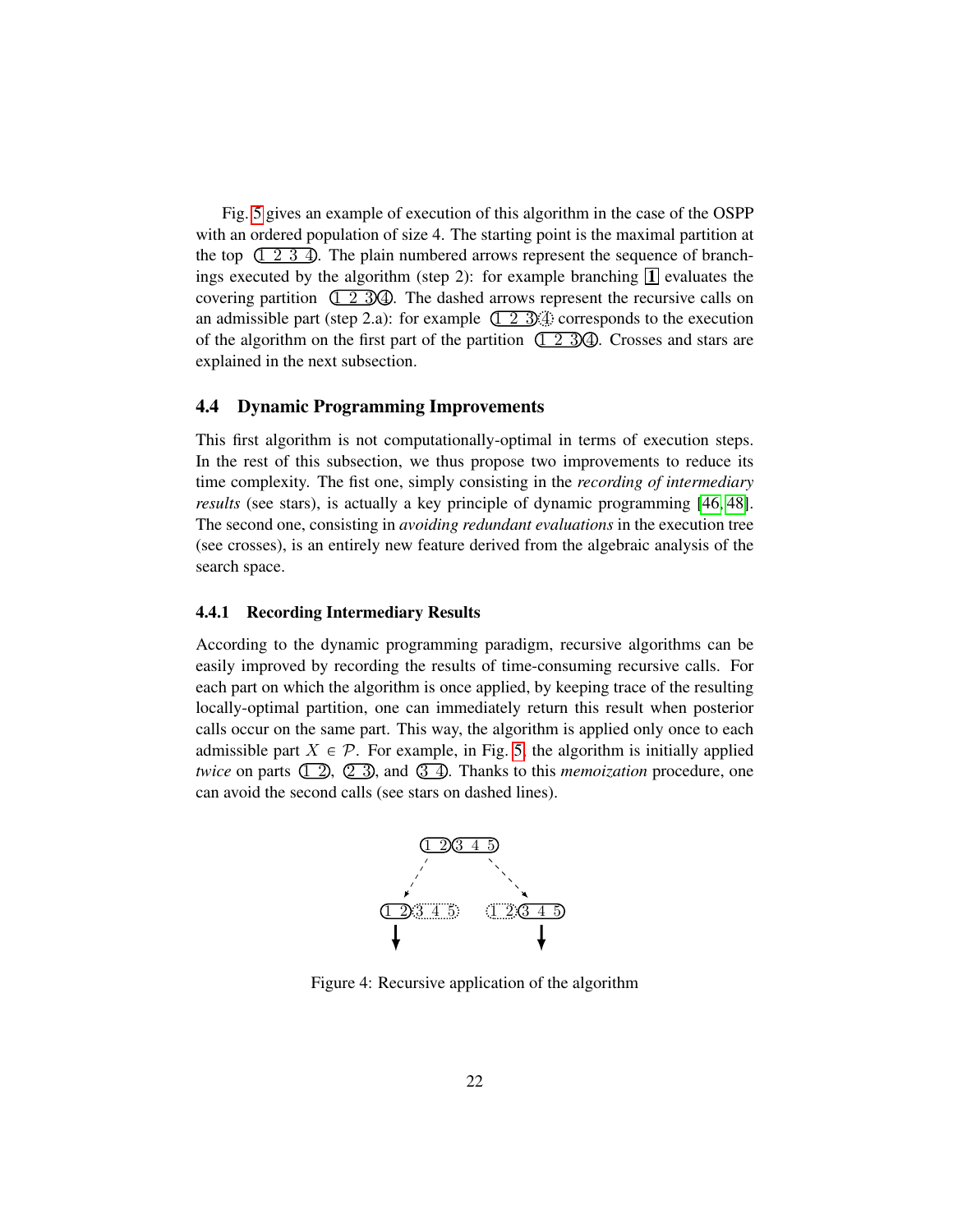

<span id="page-24-0"></span>Figure 5: Execution trace of the recursive algorithm (Subsection [4.3\)](#page-22-0) for an ordered population of size 4. Plain numbered arrows represent branchings (step 2). Dashed arrows represent recursive calls (step 2.a). Crosses and stars give the cuttings of branches that may improve the algorithm (Subsection [4.4\)](#page-23-0).

#### 4.4.2 Avoiding Redundant Evaluations

The branching of the search space proposed in Eq. [4](#page-21-4) is redundant, *i.e.*, subspaces are not disjoints. For example, in Fig. [5,](#page-24-0) branches  $\boxed{2}$  and  $\boxed{3}$  allow the evaluation of partitions  $(12)30$  and  $(12)230$ , and branches  $\overline{4}$  and  $\overline{5}$  the evaluation of partitions  $\overline{02}$  30 and  $\overline{00}$  30. Hence,  $\overline{00}$  30 is evaluated *twice* and **5** is useless. In order to avoid such redundant branches, one can keep trace of the covered partitions  $X_1, \ldots, X_k$  that have already been evaluated during step 2. When the algorithm is recursively applied to a part  $X \in \mathcal{X}_{k+1}$  (step 2.a), one also retains the *complementary partition*  $\overline{X} = X_{k+1} \setminus \{X\}$ . Hence, within the "lower" calls, when a covered partition  $\mathcal{Y} \in \mathfrak{C}(\{X\})$  is considered for branching, one first checks if  $\mathcal{X} \cup \mathcal{Y}$  does not refine any of the previously-evaluated partitions  $\mathcal{X}_1, \ldots, \mathcal{X}_k$ . If it does ( $\exists i \leq k$ ,  $\overline{\mathcal{X}} \cup \mathcal{Y} \in \mathfrak{R}(\mathcal{X}_i)$ ), one deduces that the branch has already been evaluated, and steps 2.a and 2.b may be avoided. Fig. [5](#page-24-0) indicates the result of this improvement by crosses cutting the plain arrows.

Note however that this improvement should be implemented with the greatest care in order to be computationally efficient. In Section [5,](#page-26-0) where this generic algorithmic framework is applied to special versions of the SPP, the specific algebraic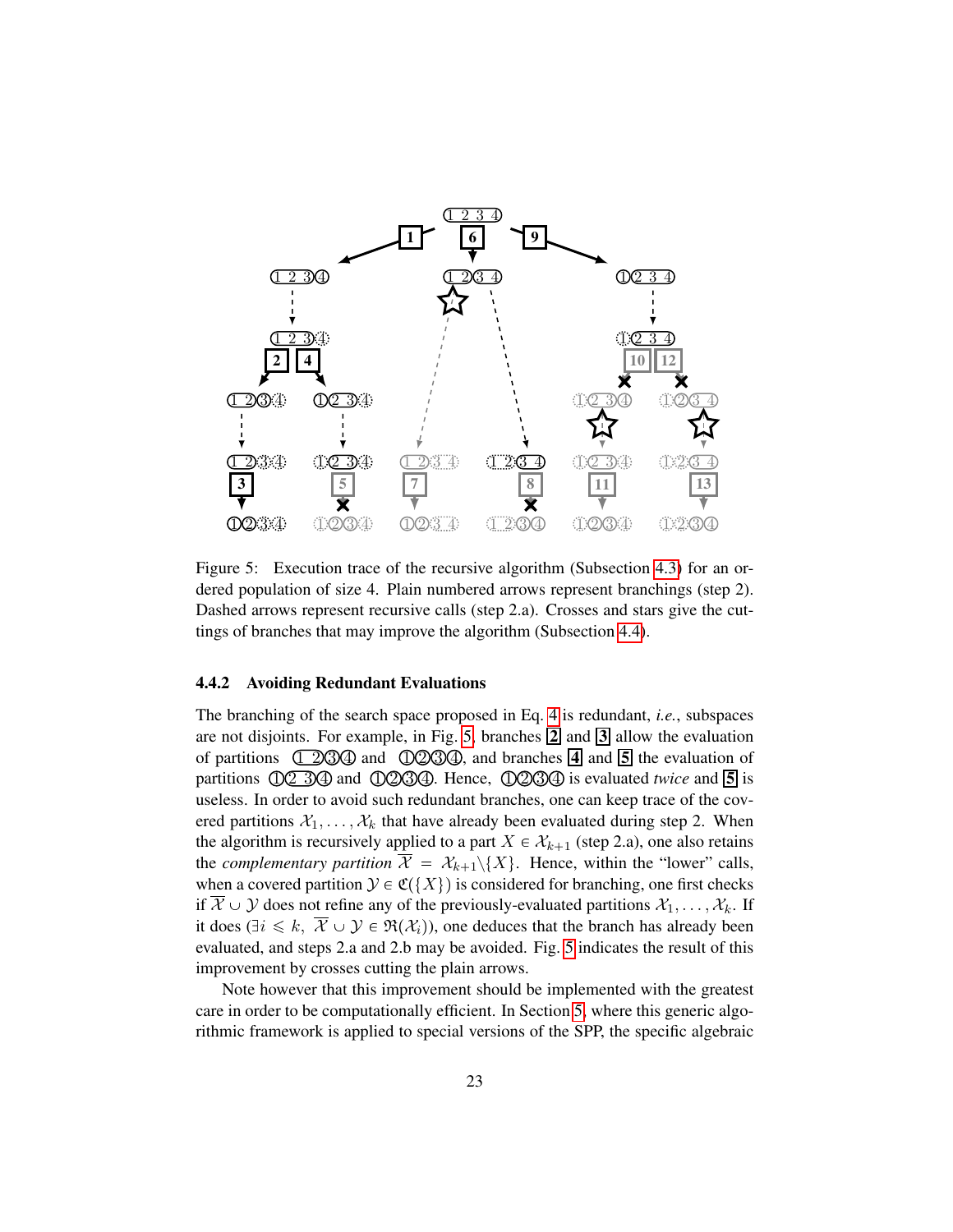structures resulting from the covering relation are fully known. We then show how one can directly generate, during step 2, the covered partitions that have not been evaluated yet, without actually recording them into memory. This way, the avoidance of redundant evaluations does not require additional ressources.

The branching method and the two improvements directly lead to the following algorithm:

#### A Generic Algorithm to Solve the SPP

#### Global Inputs:

- c a cost function;
- $P$  a set of admissible parts defining admissible partitions;
- $\mathfrak L$  a set of locally-optimal admissible partitions of parts on which the algorithm has already been applied.

#### Local Inputs:

- X an admissible part;
- $\overline{\mathcal{X}}$  the complementary partition of X inherited from the "higher" call ( $\overline{\mathcal{X}}$  is a partition of  $\Omega \backslash X$ ;
- D the set of admissible partitions which refinements have already been evaluated during "higher" calls.

#### Local Output:

 $\mathcal{X}^*$ a locally-optimal admissible partition of X.

- If the algorithm has already been applied to part  $X$ , return the locally-optimal partition recorded in L.
- Initialization:  $\mathcal{X}^* \leftarrow \{\{X\}\}\$ and  $\mathfrak{D}' \leftarrow \mathfrak{D}$ .
- For each  $\mathcal{Y} \in \mathfrak{C}(\{X\})$  such that  $\overline{\mathcal{X}} \cup \mathcal{Y}$  does not refine any partition in  $\mathfrak{D}$ , do the following:
	- For each part  $Y \in \mathcal{Y}$ , call the algorithm with local inputs  $X \leftarrow Y, \overline{X} \leftarrow \overline{X} \cup \overline{X}$  $\mathcal{Y}\setminus\{Y\}$ , and  $\mathfrak{D}\leftarrow \mathfrak{D}'$  to compute a locally-optimal partition  $\mathcal{Y}^*_Y\in \mathfrak{P}^*(Y)$ .
	- $-\mathcal{Y}^* \leftarrow \bigcup_{Y \in \mathcal{Y}} \mathcal{Y}_Y^*.$
	- If  $c(\mathcal{Y}^*) > c(\mathcal{X}^*)$ , then  $\mathcal{X}^* \leftarrow \mathcal{Y}^*$ .

$$
- \mathfrak{D}' \leftarrow \mathfrak{D}' \cup \{ \mathcal{Y} \}.
$$

• Return  $\mathcal{X}^*$  and record this result in  $\mathfrak{L}$ .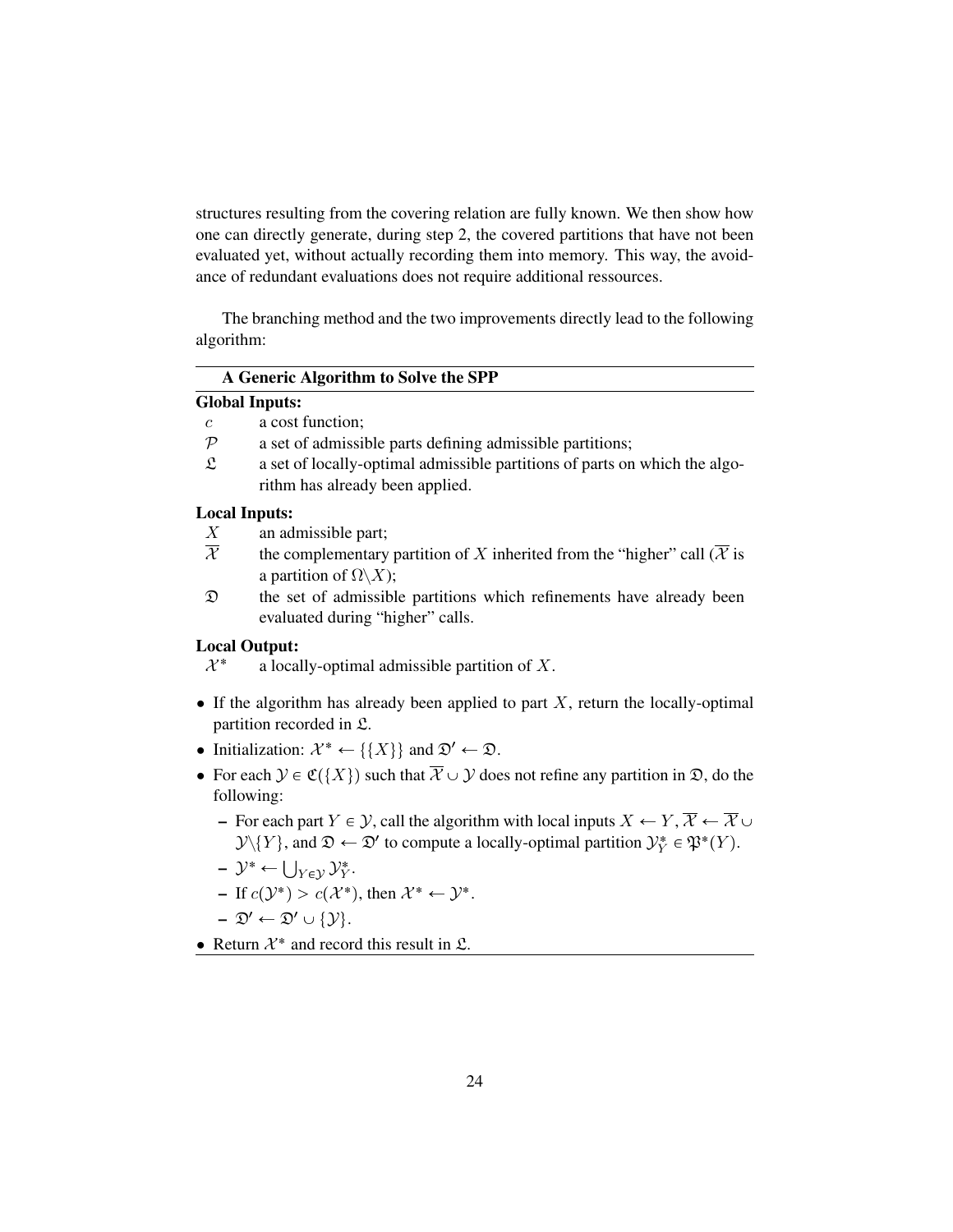## <span id="page-26-0"></span>5 From the Generic Framework to Specialized Implementations

The above algorithm can *in theory* be applied to any set of admissible parts  $P \subset 2^{\Omega}$ . In that sense, it provides a dynamic algorithm to solve the *general* SPP. However, a generic implementation would not be computationally-optimal for *special versions* of the SPP. Indeed, assuming that one explicitly knows the global structure of the partition set that is meant to be searched, one can adapt the algorithm and the data structures to the problem's specific algebraic structure. That is what we call *deriving a specialized implementation of the algorithm*. For example, in the general case, there are  $2^n$  possible admissible parts (where n is the size of  $\Omega$ ), so one needs at least *n* bits to identify one of them (*e.g.*, a binary string of size  $n$  indicating which individuals are contained in the identified part). In the case of the OSPP, the admissible parts are the  $\frac{1}{2}n(n-1)$  intervals of  $\Omega$ , so one roughly needs 2 log n bits to identify one of them (*e.g.*, two integers indicating the indexes of the interval extrema). This need for dedicated data structures also holds when representing admissible partitions, computing covered partitions, and avoiding redundant evaluations.

Hence, the generic algorithm should be used as a starting point to build specialized ones. This section makes the specialization process explicit for the HSPP and the OSPP by presenting, in both cases, the execution of the generic algorithm, the data structures used for the implementation, the pseudocode of the specialized algorithm, and the resulting computational complexity: *linear* in case of the HSPP and *quadratic* in case of the OSPP, thus meeting the results presented in Section [3.](#page-10-1) These two algorithms have been implemented in  $C_{++}$  within the visualization tool PajeNG for the spatial aggregation of execution traces of distributed computing systems [\[30\]](#page-40-0) and within the Ocelotl module of the FrameSoC platform for the temporal aggregation of traces of embedded systems [\[20,](#page-39-3) [40\]](#page-41-3). Please refer to the GitHub repositories of Schnorr [\[51\]](#page-41-18) and Dosimont [\[19\]](#page-38-15) for more details regarding the implementation of the two specialized algorithms presented in this section.

#### <span id="page-26-1"></span>5.1 Solving the HSPP

As it has been previously defined, the HSPP arises when the set of admissible parts P forms a *hierarchy* (see Subsection [3.3](#page-13-0) for the formal definition). A  $O(n)$ optimal algorithm, based on a depth-first search of the tree representing the hierarchy, has been proposed in independent work [\[28,](#page-39-1) [30,](#page-40-0) [43\]](#page-41-4). We show in this subsection how this result can be recovered as a special case of our generic framework.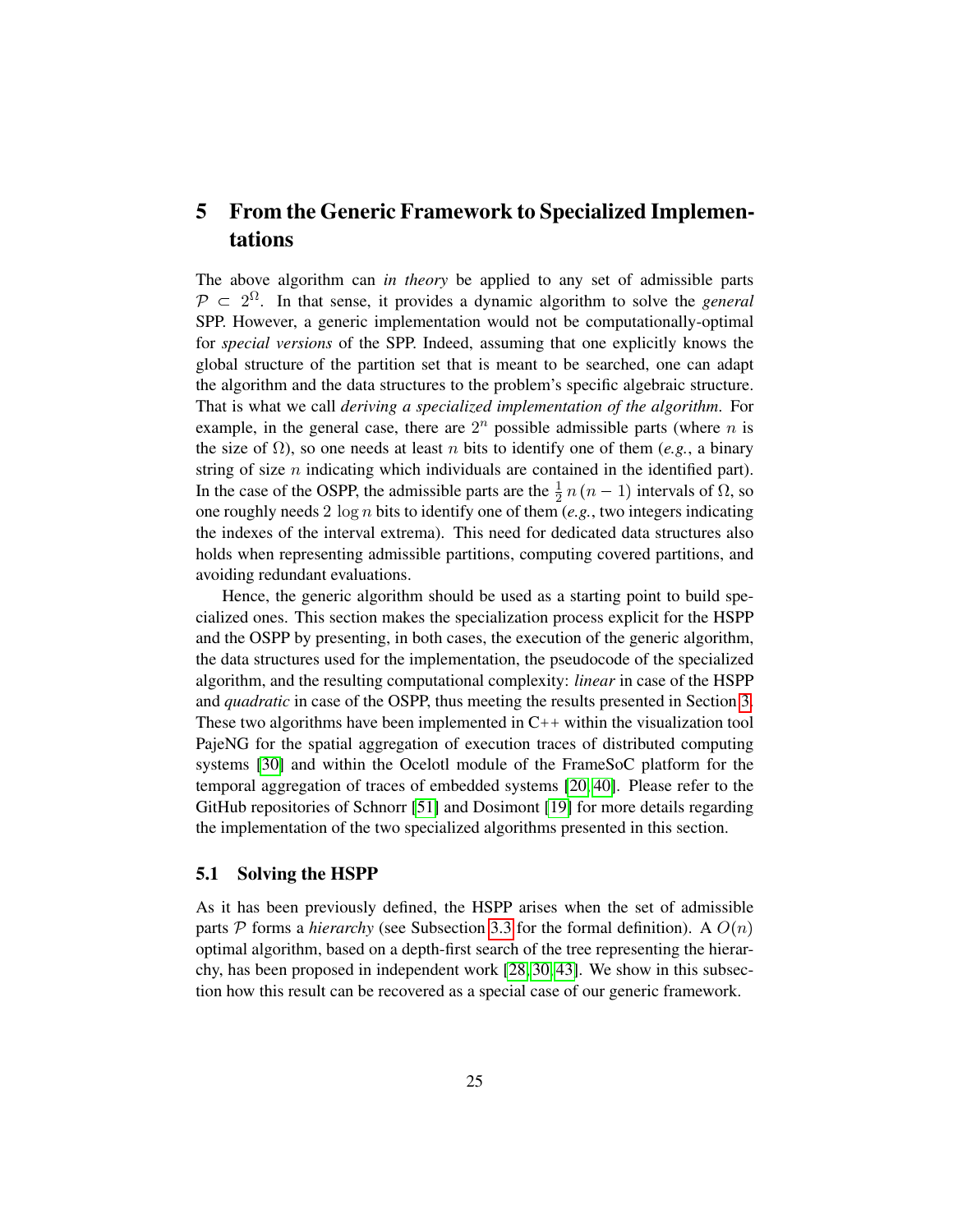Execution of the Generic Algorithm. An example of execution of the generic algorithm in the case of a 3-levels hierarchy is presented in Fig [6.](#page-27-0) For each admissible part  $X \in \mathcal{P}$ , the corresponding maximal partition  $\{X\}$  covers only one admissible partition, that is the set of children of the node  $X$  in the tree representing the hierarchy:  $\mathfrak{C}(X) = \{ Y \in \mathcal{P} \setminus Y \subsetneq X, \nexists Z \in \mathcal{P}, Y \subsetneq Z \subsetneq X \}.$ Hence, the branching of the search space proposed in Eq. [4](#page-21-4) is not redundant:  $\mathfrak{P}(X) = \{ \{X\} \} \cup \mathfrak{R}(\mathfrak{C}(X))$ . The resulting algorithm is then a simple recursive procedure consisting in a depth-first search of the tree (see Fig. [6\)](#page-27-0): a recursive execution on each  $Y \in \mathfrak{C}(X)$  (step 2.a), the building of the resulting locally-optimal partition  $\bigcup_{Y \in \mathfrak{C}(X)} \mathcal{Y}_Y^*$  (step 2.b), and the comparison of its cost with the one of the maximal partition  $\{X\}$  (step 3). The algorithm is naturally called only once per admissible part (no need for memoization, no stars on dashed lines in Fig. [6\)](#page-27-0) and the branching of the partition set is never redundant (no crosses on plain arrows).



<span id="page-27-0"></span>Figure 6: Execution trace of the optimal partitioning algorithm in the case of a hierarchical population of size 9 (see Fig. [1\)](#page-14-1). Plain numbered arrows represent branchings (step 2). Dashed arrows represent recursive calls (step 2.a).

**Data Structures and Implementation.** The hierarchy  $\mathcal{P}$  is implemented by a tree data structure. Each node represents an admissible part  $X \in \mathcal{P}$  and has three labels instantiated by the algorithm:

- cost stores the cost  $c(X)$  of the corresponding part;
- *optimalCost* stores the cost  $c(X^*)$  of a locally-optimal partition of X;
- optimalCut is a Boolean value that is *true* if and only if the maximal partition  $\{X\}$  is optimal among the admissible partitions of X. It thus provides a *cut* of the tree which represents an optimal admissible partition.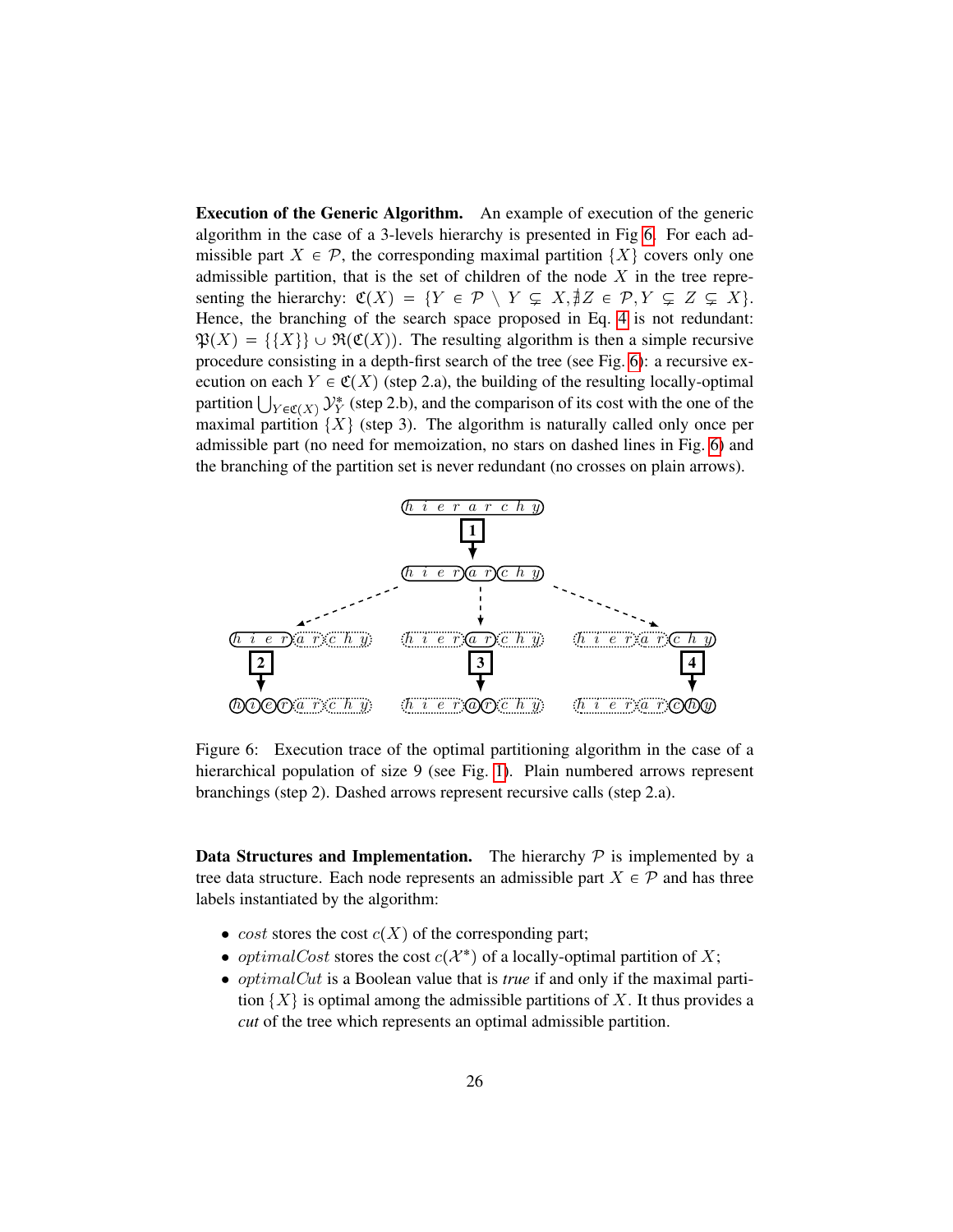The pseudocode of the algorithm is given below (see Algorithm [1\)](#page-28-0). The depthfirst search computes the *optimalCost* and the *optimalCut* of each node according to its cost and to the sum of the optimalCost of its children. After the execution, the optimal partition of  $\Omega$  is the union of the higher nodes in the tree such that  $optimalCut = true.$ 

#### <span id="page-28-0"></span>Algorithm 1 for the HSPP

**Require:** A tree with a label  $cost$  on each node representing the cost of the corresponding admissible part.

Ensure: Each node of the tree has a Boolean label *optimalCut* representing an optimal partition (*optimalCut = true* if and only if the maximal partition is optimal for this node).

```
procedure SOLVEHSPP(node)
    if node has no child then
        node. optimalCost \leftarrow node. costnode. optimalCut \leftarrow trueelse
        MCost \leftarrow node-cost\mu Cost \leftarrow 0for each child of node do
            SOLVEHSPP(child)\mu Cost \leftarrow \mu Cost + child. optimalCostend for
        node. optimalCost \leftarrow max(\mu Cost, MCost)node. optimalCut \leftarrow (\mu Cost < MCost)end if
end procedure
```
Linear Complexity. Since the recording of the three labels needs a constant memory space for each node, the space complexity of this algorithm is bounded by the size of the data tree representing the hierarchy. As it contains between  $n+1$ (only the root and the leaves) and  $2n - 1$  nodes (in the case of a complete binary tree), the space complexity is *linear*. The operations needed to instantiate and exploit these labels are all achieved in constant time. Henceforth, the time complexity is the one of a depth-first search and is also *linear*, meeting the results of past algorithms dedicated to the HSPP (see Subsection [3.3\)](#page-13-0).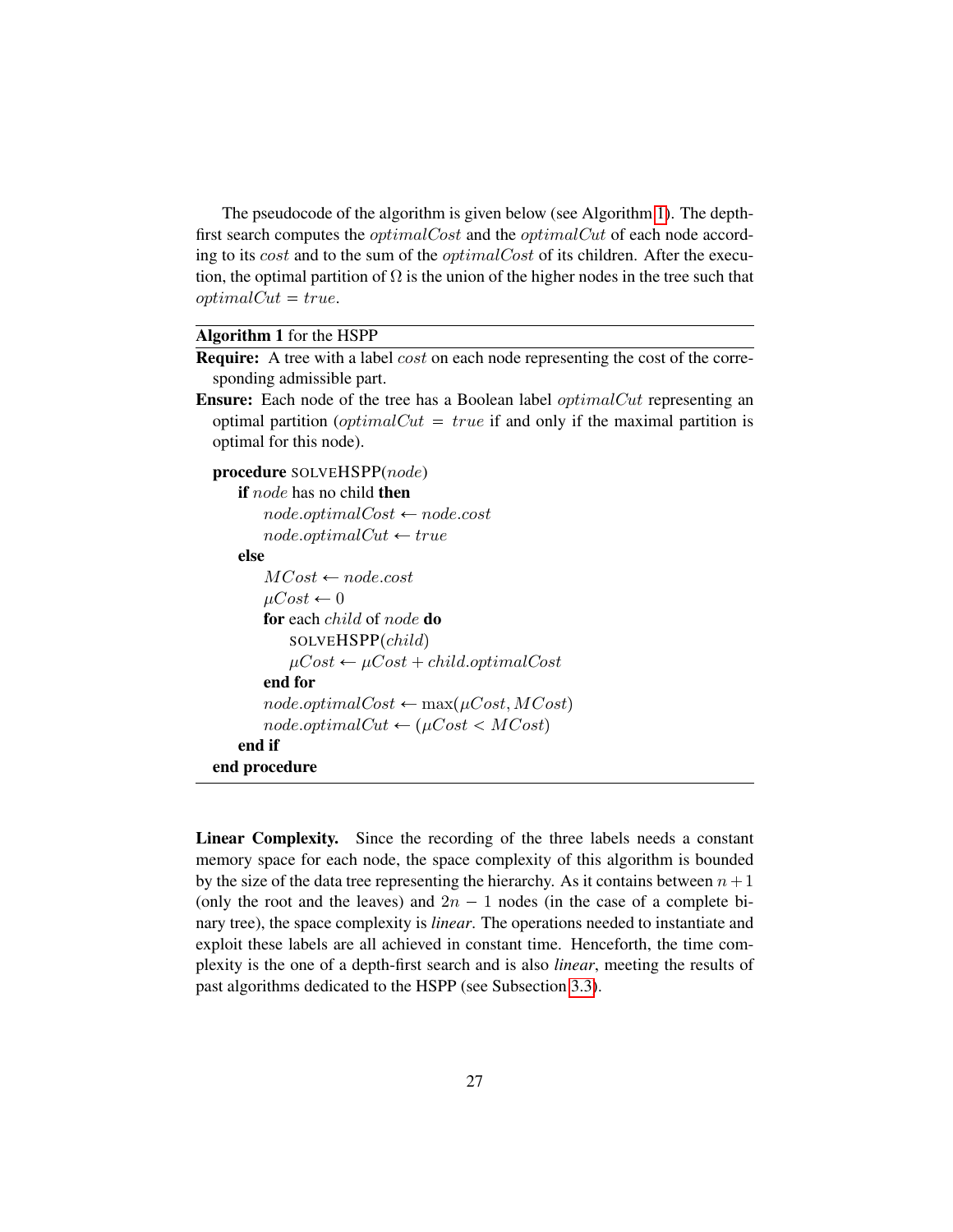#### 5.2 Solving the OSPP

As it has been previously defined, the OSPP arises when the admissible parts are the intervals of  $\Omega$  induced by a total order < (see Subsection [3.4](#page-14-0) for the formal definition). A  $O(n^2)$  dynamic programming algorithm has been proposed in independent work to solve this problem  $[2, 26, 46, 53]$  $[2, 26, 46, 53]$  $[2, 26, 46, 53]$  $[2, 26, 46, 53]$ . Here again, we show how this result can be recovered as a special case of our generic framework.

Execution of the Generic Algorithm. An example of execution of the generic algorithm for an ordered population of size 4 has been given in Fig. [5.](#page-24-0) Given a population  $\Omega$  of n ordered individuals  $x_1 < \ldots < x_n$ , for each interval  $\llbracket x_i, x_j \rrbracket =$  $\{x_i, \ldots, x_j\}$  with  $1 \leq i \leq j \leq n$ , the admissible partitions covered by the maximal partition  $\{\llbracket x_i, x_j \rrbracket\}$  are the couples of subintervals  $\{\llbracket x_i, x_k \rrbracket, \llbracket x_{k+1}, x_j \rrbracket\}$  with  $i \leq k \leq j$ . In the following, for the sake of conciseness, we simply mark such an interval  $[i, j]$  and its covered partitions  $[i, k][k + 1, j]$ . We thus have the following branching:  $\mathfrak{C}([i, j]) = \{ [i][i + 1, j], \ldots, [i, j - 1][j] \}.$ 

The generic algorithm is applied to  $\Omega = [1, n]$ . Let us assume that the covered partitions are evaluated (step 2) in the following order:  $[1, n - 1][n]$ ,  $\lceil1, n-2\rceil [n-1, n], \ldots, \lceil1\rceil [2, n]$  (see for example arrows  $\lceil1, \lceil6 \rceil$  and  $\lceil 9 \rceil$  in Fig. [5\)](#page-24-0). The covered partition  $[1, n - 1][n]$  is evaluated first (**1**). The algorithm is thus recursively applied (step 2.a) on part  $\lbrack 1, n - 1 \rbrack$  ( $\lbrack 2 \rbrack$ ), then on part  $\lbrack 1, n - 2 \rbrack$  ( $\lbrack 3 \rbrack$ ), and so on, until locally-optimal partitions of parts  $[1], [1, 2], \ldots, [1, n - 1]$  have been computed and recorded. All that remains is the computation of an optimal partition of part [1, n]. For the  $k^{\text{th}}$  evaluation, with  $1 \lt k \lt n$ , the covered partition  $[1, n - k][n - k + 1, n]$  has to be evaluated (for example  $\overline{6}$ ) knowing that the covered partitions  $\{[1, n - i][n - i + 1, n]\}_{1 \le i \le k}$  have already been evaluated along with their refined partitions. The algorithm is recursively applied to parts  $[1, n - k]$  and  $[n - k + 1, n]$  (step 2.a):

- Since the algorithm has already been applied to part  $\left[1, n k\right]$  during the first evaluation, the optimal partition is simply read from memory (see cross below  $\boxed{2}$  in Fig. [5\)](#page-24-0).
- Regarding part  $[n k + 1, n]$ , all covered partitions are now considered for evaluation. However, since  $\lfloor n - k + 1, n - i \rfloor [n - i + 1, n]$  refines  $\lfloor 1, n - i \rfloor [n - i + 1, n]$  for all  $1 \le i \le k$ , each covered partition has already been evaluated during the previous evaluations. Hence, steps 2.a and 2.b may be avoided (see star on arrow  $\boxed{8}$  in Fig. [5\)](#page-24-0) and the algorithm uses the maximal partition  $[n - k + 1, n]$ .

To sum up, in order to compute an optimal partition  $\mathcal{X}_{[1,n]}^*$ , the generic algorithm recursively computes locally-optimal partitions  $\mathcal{X}^*_{[1]}, \mathcal{X}^*_{[1,2]}, \ldots, \mathcal{X}^*_{[1,n-1]}$ . Then, it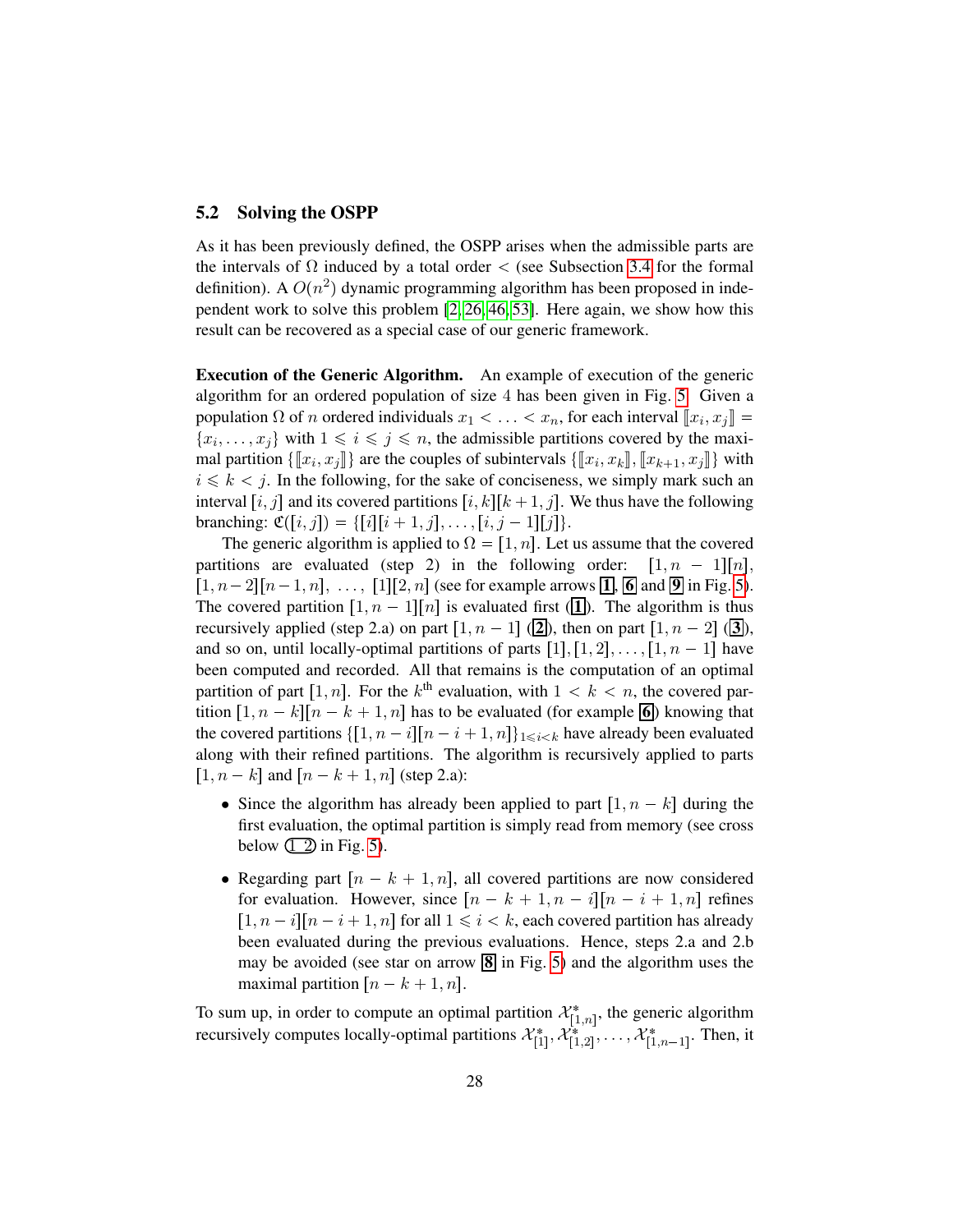exploits the results to compare partitions  $\mathcal{X}_{[1]}^* \cup \{[2,n]\}, \ldots, \mathcal{X}_{[1,n-1]}^* \cup \{[n]\}$  and it returns one that has the highest cost.

**Data Structures and Implementation.** Given the population  $\Omega = [1, n]$ , each admissible part  $[i, j] \in \mathcal{P}$  is represented by a couple of integer  $(i, j)$ , with  $1 \leq i \leq j \leq n$ . The costs of admissible parts are recorded in a  $n \times n$  upper triangular matrix cost. Each cell  $cost[i, j]$ , with  $1 \leq i \leq j \leq n$ , gives the cost  $c([i, j])$  of the corresponding part. Optimal partitions are encoded in a vector *optimalCut* containing *n* integers such that, for all  $1 \leq j \leq n$ , *optimalCut*[j] is the indice of the first individual of the last part of an optimal partition of  $[1, j]$ . Hence, *optimalCut*[n] = k indicates that part [k, n] is in the optimal partition of [1, n] and, if  $k > 1$ , then *optimalCut*[ $k - 1$ ] again indicates the first individual of the last part of an optimal partition of  $[1, k - 1]$ , and so on. The optimal partition of  $\lfloor 1, n \rfloor$  thus consists in a sequence of indices  $k_1, \ldots, k_m$  recorded in *optimalCut* and indicating the  $m$  individuals where the population is divided:  $[1, k_1-1][k_1, k_2-1] \dots [k_m, n]$ . The costs of these optimal partitions are recorded in a vector *optimalCost* of size *n*. Each cell *optimalCost*[j], with  $1 \leq j \leq n$ , gives the cost of the optimal partitions of part  $[1, j]$ . The algorithm iteratively runs through the triangular matrix to build the two vectors and thus computes an optimal admissible partition of  $Ω$ . The pseudocode of the algorithm is given below (see Algorithm [2\)](#page-30-0).

#### <span id="page-30-0"></span>Algorithm 2 for the OSPP

**Require:** A matrix *cost* recording the costs of intervals.

**Ensure:** The vector *optimalCut* represents an optimal partition (see text above).

```
procedure SOLVEOSPP(j)if i > 1 then
        SOLVEOSP[i - 1]end if
    optimalCost[j] \leftarrow cost[1, j]optimalCut[j] \leftarrow 1for cut \in [2, j] do
        \mu Cost \leftarrow optimalCost[cut - 1] + cost[cut, j]if \mu Cost > optimalCost[j] then
            optimalCost[j] \leftarrow \mu CostoptimalCut[j] \leftarrow cutend if
    end for
end procedure
```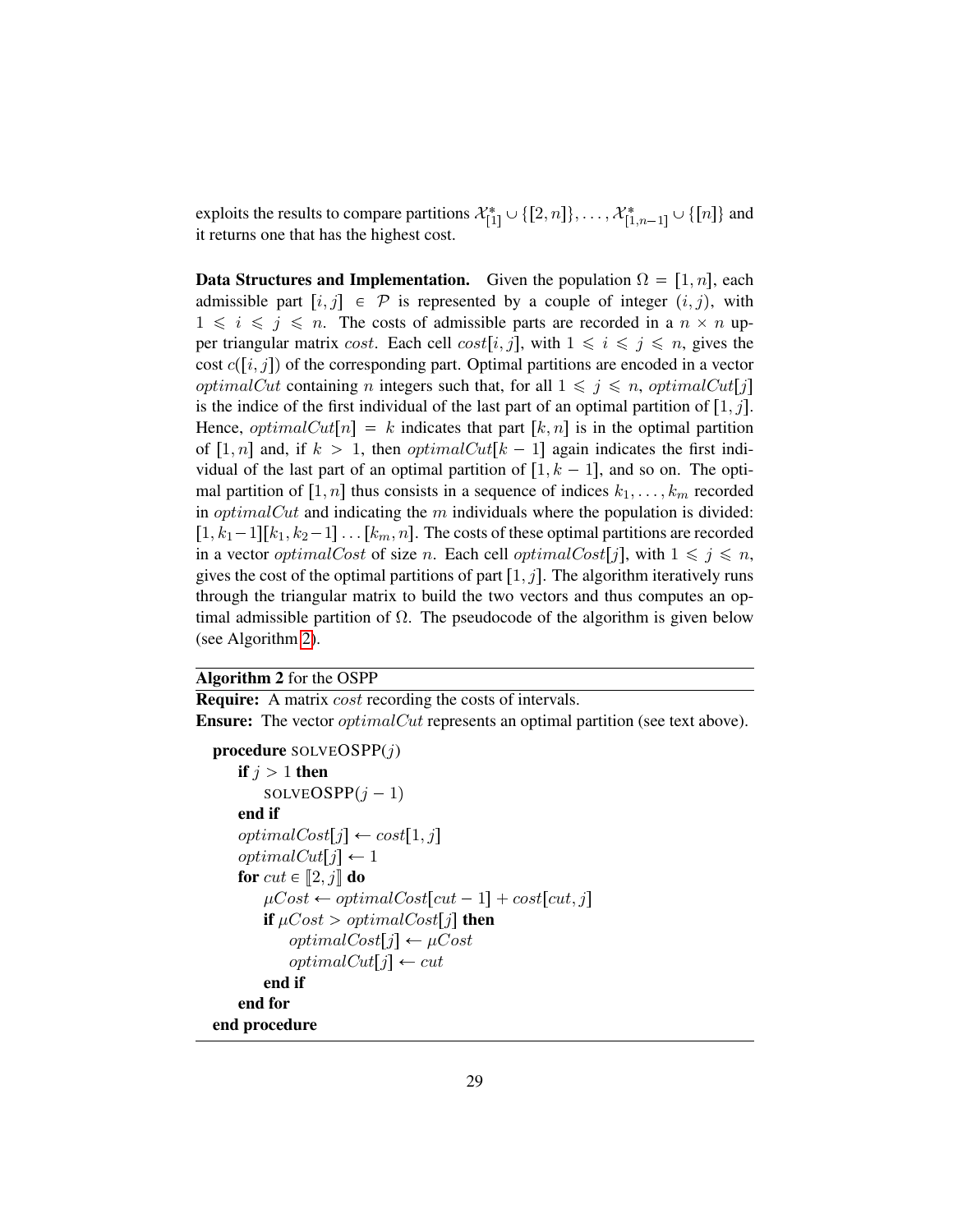**Quadratic Complexity.** For a population of size  $n$ , the upper triangular matrix contains  $\frac{1}{2}n(n + 1)$  values and the two vectors each contains n integers. Hence, the space complexity is *quadratic*. In the proposed implementation, for each part  $\left[1, j\right]$  with  $1 \leq j \leq n$ , the algorithm performs  $j - 1$  comparisons to identify the optimal partitions among the covering ones. Hence, overall,  $(n - 1)(n - 2)/2$ comparisons are performed and the time complexity is also *quadratic*. This result meets the ones of the previous algorithms that have been developed for the OSPP (see Subsection [3.4\)](#page-14-0).

### <span id="page-31-0"></span>6 Generalization and Limitation of the Framework

The SPP, as formalized in Subsection [3.1](#page-10-0) and in most of the work herein referenced, is usually defined "at the part level". The set of admissible *parts* is an input of the problem from which the set of admissible *partitions* (*i.e.*, the search space) is straightforwardly generated; and a cost is associated to each *parts* from which the cost of *partitions* (*i.e.*, the objective function) is simply derived by summation. However, the expression of costs and admissibility constraints "at the partition level" might be required to model more complex problems where the feasibility and the quality of partitions cannot be simply derived from the feasibility and the quality of their parts. In this section, we present such cases where "the part level" is not longer sufficient to model the problem. Because the principle of optimality we introduced in Subsection [4.1](#page-19-1) does not stand in these cases, we also discuss the strong limitations of the dynamic programming approach when dealing with this more general class of optimization problems [\(6.1](#page-31-1) and [6.2\)](#page-32-0). We also show in the last subsection how the algorithmic framework proposed in this paper can easily be improved to find not one, but all optimal partitions of a given instance [\(6.3\)](#page-33-0).

#### <span id="page-31-1"></span>6.1 Generalization to Decomposable Cost Functions

Most of the work related to the SPP – including this one – is interested in the optimization of an *additively decomposable* objective:  $\forall X \in \mathfrak{P}, \ c(\mathcal{X}) = \sum_{X \in \mathcal{X}} c(X)$ . This property is also referred to in the literature as the *sum property* [\[16\]](#page-38-16), *blockadditivity* [\[26\]](#page-39-2), or simply *additivity* [\[43\]](#page-41-4), and it has been proved to be satisfied by numerous objective functions such as measures based on distances between individuals (*e.g.*, sum/max of diameters/splits clustering [\[42\]](#page-41-8)), quality measures for graph clustering (*e.g.*, modularity and performance [\[43\]](#page-41-4)), classical measures from information theory (*e.g.*, Shannon entropy, Kullback-Leibler divergence [\[28\]](#page-39-1)), and other probabilistic measures for model selection [\[26\]](#page-39-2). To go further, the annexe of this paper shows that the principle of optimality (Subsection [4.1\)](#page-19-1) and its con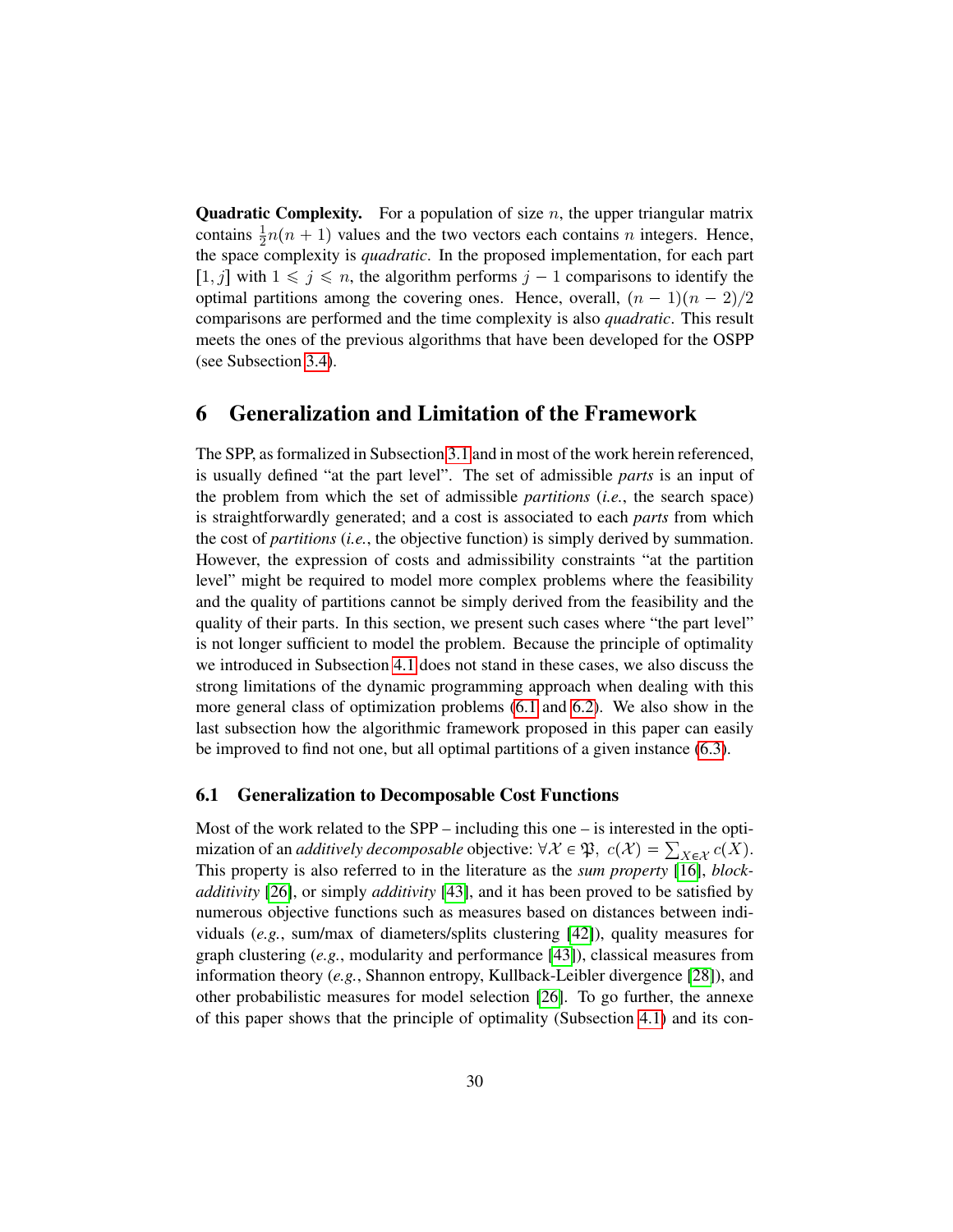verse (Subsection [6.3](#page-33-0) below) actually hold for any objective that is *decomposable* by a *monotone* operator:  $\exists$  op :  $\mathbb{R}^* \to \mathbb{R}$ ,  $\forall \mathcal{X} \in \mathfrak{P}$ ,  $c(\mathcal{X}) = op((c(X))_{X \in \mathcal{X}})$ and  $x_i \lt x'_i \Rightarrow \text{op}(x_1, \ldots, x_i, \ldots, x_n) \lt \text{op}(x_1, \ldots, x'_i, \ldots, x_n)$ . Hence, our framework can be straightforwardly applied to minimize, for example, the *product* of positive costs:  $\forall X \in \mathcal{P}, c(X) \geq 0$  and  $c(\mathcal{X}) = \prod_{X \in \mathcal{X}} c(X)$ .

However, a more general version of the SPP could be interested in optimizing an objective  $c : \mathfrak{P} \to \mathbb{R}$  that is defined at the partition level and that might not be decomposable at all: the cost of a partition is not entirely determined by the cost of its parts. This is for example the case with the *lumping problem* [\[41\]](#page-41-19), where the state space of a dynamical process needs to be partitioned and aggregated such that the resulting macro-dynamics satisfy some *closure property* (*e.g.*, informational closure, observational commutativity, Markovianity). In this setting, the quality of an aggregate strongly depends on the way other parts of the system are themselves aggregated. Hence, parts cannot be evaluated independently from the partition in which they appear and, as a consequence, the principle of optimality might not hold. Hence, no optimal substructure possibly helps to exploit the feasibility constraints and to design tractable algorithms. In this case, one surely needs to cling to heuristic or approximation algorithms to solve this more general SPP (see Subsection [2.2.1\)](#page-8-1).

#### <span id="page-32-0"></span>6.2 Defining Structural Constraints at the Partition Level

The classical SPP allows to model all kinds of constraints related to the structure of admissible parts, but it cannot express constraints regarding the structure of admissible partitions. Yet, much work is interested in computing optimal partitions with bounded size, thus imposing a constraint on the search space that cannot be expressed as constraints on the set of admissible parts:  $\forall \mathcal{X} \in \mathfrak{P}, |\mathcal{X}| < k$  [\[12\]](#page-38-0) or  $|\mathcal{X}| = k$  [\[9,](#page-38-1) [11,](#page-38-4) [22,](#page-39-12) [35,](#page-40-2) [36,](#page-40-4) [38,](#page-40-1) [42\]](#page-41-8). For another example, in the case of the APP (see Subsection [3.5\)](#page-15-0), constraints are sometimes related to partition properties in addition to the rectangular shape of admissible parts [\[7,](#page-38-8) [35\]](#page-40-2): *hierarchical partitioning* requires a nested partitioning where each rectangular subset, beginning from the whole array, can only be partitioned into two subsets (no complex intertwined patterns can arise this way);  $p \times q$  *partitioning* is even more specific since it requires that the sides of all rectangles are aligned with each others (the grid is actually partitioned by complete *guillotine cuts* in the vertical and horizontal axes).

Such constraints cannot be expressed within the classical SPP since, in this more general case, the set of admissible partitions does not fit with the set of partitions that are generated from the set of admissible parts. One problem when dealing with such partition constraints is that the branching scheme that is proposed in Section [4](#page-19-0) cannot be used properly. Indeed, this scheme assumes that the admis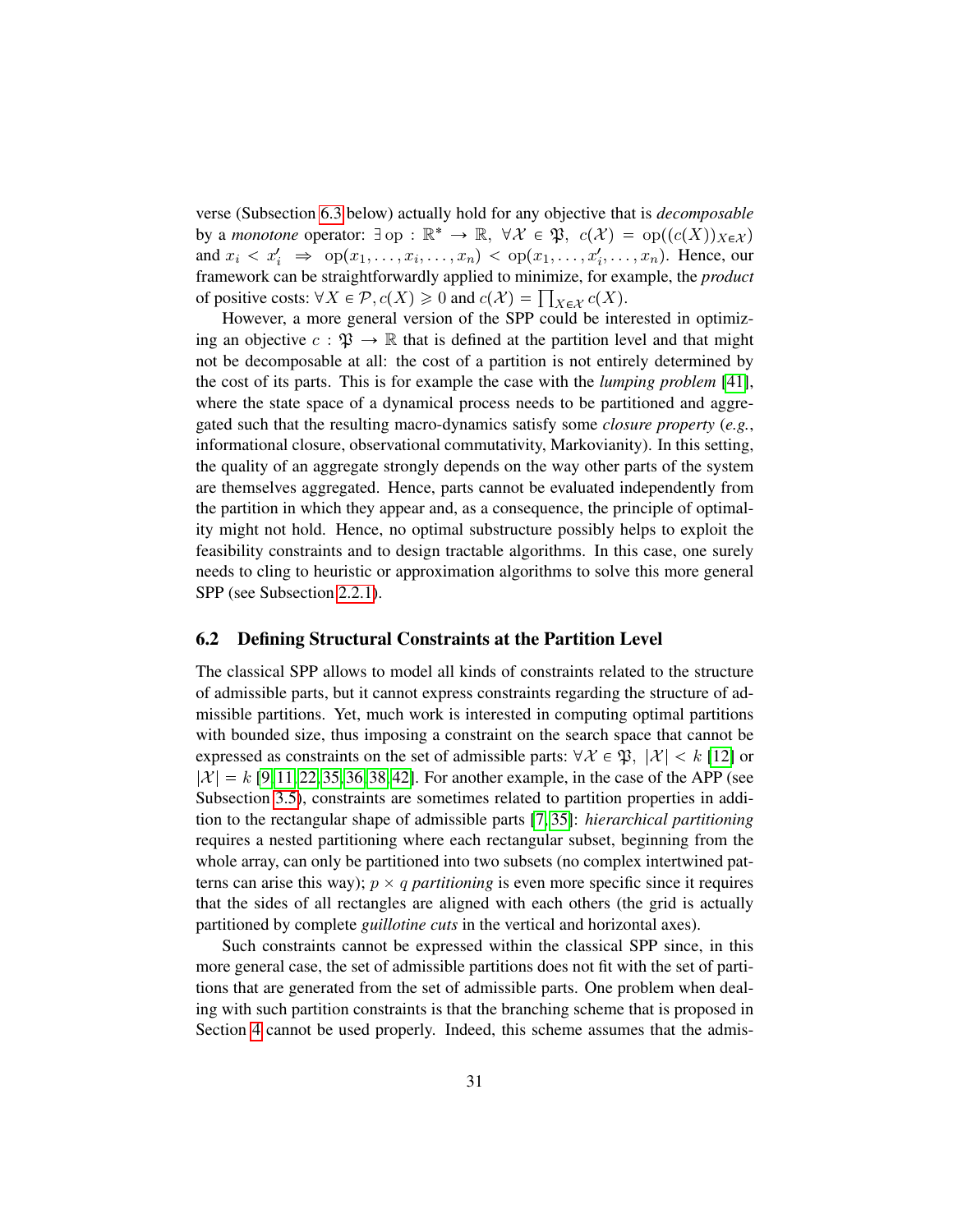sibility of a part is defined independently from the way the rest of the population is partitioned. On the contrary, the partition constraints cannot be preserved while independently looking for locally-optimal admissible partitions in each branch of the search space. As for the generalization to objectives defined at the partition level, one also needs to cling in this case to heuristic or approximation algorithms to solve this more general SPP.

#### <span id="page-33-0"></span>6.3 Computing the Whole Set of Optimal Partitions

One might be interested in computing not only one, but all optimal partitions:

$$
\mathfrak{P}^* = \argmin_{\mathcal{X} \in \mathfrak{P}} c(\mathcal{X}).
$$

Our generic algorithmic framework can easily be adapted by considering the converse of the principle of optimality. Intuitively, *a partition is potentially optimal only if its subpartitions also are*.

<span id="page-33-1"></span>Theorem 2. *Let* Ω *be a population and* c *be an additive cost function defining partition optimality. For any partition* Y *of* Ω*, if a partition is optimal among the refinements of* Y*, then it is the the union of locally-optimal partitions of the parts of* Y*:*

$$
\left(\bigcup_{Y \in \mathcal{Y}} \mathcal{Y}_Y^*\right) \in \mathfrak{R}^*(\mathcal{Y}) \quad \Rightarrow \quad \forall Y \in \mathcal{Y}, \ \mathcal{Y}_Y^* \in \mathfrak{P}^*(Y) \tag{6}
$$

Proof. *The proof of this theorem is given in annexe.*

Hence, the set of optimal partitions that refine a given partition is the Cartesian product of the sets of locally-optimal partitions of the parts of that given partition:  $\mathfrak{R}^*(\mathcal{Y}) = \times_{Y \in \mathcal{Y}} \mathfrak{P}^*(Y)$ , and Eq. [5](#page-22-2) can be replaced by the following formula:

$$
\mathfrak{P}^*(X) = \underset{\mathcal{X} \in \{\{X\}\} \cup \left(\bigcup_{\mathcal{Y} \in \mathfrak{C}(\{X\})} \left\{\bigtimes_{Y \in \mathcal{Y}} \mathfrak{P}^*(Y)\right\}\right)}{c(\mathcal{X})}
$$
(7)

This leads to an algorithm very similar to the one presented in Section [4,](#page-19-0) except that one needs to record *sets of partitions* and compute their *Cartesian product*, instead of simply recording *partitions* and computing their *union*. Note that, in this setting, the time and space complexity of the resulting specialized implementations may no longer be tractable since, in the worst case, all partitions are optimal and the output set  $\mathfrak{P}^*(X)$  hence has an exponential size. However, in practice, one might often assume that – except in extremal cases – the number of optimal partitions is bounded and very small (see for example [\[28\]](#page-39-1)).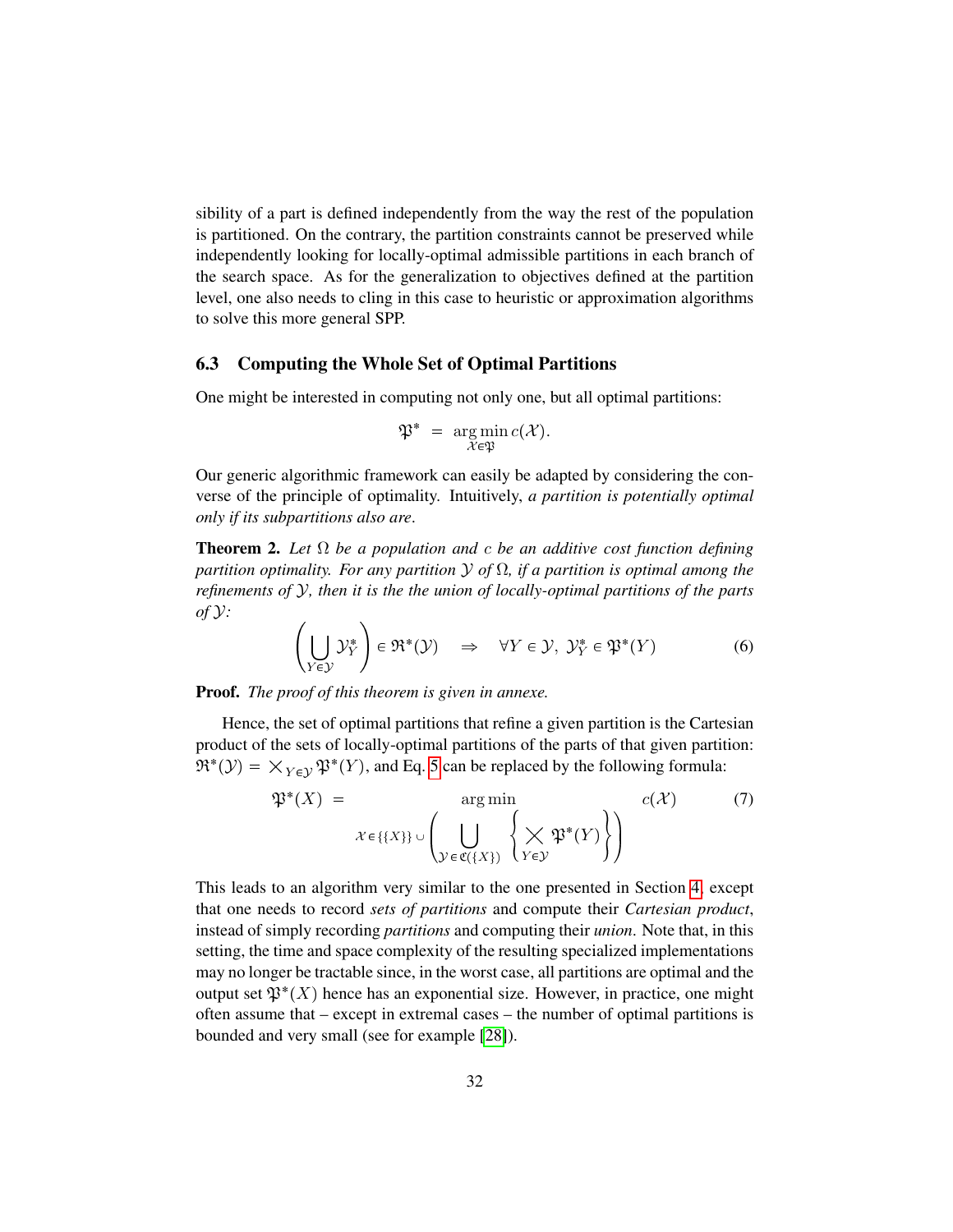## <span id="page-34-0"></span>7 Conclusion and Perspectives

By exploiting strong assumptions regarding the global structure of the search space, dozens of problems have been modeled as tractable versions of the SPP. The algorithmic framework that we propose in this paper provides a unified dynamic programming approach to design such computationally-efficient optimal algorithms by exploiting the algebraic properties of such structures. This last section gives some application and research perspectives for this framework.

#### 7.1 Applying the Generic Framework to Other Versions of the SPP

We have shown how the algorithmic framework might be easily applied to solve two well-known versions of the SPP, that is the HSPP and the OSPP. Section [5](#page-26-0) made the specialization steps explicit: (1) formalization of the admissible parts and the resulting admissible partitions, (2) analysis of the generic algorithm execution, (3) design of data structures that fits with the induced algebraic structure, and (4) dynamic programing of the corresponding specialized algorithm. By following these steps, our programming method can be applied to numerous other versions of the SPP that might model interesting spatiotemporal structures: *e.g.*, partitioning graphs into connected components [\[7\]](#page-38-8) or into spanning trees [\[31\]](#page-40-3), partitioning partially ordered sets such as *interaction diagrams* representing causal relations [\[29\]](#page-39-13), partitioning the state space of dynamical processes, also known as the *lumping problem* [\[41\]](#page-41-19), partitioning multidimensional populations mixing spatial and temporal constraints, such as the Cartesian product of a total order and a hierarchy structure [\[20\]](#page-39-3). To the best of our knowledge, these special versions of the SPP have not been solved yet, and we believe that they might all benefit from the generic approach presented in this paper.

Another interesting research perspective is the following. For any such new version of the SPP, the computational complexity of the corresponding specialized implementation will be bounded from below by the number of admissible parts. Indeed, any algorithm should at least scan the input, that is the costs associated to each admissible part (or at least compute such costs from individual attributes). For both versions addressed in Section [5,](#page-26-0) the resulting specialized algorithms achieve such lower bounds:  $O(n)$  for the HSPP and  $O(n^2)$  for the OSPP. However, this is not always the case. *E.g.*, for a cyclic order, the number of admissible parts is  $O(n^2)$ , but dynamic programming only provides a  $O(n^3)$  algorithm (see [\[46\]](#page-41-6) and Table [1\)](#page-17-0). This leads to interesting the following research questions: *For which versions of the SPP does the framework provide an optimization algorithm which complexity is bounded from below by the number of admissible parts?* Such version are hence linearly solvable with respect to the size of the instance  $|\mathcal{P}|$ . If not, is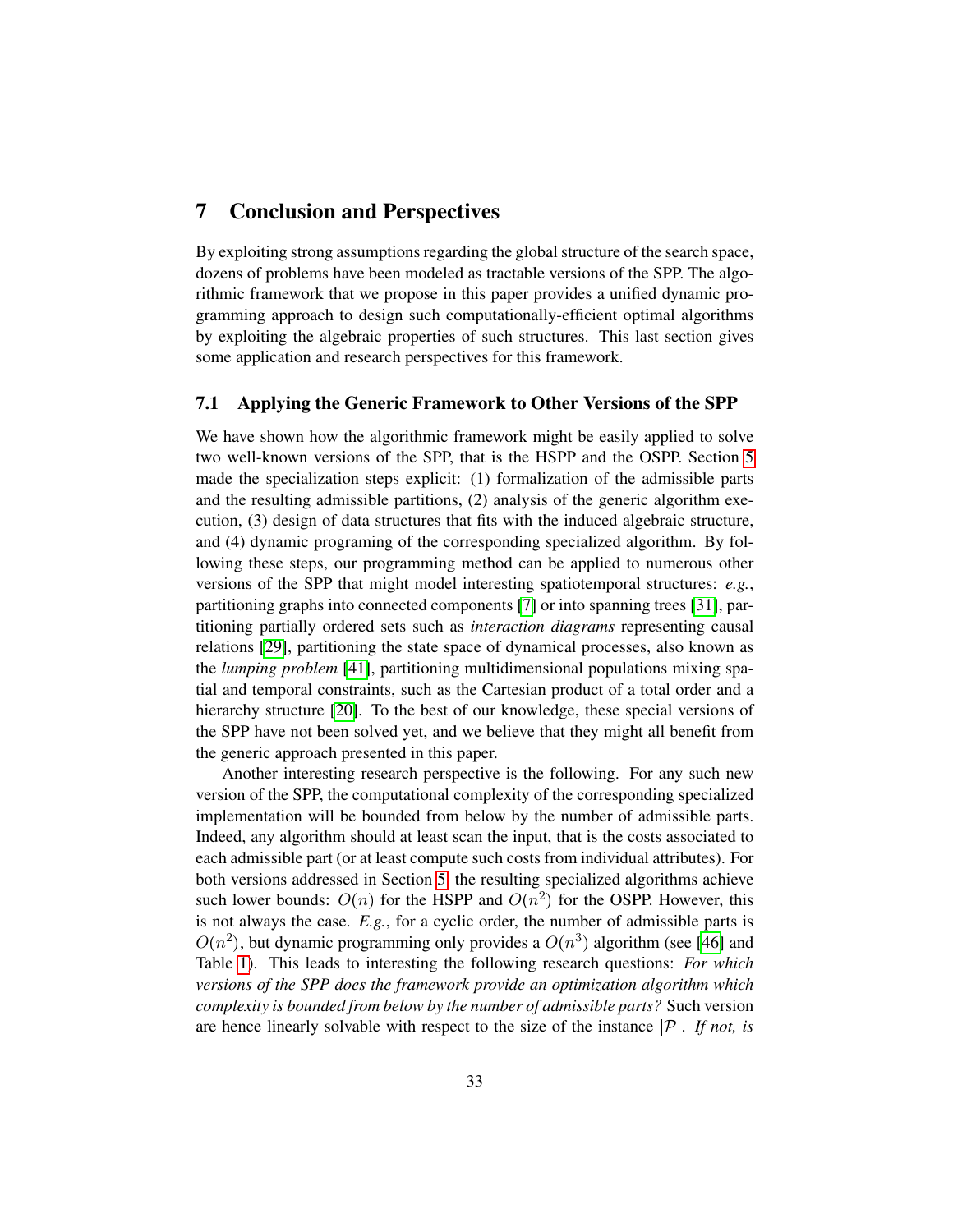*it possible to do better, or does the generic framework provide a computationallyoptimal algorithm?* In that case, *which algebraic properties of the search space allow to identify problems that can be linearly solved regarding the size of the input?*

#### 7.2 Enhancement Perspectives for the Generic Algorithmic Framework

Future work may build on the large literature regarding algorithms for special versions the SPP to enhance the generic framework proposed in this paper. Here are some research perspectives in that direction.

- In many real-world applications, costs are actually sparsely defined within the set of admissible parts. This is for example the case in the *winner determination problem* when no bid has been provided for many howeverauthorized combinations of assets, thus resulting in "holes" in the algebraic structure [\[48,](#page-41-7) [50\]](#page-41-5). Algorithms exploiting this *sparsity* of the cost function have been proposed to provide more efficient optimization procedures (for example in the case of the OSPP [\[48\]](#page-41-7)). Generalizing this strategy to enhance our framework would consist in assuming infinite cost for such "holes" and in avoiding branches of the decomposition where they appear, thus speeding up the resulting specialized algorithms.
- *Pruning* consists in identifying subspaces of the search space that have no potential of containing any optimal solution. An adapted search space representation have been proposed in the case of the CSPP to identify independent subspaces for which one can easily identify upper and lower bounds [\[45,](#page-41-1)[49\]](#page-41-2). Branches of the decomposition that lies outside of such bounds are then safully avoided. One could build on the ideas and results of Sandholm *et al.* in the case of the CSPP [\[49\]](#page-41-2) to generalize this pruning approach to the generic framework.
- An *anytime* algorithm based on integer-partition has also been proposed in the case of the CSPP for the *coalition structure generation problem* [\[44,](#page-41-0) [45\]](#page-41-1). It consists in quickly generating a suboptimal solution with bound guarantees by evaluating a reasonable subspace of the search space, then slowly improving this solution and establishing better bounds by evaluating other branches of the decomposition. The algorithm thus always provides a solution if stopped before termination, but it might, in the worst case, search the entire space, resulting in a  $O(n^n)$  time complexity in the case of the CSPP. Once again, by building on the results of Sandholm *et al.* [\[49\]](#page-41-2), one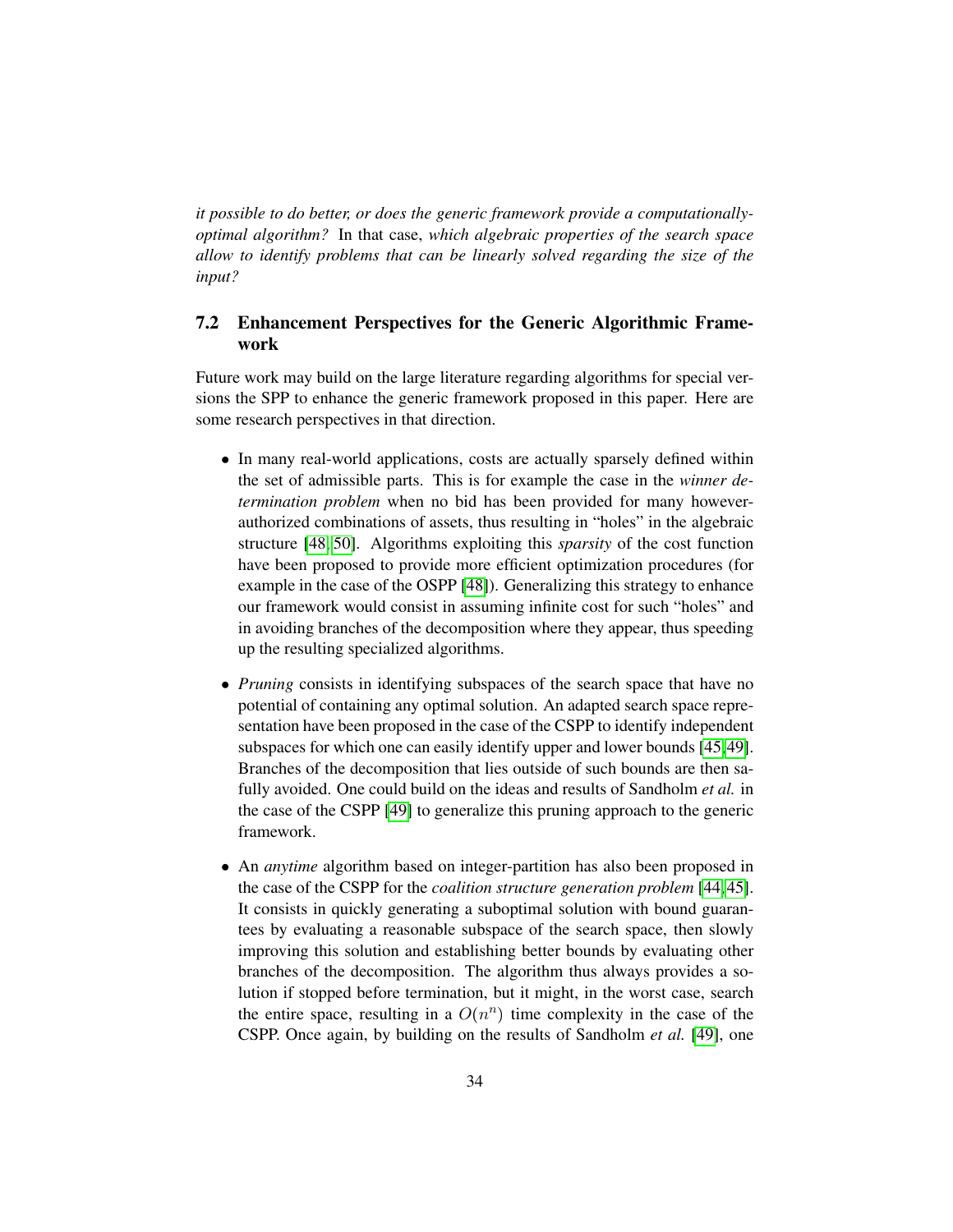might identify in a general way to identify subspaces that provide reasonable bounds and to provide a generic framework to build specialized anytime algorithms.

• Because of the optimal substructure of the SPP and the branching we proposed in Section [4,](#page-19-0) the computational approach presented in this paper is easily *parallelizable*. For example, the depth-first search of the hierarchy that solves the HSPP (see Subsection [5.1\)](#page-26-1) can be performed in sublinear time with a linear number of processors [\[23\]](#page-39-14). In the case of the *coalition structure generation problem* [\[49\]](#page-41-2) and the interaction-analysis of multiagent executions [\[29\]](#page-39-13), it has also been proposed to distribute the optimization process among agents and coalitions, so that they share the burden of computation. These examples encourage us to generalize our algorithmic framework, exploiting the dynamic approach as well as classical distributed computation tools in order to build specialized parallel algorithms for versions of the SPP.

#### Annexe

In this annexe, we prove the principle of optimality (Theorem [1](#page-21-5) in Subsection [4.1\)](#page-19-1) and its converse (Theorem [2](#page-33-1) in Subsection [6.3\)](#page-33-0). As mentioned in Subsection [6.1,](#page-31-1) these two principles hold for any cost function that is *decomposable* according to a *monotone* operator. Hence, this proof is more general than the classical SPP considering only *additive* objectives.

Let  $c$  be a cost function which is decomposable by a monotone operator op (see [6.1](#page-31-1) for details). The proof is given for any partition  $\mathcal{Y} = \{Y_1, Y_2\}$  of  $\Omega$  and can easily be generalized to any partition  $\mathcal{Y} = \{Y_1, \ldots, Y_k\}$ . Because of *decomposability*, for any couple of partitions  $\mathcal{Y}_1 \in \mathfrak{P}(Y_1)$  and  $\mathcal{Y}_2 \in \mathfrak{P}(Y_2)$ , we have  $c(\mathcal{Y}_1 \cup \mathcal{Y}_2) = \text{op}(c(\mathcal{Y}_1), c(\mathcal{Y}_2))$ , and because of *monotonicity*, if  $c(\mathcal{Y}_1) < c(\mathcal{Y}'_1)$ , then  $op(c(\mathcal{Y}_1), c(\mathcal{Y}_2)) < op(c(\mathcal{Y}'_1), c(\mathcal{Y}_2)).$ 

**Proof of the Principle of Optimality (Th. [1\)](#page-21-5).** Let  $\mathcal{Y}_1 \in \mathfrak{P}^*(Y_1)$  and  $\mathcal{Y}_2 \in \mathfrak{P}^*(Y_2)$ . *Since* op *is monotone, for any partition*  $\mathcal{Y}'_1 \cup \mathcal{Y}'_2 \in \mathfrak{R}(\{Y_1, Y_2\})$ *, we have:* 

$$
c(\mathcal{Y}_1 \cup \mathcal{Y}_2) = \text{op}(c(\mathcal{Y}_1), c(\mathcal{Y}_2))
$$
  
\$\leq\$ op( $c(\mathcal{Y}_1'), c(\mathcal{Y}_2')$ ) =  $c(\mathcal{Y}_1' \cup \mathcal{Y}_2')$ 

*Therefore,*  $\mathcal{Y}_1 \cup \mathcal{Y}_2 \in \mathfrak{R}^*(\{Y_1, Y_2\}).$ 

**Proof of its Converse (Th. [2\)](#page-33-1).** Let  $\mathcal{Y}_1 \cup \mathcal{Y}_2 \in \mathfrak{R}^*(\{Y_1, Y_2\})$ . For any partition  $\mathcal{Y}_1' \cup \mathcal{Y}_2' \in \mathfrak{R}(\{Y_1, Y_2\}),$  we have  $c(\mathcal{Y}_1 \cup \mathcal{Y}_2) \leqslant c(\mathcal{Y}_1' \cup \mathcal{Y}_2').$  By contradiction,

 $\Box$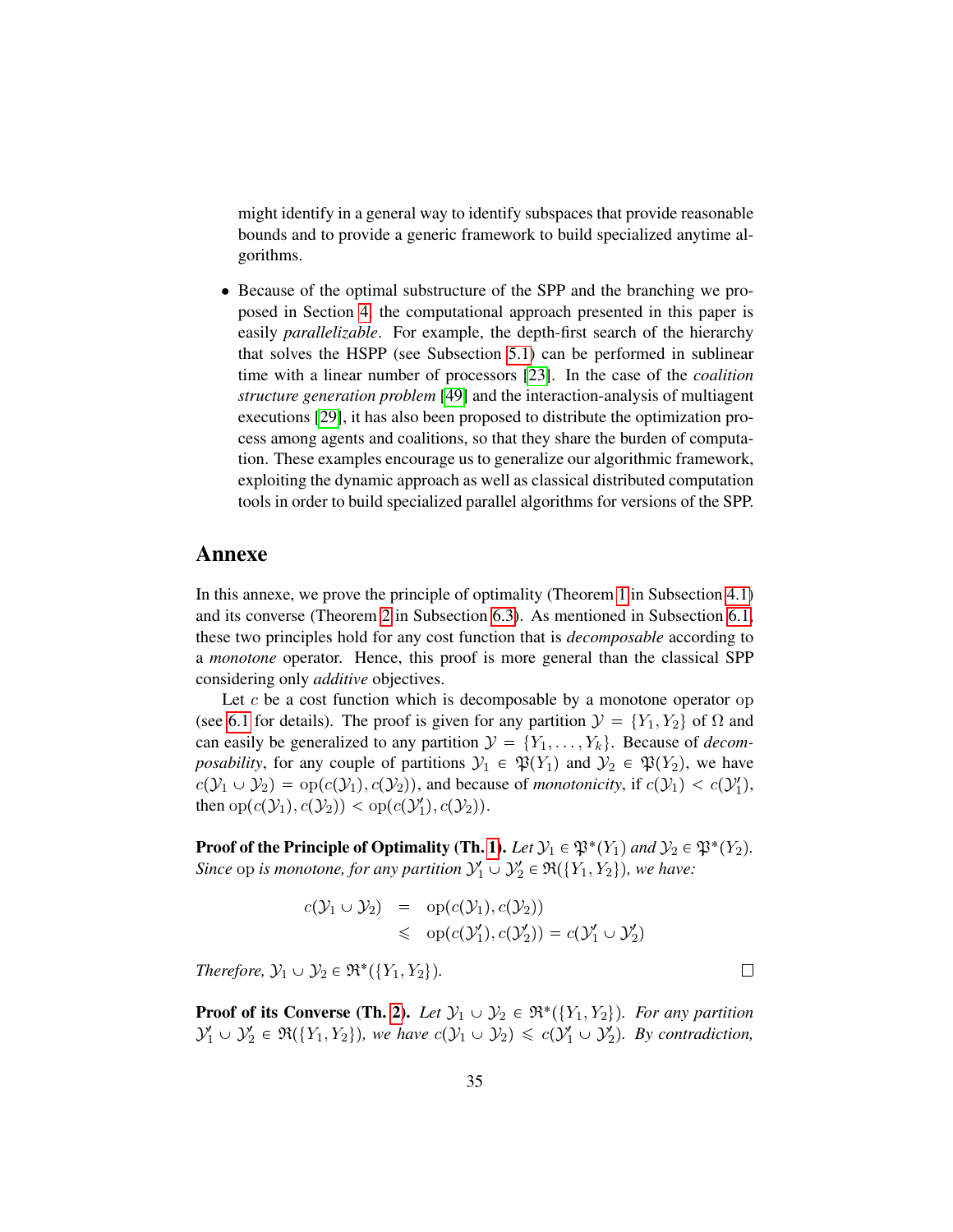<span id="page-37-7"></span>Let us assume that  $\mathcal{Y}_1 \notin \mathfrak{P}^*(Y_1)$ . Hence, there is a partition  $\mathcal{Y}'_1 \in \mathfrak{P}(Y_1)$  such that  $c(\mathcal{Y}_1') < c(\mathcal{Y}_1)$ . Hence, since op *is monotone, we have:* 

<span id="page-37-9"></span><span id="page-37-8"></span><span id="page-37-6"></span>
$$
c(\mathcal{Y}_1' \cup \mathcal{Y}_2) = op(c(\mathcal{Y}_1'), c(\mathcal{Y}_2))
$$
  

$$
op(c(\mathcal{Y}_1), c(\mathcal{Y}_2)) = c(\mathcal{Y}_1 \cup \mathcal{Y}_2)
$$

Since  $\mathcal{Y}'_1 \cup \mathcal{Y}_2 \in \mathfrak{R}(\{Y_1, Y_2\})$ , there is a contradiction. This also holds for  $\mathcal{Y}_2 \notin \mathfrak{P}^*(Y_2)$ . Therefore,  $\mathcal{Y}_1 \in \mathfrak{P}^*(Y_1)$  and  $\mathcal{Y}_2 \in \mathfrak{P}^*(Y_2)$ .  $\Box$ 

## Acknowledgment

This work was partially supported by the French *Agence Nationale de la Recherche* under grant agreement ANR-12-CORP-0009 (GEOMEDIA project) and by the European Commission's 7th Framework Programme under grant agreement #318723 (MatheMACS project).

## References

- <span id="page-37-5"></span>[1] C. J. Alpert and A. B. Kahng. Recent developments in netlist partitioning: a survey. *Integration: the VLSI Journal*, 19:1–81, 1995.
- <span id="page-37-2"></span>[2] S. Anily and A. Federgruen. Structured Partitioning Problems. *Operations Research*, 39(1):130–149, January/February 1991.
- <span id="page-37-4"></span>[3] J. P. Arabeyre, J. Fearnley, F. C. Steiger, and W. Teather. The Airline Crew Scheduling Problem: A Survey. *Transportation Science*, 3(2):140–163, 1969.
- <span id="page-37-0"></span>[4] Y. Bachrach, P. Kohli, V. Kolmogorov, and M. Zadimoghaddam. Optimal Coalition Structure Generation in Cooperative Graph Games. In M. des-Jardins and M. L. Littman, editors, *Proceedings of the Twenty-Seventh AAAI Conference on Artificial Intelligence*, pages 81–87. AAAI Press, July 2013.
- <span id="page-37-1"></span>[5] Y. Bachrach, O. Lev, S. Lovett, J. S. Rosenschein, and M. Zadimoghaddam. Cooperative Weakest Link Games. In A. Lomuscio, P. Scerri, A. Bazzam, and M. Huhns, editors, *Proceedings of the Thirteen International Conference on Autonomous Agents and Multiagent Systems (AAMAS'14)*, pages 589–596. IFAAMAS, May 2014.
- <span id="page-37-3"></span>[6] E. Balas and M. W. Padberg. Set Partitioning: A Survey. *SIAM Review*, 18(4):710–760, 1976.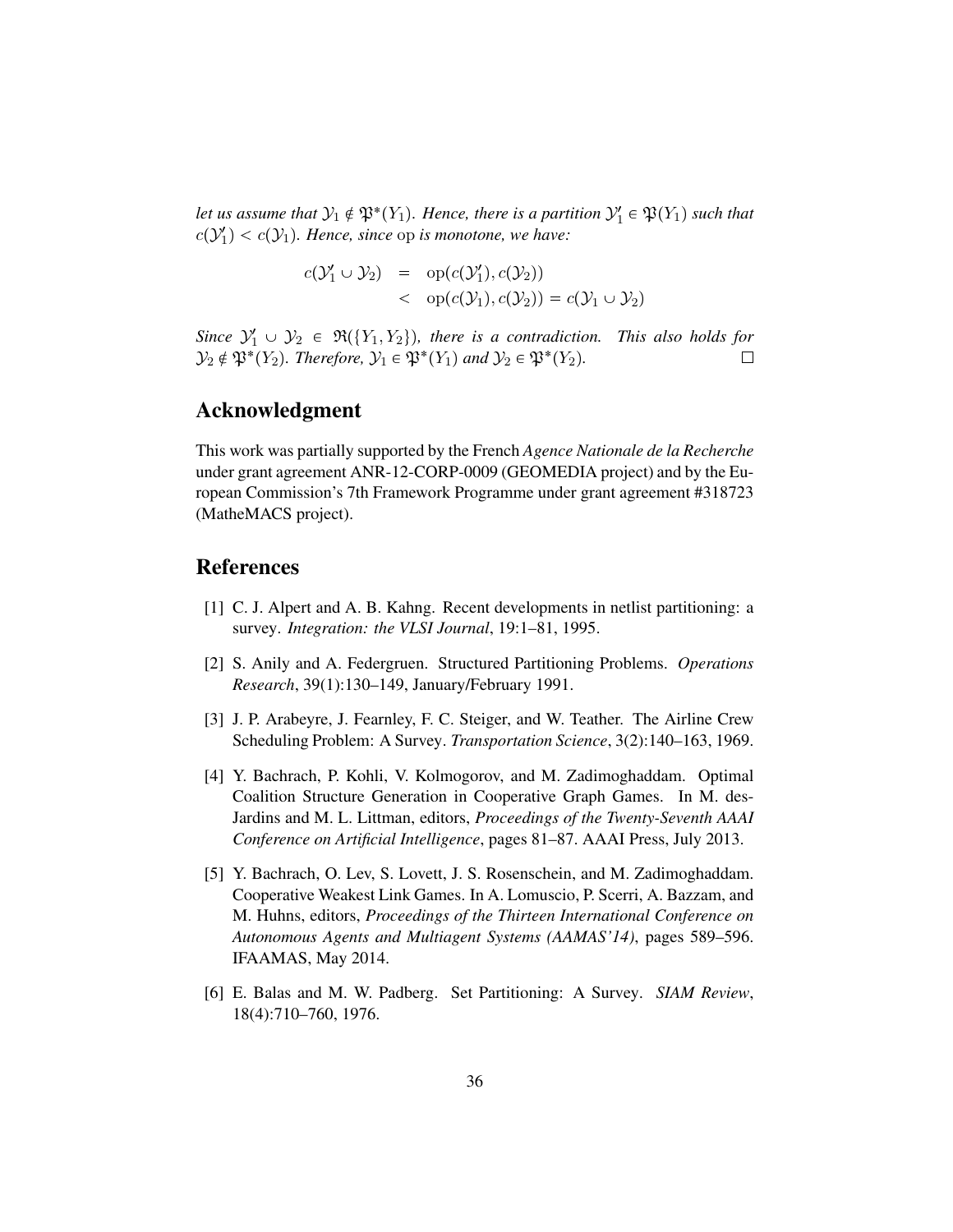- <span id="page-38-13"></span><span id="page-38-12"></span><span id="page-38-11"></span><span id="page-38-10"></span><span id="page-38-8"></span>[7] R. Becker, I. Lari, M. Lucertini, and B. Simeone. Max-Min Partitioning of Grid Graphs into Connected Components. *Networks*, 32(2):115–125, 1998.
- <span id="page-38-5"></span>[8] N. Bilal, P. Galinier, and F. Guibault. A New Formulation of the Set Covering Problem for Metaheuristic Approaches. *ISRN Operations Research*, 2013, 2013.
- <span id="page-38-1"></span>[9] A. Björklund, T. Husfeldt, and M. Koivisto. Set Partitioning via Inclusion-Exclusion. *SIAM Journal on Computing*, 39(2):546–563, 2009.
- <span id="page-38-3"></span>[10] M. Boschetti, A. Mingozzi, and S. Ricciardelli. A dual ascent procedure for the set partitioning problem. *Discrete Optimization*, 5(4):735–747, 2008.
- <span id="page-38-4"></span>[11] P. Brucker. On the Complexity of Clustering Problems. *Optimization and Operations Research*, 157:45–54, 1978.
- <span id="page-38-0"></span>[12] A. K. Chakravarty, J. B. Orlin, and U. G. Rothblum. A partitioning problem with additive objective with an application to optimal inventory groupings for joint replenishment. *Operations Research*, 30(5):1018–1022, 1982.
- <span id="page-38-2"></span>[13] C. Chekuri and A. Ene. Approximation Algorithms for Submodular Multiway Partition. In *Proceedings of the 2011 IEEE Fifty-second Annual Symposium on Foundations of Computer Science (FOCS'11)*, pages 807–816, October 2011.
- <span id="page-38-6"></span>[14] P. Chu and J. Beasley. Constraint Handling in Genetic Algorithms: The Set Partitioning Problem. *Journal of Heuristics*, 4(4):323–357, 1998.
- <span id="page-38-9"></span>[15] B. Cloitre. Sequence A003095. In *The On-Line Encyclopedia of Integer Sequences*. <http://oeis.org/A003095>, 2002.
- <span id="page-38-16"></span>[16] I. Csiszár. Axiomatic Characterizations of Information Measures. *Entropy*, 10(3):261–273, 2008.
- <span id="page-38-14"></span>[17] B. Davey and H. Priestley. *Introduction to Lattices and Order*. Cambridge University Press, 2<sup>nd</sup> edition, (2002).
- <span id="page-38-7"></span>[18] M. Dom. Set Cover with Almost Consecutive Ones. In M.-Y. Kao, editor, *Encyclopedia of Algorithms*, pages 832–834. Springer US, 2008.
- <span id="page-38-15"></span>[19] D. Dosimont. lpaggreg. In *GitHub Repository*. <https://github.com/dosimont/lpaggreg>, 2013.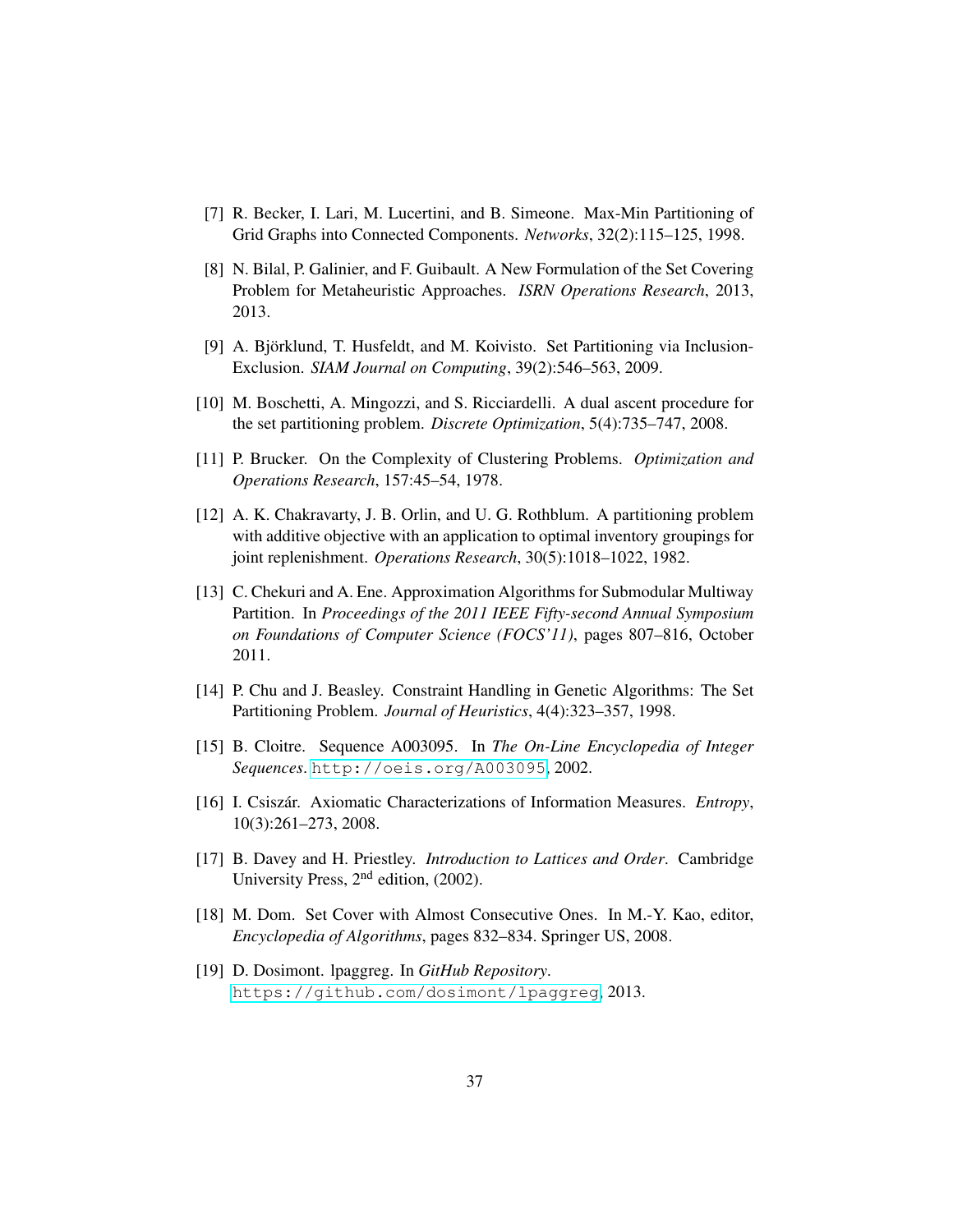- <span id="page-39-11"></span><span id="page-39-10"></span><span id="page-39-9"></span><span id="page-39-8"></span><span id="page-39-7"></span><span id="page-39-3"></span>[20] D. Dosimont, R. Lamarche-Perrin, L. M. Schnorr, G. Huard, and J.-M. Vincent. A Spatiotemporal Data Aggregation Technique for Performance Analysis of Large-scale Execution Traces. In *Proceedings of the 2014 IEEE International Conference on Cluster Computing (CLUSTER'14)*. IEEE, September 2014.
- <span id="page-39-6"></span>[21] F. Eisenbrand, N. Kakimura, T. Rothvoß, and L. Sanità. Set Covering with Ordered Replacement: Additive and Multiplicative Gaps. *Integer Programming and Combinatoral Optimization*, 6655:170–182, 2011.
- <span id="page-39-12"></span>[22] A. H. Farrahi, D.-T. Lee, and M. Sarrafzadeh. Two-Way and Multiway Partitioning of a Set of Intervals for Clique-Width Maximization. *Algorithmica*, 23(3):187–210, 1999.
- <span id="page-39-14"></span>[23] J. Freeman. Parallel Algorithms for Depth-First Search. Technical Report MS-CIS-91-71, University of Pennsylvania, Department of Computer and Information Science, 1991.
- <span id="page-39-4"></span>[24] K. Hoffman and M. Padberg. Set Covering, Packing and Partitioning Problems. In C. A. Floudas and P. M. Pardalos, editors, *Encyclopedia of Optimization*, pages 2348–2352. Springer US, 2001.
- <span id="page-39-5"></span>[25] K. L. Hoffman and T. K. Ralphs. Integer and Combinatorial Optimization. In S. I. Gass and M. C. Fu, editors, *Encyclopedia of Operations Research and Management Science*, pages 771–783. Springer US, 2013.
- <span id="page-39-2"></span>[26] B. Jackson, J.D. Scargle, D. Barnes, S. Arabhi, A. Alt, *et al.* An algorithm for optimal partitioning of data on an interval. *IEEE Signal Processing Letters*, 12(2):105–108, 2005.
- <span id="page-39-0"></span>[27] R. Lamarche-Perrin, Y. Demazeau, and J.-M. Vincent. A Generic Algorithmic Framework to Solve Special Versions of the Set Partitioning Problem. In A. Andreou and G. A. Papadopoulos, editors, *Proceedings of the 2014 IEEE International Conference on Tools with Artificial Intelligence (ICTAI'14)*. IEEE Computer Society, 2014.
- <span id="page-39-1"></span>[28] R. Lamarche-Perrin, Y. Demazeau, and J.-M. Vincent. Building the Best Macroscopic Representations of Complex Multi-Agent Systems. In *Transactions on Computational Collective Intelligence*, volume 15 of *LNCS 8670*, pages 1–27. Springer-Verlag Berlin, Heidelberg, 2014.
- <span id="page-39-13"></span>[29] R. Lamarche-Perrin, Y. Demazeau, and J.-M. Vincent. Macroscopic Observation of Large-scale Multi-agent Systems. In R. Prudencio and P. E. Santos,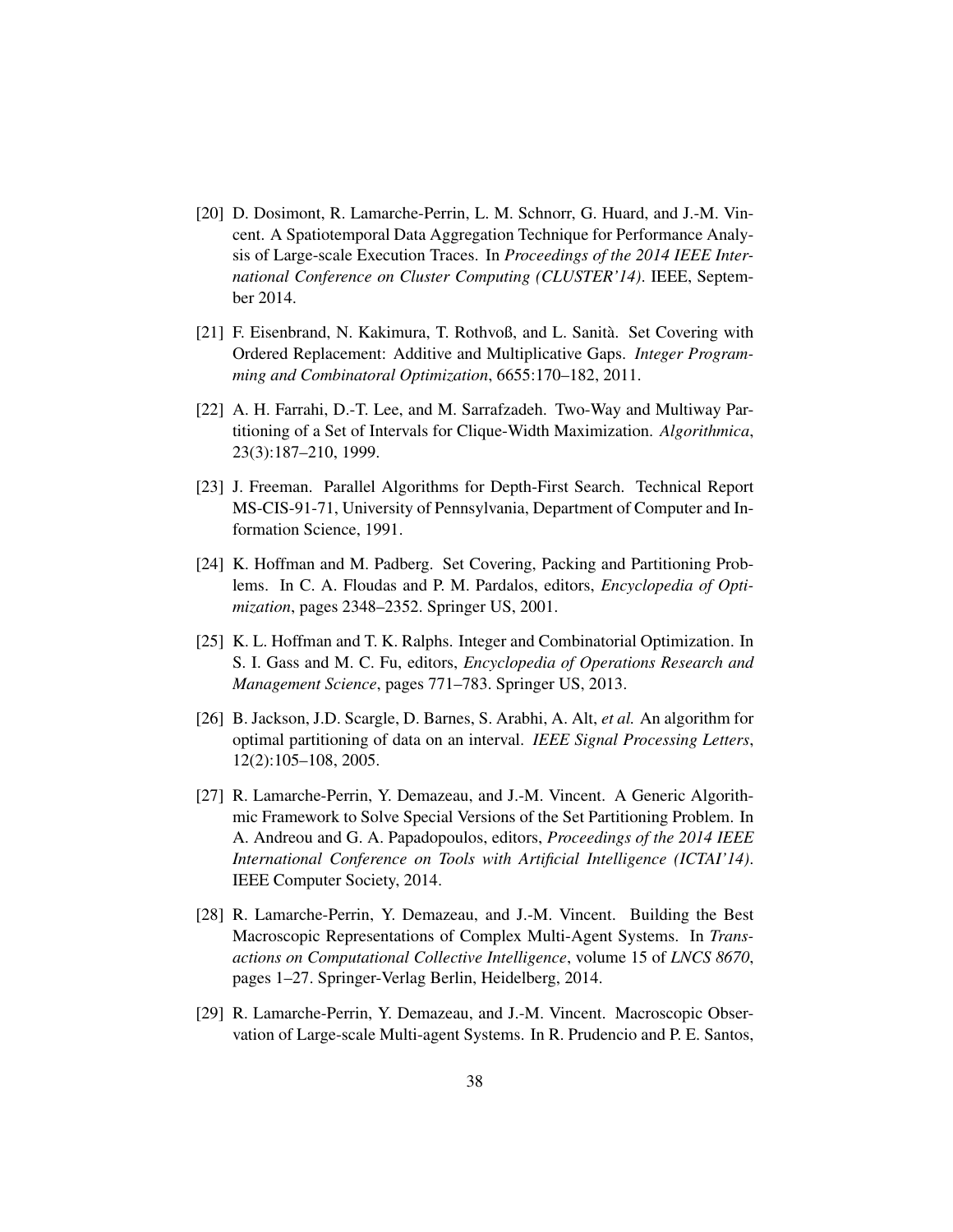<span id="page-40-14"></span><span id="page-40-13"></span><span id="page-40-12"></span><span id="page-40-11"></span><span id="page-40-10"></span>editors, *Proceedings of the 2014 Brazilian Conference on Intelligent Systems (BRACIS'14)*, October 2014.

- <span id="page-40-0"></span>[30] R. Lamarche-Perrin, L. M. Schnorr, J.-M. Vincent, and Y. Demazeau. Evaluating Trace Aggregation for Performance Visualization of Large Distributed Systems. In T. M. Aamodt and B. C. Lee, editors, *Proceedings of the 2014 IEEE International Symposium on Performance Analysis of Systems and Software (ISPASS'14)*, pages 139–140. IEEE Computer Society, March 2014.
- <span id="page-40-3"></span>[31] D. Lehmann, R. Müller, and T. Sandholm. The Winner Determination Problem. In P. Cramton, Y. Shoham, and R. Steinberg, editors, *Combinatorial Auctions*, pages 297–317. MIT Press, 2006.
- <span id="page-40-8"></span>[32] C.-H. M. Lin and H. M. Salkin. An Efficient Algorithm for the Complete Set Partitioning Problem. *Discrete Applied Mathematics*, 6(2):149–156, 1983.
- <span id="page-40-9"></span>[33] G. McGarvey. Sequence A135361. In *The On-Line Encyclopedia of Integer Sequences*. <http://oeis.org/A135361>, 2007.
- <span id="page-40-7"></span>[34] S. Mecke and D. Wagner. Solving Geometric Covering Problems by Data Reduction. In S. Albers and T. Radzik, editors, *Algorithms – ESA 2004*, volume 3221 of *Lecture Notes in Computer Science*, pages 760–771. Springer Berlin Heidelberg, 2004.
- <span id="page-40-2"></span>[35] A. Mingozzi and S. Morigi. Partitioning a matrix with non-guillotine cuts to minimize the maximum cost. *Discrete Applied Mathematics*, 116(3):243– 260, 2002.
- <span id="page-40-4"></span>[36] M. Minoux. A class of combinatorial problems with polynomially solvable large scale set covering/partitioning relaxations. *Revue française d'automatique, d'informatique et de recherche oprationnelle*, 21(2):105–136, 1987.
- <span id="page-40-5"></span>[37] R. Müller. Tractable Cases of the Winner Determination Problem. In P. Cramton, Y. Shoham, and R. Steinberg, editors, *Combinatorial Auctions*, pages 319–336. MIT Press, 2006.
- <span id="page-40-1"></span>[38] S. Muthukrishnan and T. Suel. Approximation algorithms for array partitioning problems. *Journal of Algorithms*, 54(1):85–104, 2005.
- <span id="page-40-6"></span>[39] N. Nisan. Bidding and Allocation in Combinatorial Auctions. In *Proceedings of the Second ACM Conference on Electronic Commerce (EC'00)*, pages 1– 12, New York, NY, USA, 2000. ACM.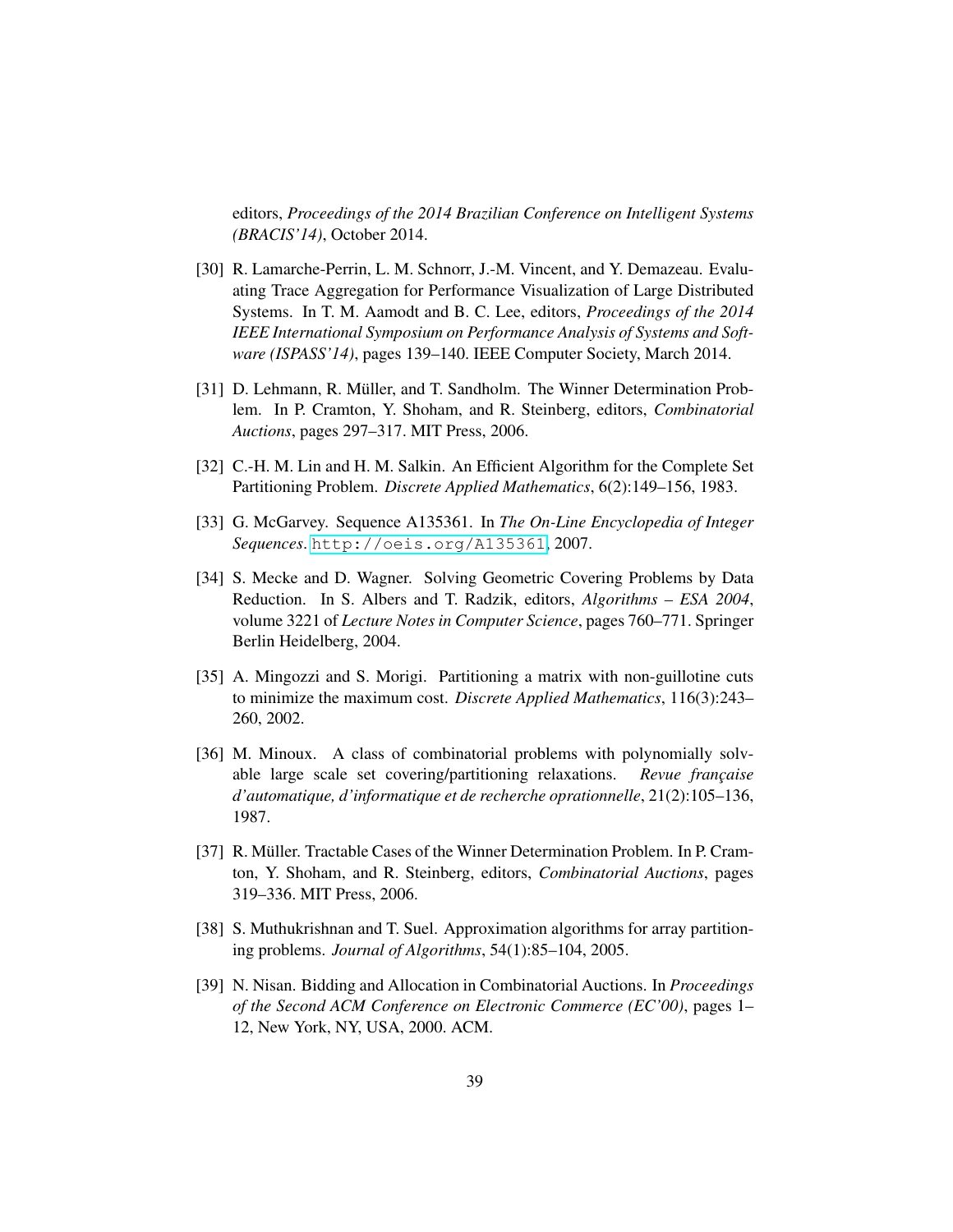- <span id="page-41-17"></span><span id="page-41-16"></span><span id="page-41-15"></span><span id="page-41-14"></span><span id="page-41-13"></span><span id="page-41-12"></span><span id="page-41-11"></span><span id="page-41-10"></span><span id="page-41-3"></span>[40] G. Pagano, D. Dosimont, G. Huard, V. Marangozova-Martin, and J.-M. Vincent. Trace Management and Analysis for Embedded Systems. In *Proceedings of the 7th International Symposium on Embedded Multicore SoCs (MC-SoC'13)*, pages 119–122. IEEE Computer Society Press, 2013.
- <span id="page-41-19"></span>[41] O. Pfante, N. Bertschinger, E. Olbricht, N. Ay, and J. Jost. Comparision between Different Methods of Level Identification. *Advances in Complex Systems*, 2013.
- <span id="page-41-8"></span>[42] J. Pinter and G. Pesti. Set partition by globally optimized cluster seed points. *European J. of Operational Research*, 51:127–135, 1991.
- <span id="page-41-4"></span>[43] P. Pons and M. Latapy. Post-processing hierarchical community structures: Quality improvements and multi-scale view. *Theoretical Computer Science*, 412(8-10):892–900, 2011.
- <span id="page-41-0"></span>[44] T. Rahwan and N. R. Jennings. Coalition Structure Generation: Dynamic Programming Meets Anytime Optimisation. In *Proceedings of the Twentythird Conference on Artificial Intelligence*, pages 156–161. AAAI, 2008.
- <span id="page-41-1"></span>[45] T. Rahwan, S. D. Ramchurn, N. R. Jennings, and A. Giovannucci. An Anytime Algorithm for Optimal Coalition Structure Generation. *Journal of Artificial Intelligence Research*, 34(1):521–567, January 2009.
- <span id="page-41-6"></span>[46] M. H. Rothkopf, A. Pekeč, and R. M. Harstad. Computationally Manageable Combinational Auctions. *Management Science*, 44(8):1131–1147, August 1998.
- <span id="page-41-9"></span>[47] N. Ruf and A. Schöbel. Set covering with almost consecutive ones property. *Discrete Optimization*, 1(2):215–228, 2004.
- <span id="page-41-7"></span>[48] T. Sandholm. Algorithm for optimal winner determination in combinatorial auctions. *Artificial Intelligence*, 135:1–54, 2002.
- <span id="page-41-2"></span>[49] T. Sandholm, K. Larson, M. Andersson, O. Shehory, and F. Tohme. Coali- ´ tion structure generation with worst case guarantees. *Artificial Intelligence*, 111(1-2):209–238, 1999.
- <span id="page-41-5"></span>[50] T. Sandholm and S. Suri. BOB: Improved winner determination in combinatorial auctions and generalizations. *Artificial Intelligence*, 145:33–58, 2003.
- <span id="page-41-18"></span>[51] L. Schnorr. PajeNG – Trace Visualization Tool. In *GitHub Repository*. <https://github.com/schnorr/pajeng>, 2012.